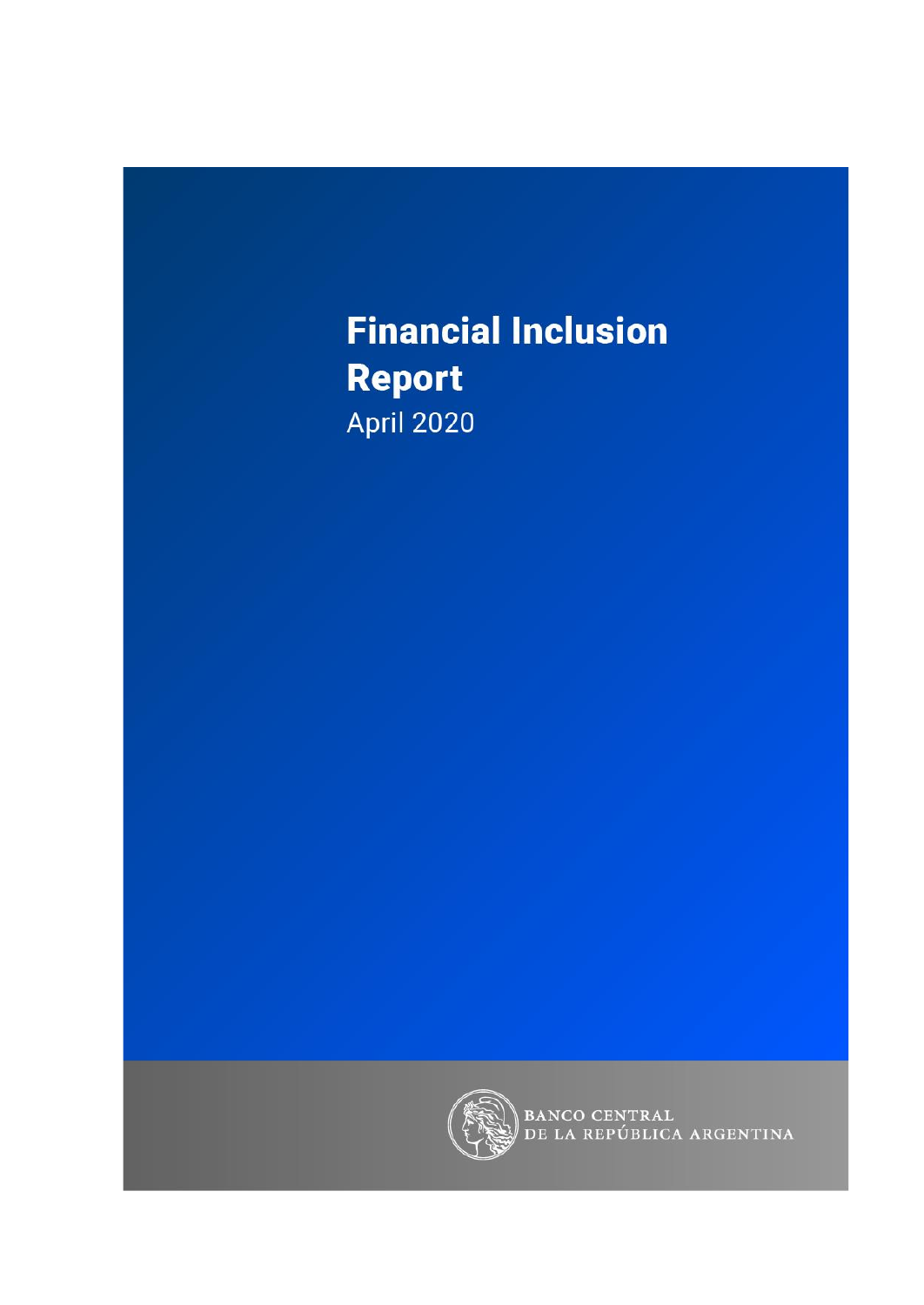### <span id="page-1-0"></span>Foreword

One of the objectives of the Central Bank of Argentina (BCRA) is to promote financial inclusion in line with the challenges and opportunities that technological advances bring for regulatory purposes, focusing on the most vulnerable segments of the population and on the gender gap.

The health crisis brought about by the COVID-19 pandemic has turned the spotlight on the importance of having a deeper financial system for making people's everyday life easier and for companies to rise to the challenges of an increasingly complex economy.

The financial inclusion of households and companies is a must to achieve deeper, wide-ranging and fairer financial systems that may promote economic growth and sustainable development.

In Argentina, financial inclusion poses various challenges, for instance, the expansion of the physical infrastructure and access to financial products and services—such as bank accounts, electronic means of payment, medium- and long-term credit and savings instruments—and financial education.

For the purpose of assessing financial inclusion of individuals and companies, the BCRA monitors the variables related to the access to and usage of financial services. These metrics are disaggregated as follows: in the case of individuals, by gender, age and location; and in the case of companies, by size, activity sector, and location. This enables the BCRA to assess the development of financial inclusion in Argentina for policy-oriented decision making.

The outcome is released every six months in the Financial Inclusion Report (IIF) together with the measures adopted in this regard. This report refers to the developments in 2019 and can be construed as a threshold of the financial system in the COVID-19 pandemic as a result of which the National Government established preventive and compulsory social isolation.

The next issue of the Financial Inclusion Report will be published in October 2020.

Autonomous City of Buenos Aires, April 30, 2020.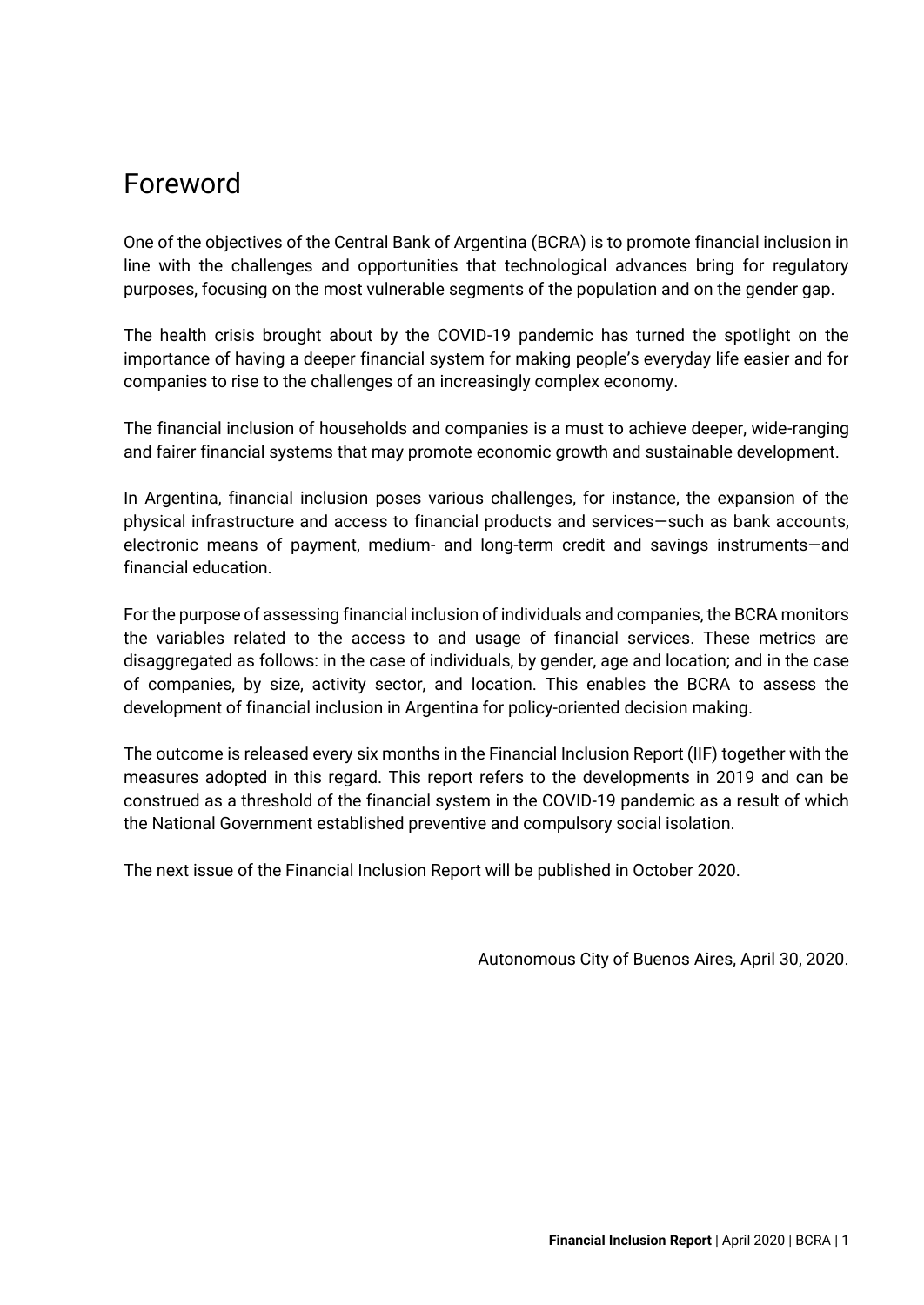### **Contents**

- [Page 1 | Foreword](#page-1-0)
- [Page 3 | Executive Summary](#page-3-0)
- Page 5 | Table of Indicators
- [Page 6 | Local](#page-6-0) Context
- [Page 9 | 1. Physical Infrastructure](#page-9-0)
- [Page 14 | 2. Deposit Accounts, and Payment and Savings Methods](#page-14-0)
- [Page 14 | 2.1. Deposit Accounts](#page-14-1)
- [Page 19 | 2.2. Transactions through Electronic Means of Payment and Cash Withdrawals](#page-19-0)
- [Page 23 | 2.3. Savings Methods](#page-23-0)
- [Page 26 | Box / Regional Comparison of the Regulatory Framework of Basic Accounts](#page-26-0)
- [Page 29 | 3. Credit](#page-29-0)
- [Page 29 | 3.1. Credit to Natural Persons](#page-29-1)
- [Page 37 | 3.2. Credit to Productive Units](#page-37-0)
- [Page 42 | 3.3. Credit to Natural Persons Doing Business](#page-42-0)
- [Page 46 | Exhibit 1 / Microcredit Market in Argentina](#page-46-0)
- Page 50 [| Exhibit 2 / Fintech and Financial Inclusion: An Analysis of their Debtors' Profiles](#page-50-0)
- [Page 53 | Note on Methodology](#page-53-0)
- [Page 55 | Abbreviations and Acronyms](#page-55-0)

#### **Financial Inclusion Report | April 2020**

ISSN 2683-9210 | Online edition Contents and edition | Financial Regulations Deputy General Management Office, Financial Development Management Office Editorial design | Communications and Community Relations Senior Management Office

For questions or comments, please contact: inclusion.financiera@bcra.gob.ar

*The contents of this report may be reproduced freely provided the source is acknowledged.*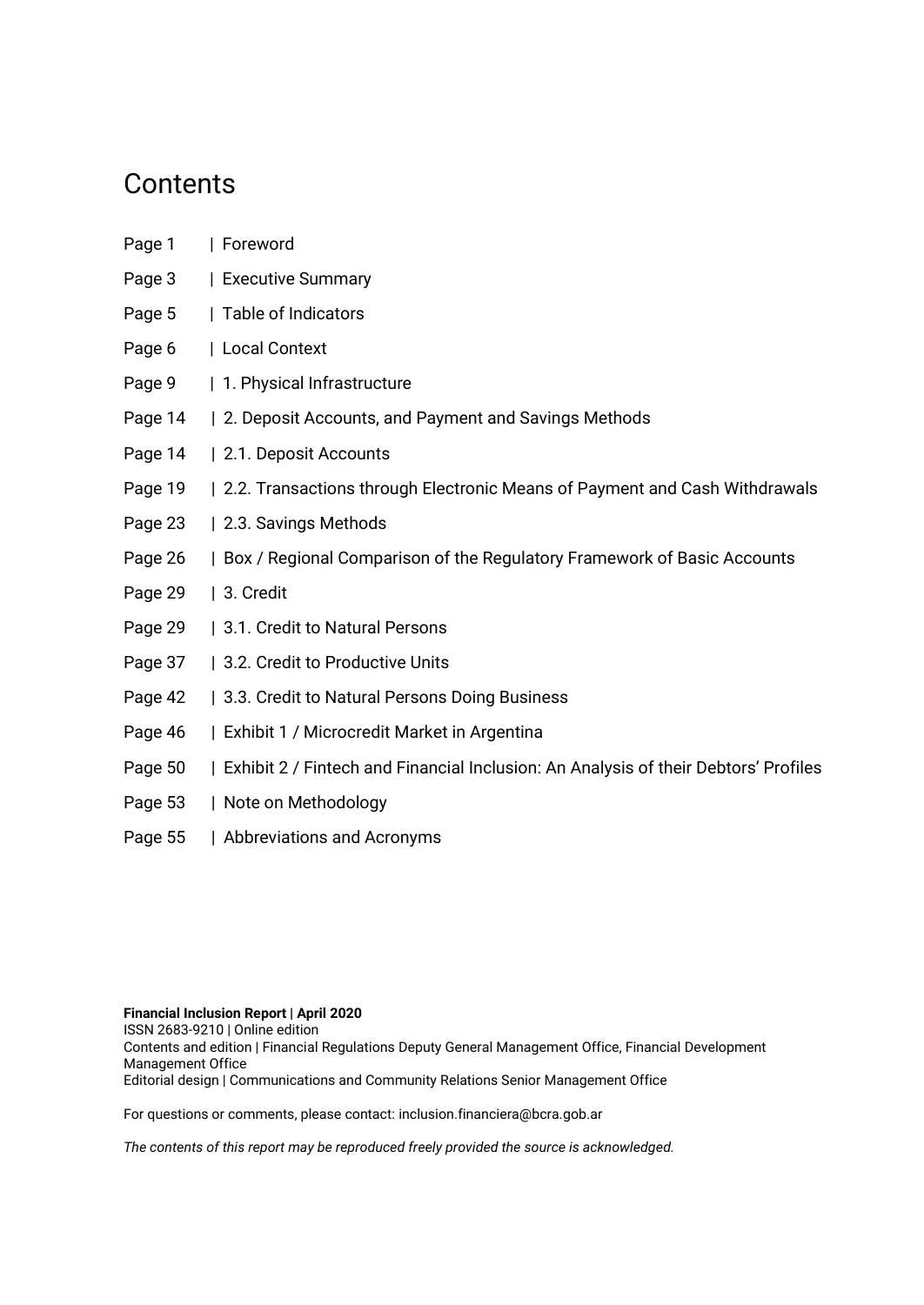### Executive Summary

- <span id="page-3-0"></span>● **Total access points rose by 5.8% in 2019** | There were 30,726 access points (PDA) in the financial system as of December 2019; ATMs and self-service terminals (TASs) contributed the largest share (82%). Supplementary agencies of financial services (ACSF) accounted for 0.2% of total access points, with 54 units located across provinces.
- **Access points are unevenly spread among provinces and, in turn, among districts** | As of December 2019, 41.9% of municipalities had at least one access point, reaching 91.3% of the adult population. The adult population figures for each municipality show that coverage decreases as does the number of inhabitants: just 22% of municipalities under 2,000 adults had at least one access point.
- **Non-bank withdrawal points equaled ATMs in number** | The former are roughly distributed as ATMs, 65% being located in the Autonomous City of Buenos Aires (CABA), and the provinces of Buenos Aires, Córdoba and Santa Fe. In particular, they are mainly placed in supermarkets (21%), gas stations (13%), and pharmacies and beauty stores (8%), while bill payment centers account for 13%.
- **In the past decade, an 8% average year-on-year increase has been observed in the number of deposit accounts in pesos per 10,000 adults** | On average, there were 1.4 deposit accounts per adult as of December 2019, 64% of which involved recurring payments, such as *wages, retirement pays, pensions and social security benefits*. On another note, 66% of deposit accounts averaged very low monthly balances (less than ARS 3,000), which would point to a scarce use of deposit accounts for transactional or passive saving purposes.
- **The number of time deposits in pesos per 100 deposit accounts in pesos has remained steady for the past decade** | There were 6 time deposits in pesos per 100 deposit accounts in pesos as of December 2019. This variable has fluctuated around this figure in the past ten years. This shows that only a small portion of peso-denominated deposit account holders use time deposits as a savings instrument.
- **Electronic means of payment continued on the rise** | Purchases on debit, credit and prepaid cards, and electronic transfers increased more than the population in the past few years, despite the lack of growth in the economy. In 2019, for every 100 cash withdrawals per adult nearly twice as many transactions were made by electronic means of payment.
- **The geographical distribution of time deposit balances per adult has been quite heterogeneous in the past decade** | CABA, the area with the highest figures over time, was at least 3 times higher than each of the provinces in the northwestern (NOA) and the northeastern (NEA) regions as of December 2019. On another note, CABA has fallen by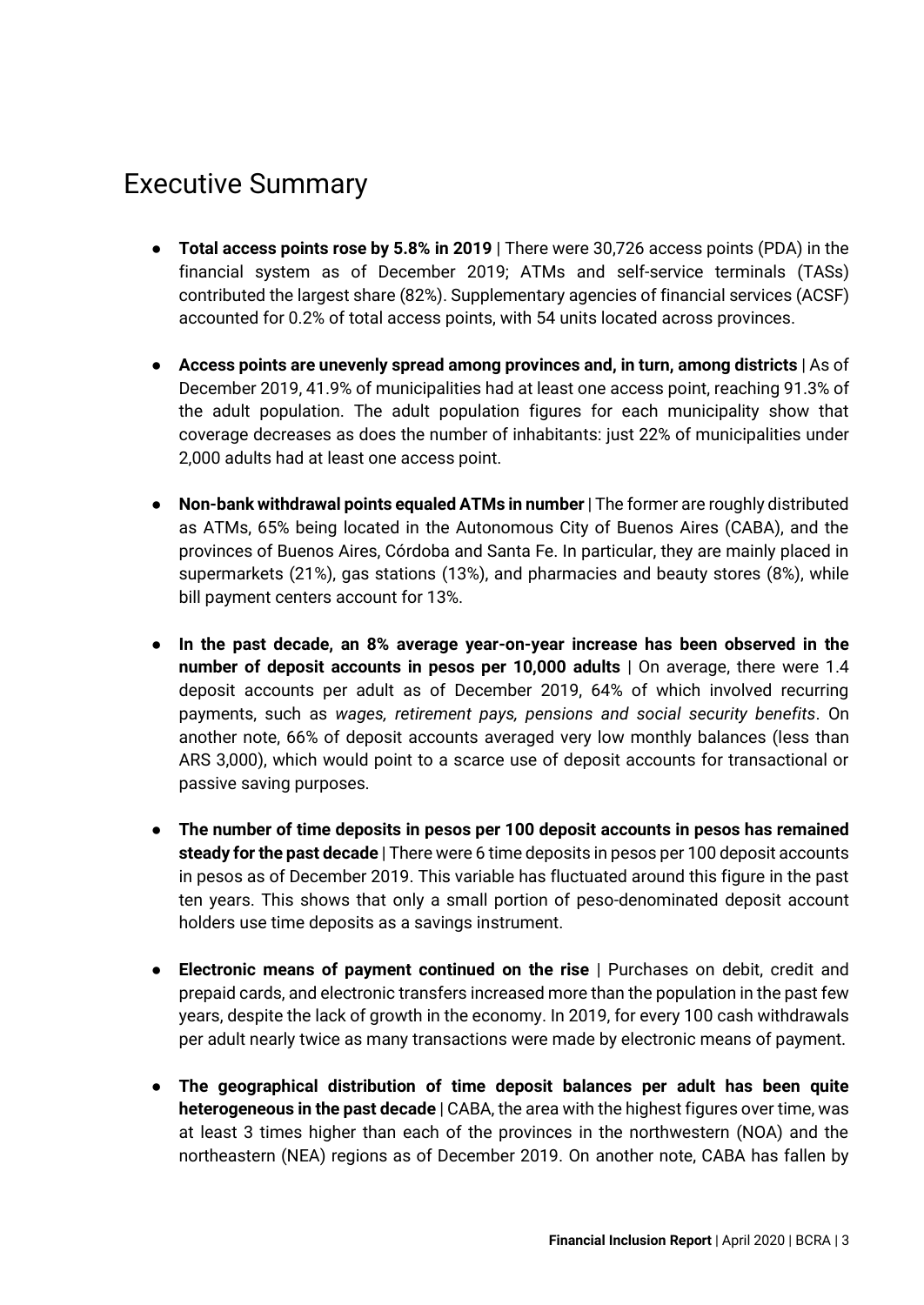13% in real terms in the past decade, while Formosa (NEA) and Catamarca (NOA) have grown 89% and 67%, respectively.

- **Half the adult population had at least one credit product as of September 2019** | Specifically, 37% of adults had at least one credit product provided by a financial institution, and this figure rises to 49% when taking into account the broad financial system (BFS), which includes non-bank credit and/or purchase card issuers (ETCNB) and other non-financial credit providers (OPNFC). Credit access is not the same among adult men and women, there being a gender gap to the detriment of women (5.8 percentage points (p.p.) in the BFS).
- **There are regional differences in the level of population having obtained financing** | NEA (40%), NOA (44%) and Cuyo (45%) were, in general, below the national average, whereas Patagonia (52%) and the Center (51%), stood above.
- **The number of individuals with non-performing loans increased** | As of September 2019, 74% of debtors within the BFS had performing loans, that is, they could pay their debts back. It is worth noting that this indicator went down 4 p.p. in the previous 24 months. When disaggregating this indicator by gender, there is a difference in the repayment behavior of men and women: the percentage of performing female debtors is higher than that of male debtors (75.7% vs. 72.4%).
- **Credit access of micro-, small- and medium-sized enterprises (MSMEs) has steadily improved in the past decade** | The share of MSMEs with financing has increased year on year to a greater or lesser extent depending on the industry, size and region involved. Micro enterprises with credit access accounted for a share of 84% in total companies. On a disaggregated basis, credit access by enterprises organized as legal persons rose from 38% in December 2007 to 53% in December 2018, and in the case of natural persons running a business it went up from 61% to 81%.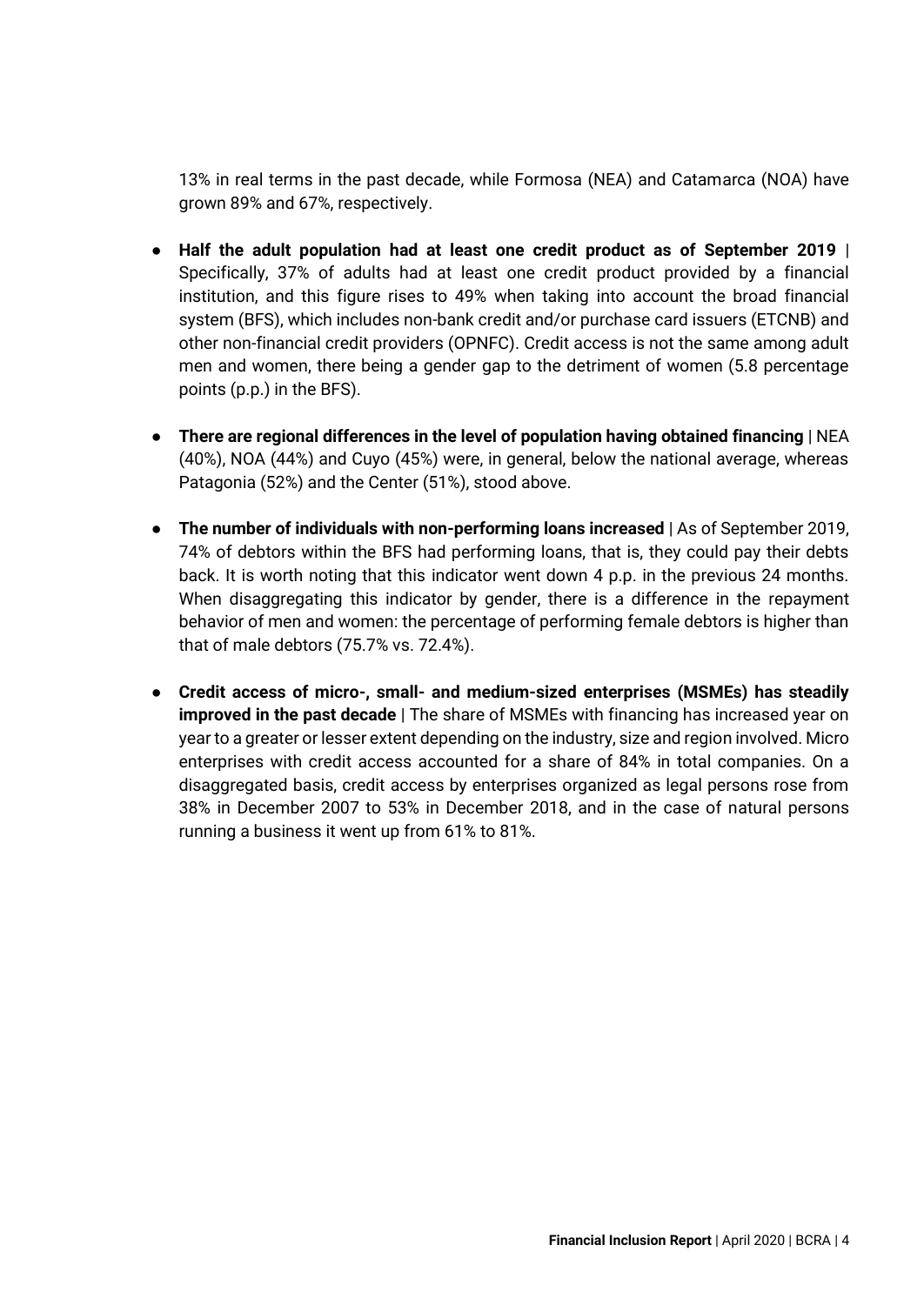# Table of Indicators | Financial inclusion in Argentina

|                        | <b>Indicator</b>                                                                                                    | Latest data   | 2016   | 2017   | 2018           | 2019   |
|------------------------|---------------------------------------------------------------------------------------------------------------------|---------------|--------|--------|----------------|--------|
|                        | Access points                                                                                                       | Dec-19(1)     | 25,306 | 26,553 | 29,050         | 30,726 |
|                        | Access points per 10,000 adults                                                                                     | Dec-19 $(1)$  | 7.7    | 8.0    | 8.6            | 9.0    |
| <b>Infraestructure</b> | Percentage of municipalities with at least one access point                                                         | Dec-19 $(1)$  | 40%    | 41%    | 41%            | 42%    |
|                        | Non-bank withdrawal points                                                                                          | <b>Dec-19</b> |        |        |                | 17,483 |
|                        | Percentage of adults with at least one deposit account                                                              | <b>Mar-18</b> | 78%    | 78%    | 80%            |        |
|                        | Percentage of adult women with at least one deposit account                                                         | <b>Mar-18</b> | 78%    | 78%    | 81%            |        |
| <b>Accounts</b>        | Percentage of adults with at least one deposit account (excluding<br>universal child allowance (AUH) beneficiaries) | <b>Mar-18</b> |        | 71%    | 74%            |        |
|                        | Percentage of adult women with at least one deposit account (excluding<br>AUH female beneficiaries)                 | <b>Mar-18</b> |        | 66%    | 68%            |        |
|                        | Payments made with debit cards per adult                                                                            | 2019(2)       | 1.7    | 1.9    | 2.2            | 2.6    |
|                        | Payments made with credit cards per adult                                                                           | 2019(2)       | 2.1    | 2.2    | 2.3            | 2.4    |
| Transactions           | Electronic transfers per adult                                                                                      | 2019(2)       | 0.2    | 0.2    | 0.3            | 0.5    |
|                        | Cash withdrawals through ATMs per adult                                                                             | 2019(2)       | 2.3    | 2.6    | 2.7            | 3.0    |
|                        | Number of time deposits per 10,000 adults (in ARS/units of purchasing<br>power (UVAs))                              | <b>Dec-19</b> | 759    | 771    | 925            | 849    |
| <b>Savings</b>         | Number of time deposits per 100 deposit accounts (ARS/UVAs)                                                         | <b>Dec-19</b> | 6      | 6      | $\overline{7}$ | 6      |
|                        | Percentage of adults with financing from financial institutions                                                     | <b>Sep-19</b> | 36%    | 37%    | 38%            | 37%    |
|                        | Percentage of adult women with financing from financial institutions                                                | Sep-19        | 34%    | 35%    | 36%            | 35%    |
|                        | Percentage of adults with financing in the BFS                                                                      | <b>Sep-19</b> | 49%    | 49%    | 50%            | 49%    |
| Credi                  | Percentage of women with financing in the BFS                                                                       | Sep-19        | 45%    | 46%    | 47%            | 46%    |
|                        | Percentage of MSMEs with financing in the BFS                                                                       | 2018(3)       | 59%    | 60%    | 60%            |        |
|                        | Percentage of natural persons running a business and with financing in the<br><b>BFS</b>                            | 2018(3)       | 79%    | 81%    | 82%            |        |
|                        | Percentage of women running a business and with financing in the BFS                                                | 2018(3)       | 78%    | 80%    | 81%            |        |

Note:

(1) Including financial institutions' access points (branches, mobile branches, ATMs, self-service terminals and supplementary agencies of financial services) and non-financial institutions' ATMs. (2) Monthly average for each year.

(3) Data on companies organized as legal persons with financing at any time in 2018.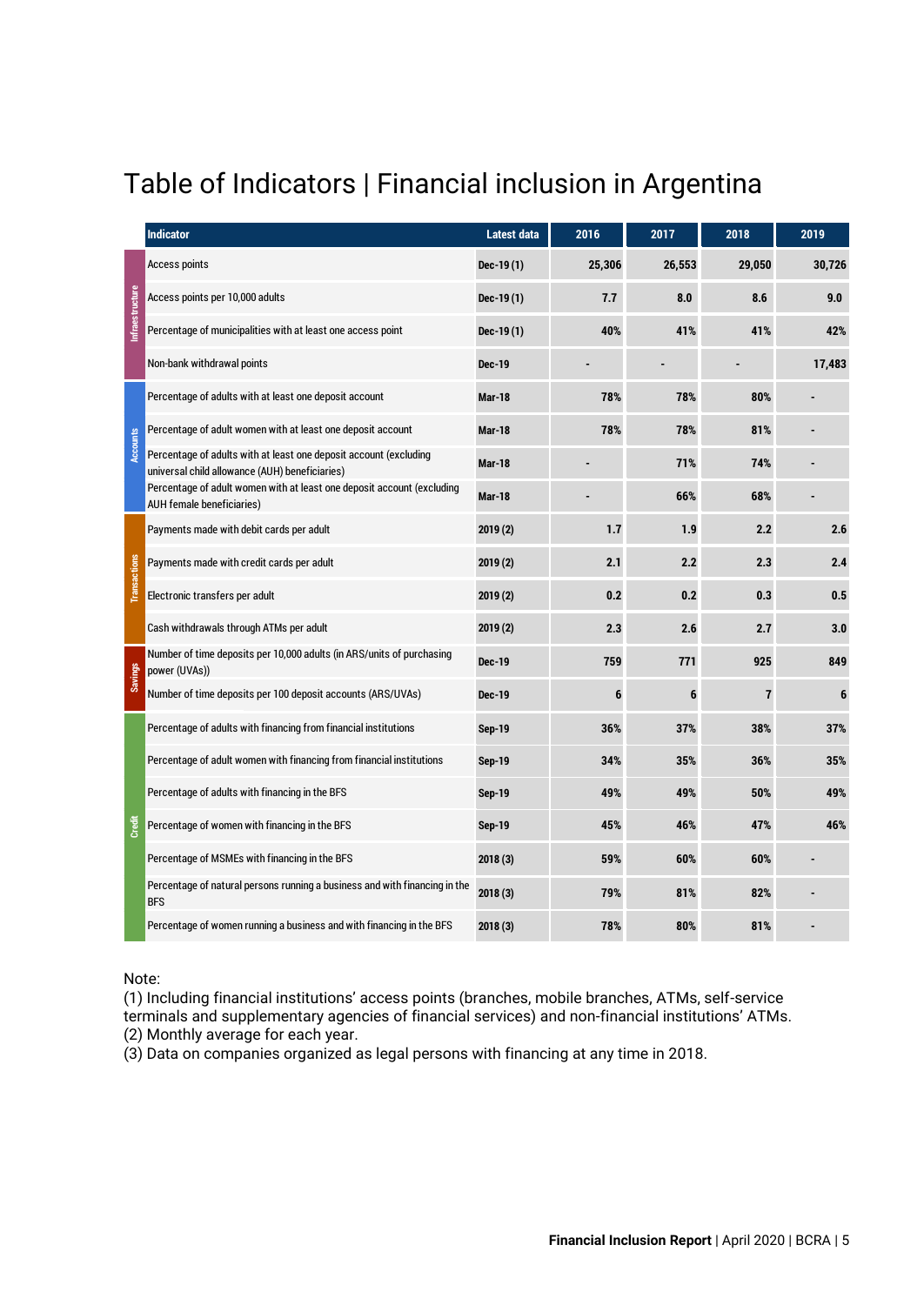### <span id="page-6-0"></span>Local Context

The financial inclusion of households and companies is a must to achieve a fairer financial system. Therefore, financial inclusion is at the top of the BCRA's agenda, a key aspect to attain social inclusion by letting the most vulnerable segment access and use financial services.

The access to a bank account by an individual or a company is the first step to determine financial inclusion. A bank account gives users access to financial services such as fund transfers, payment of bills, savings instruments, and electronic channels such as online and mobile banking.

The universal free account (CGU)—discontinued in 2016—was reinstated in January 2020 for those who did not hold a bank account. This bank account may be open by producing the national identity document (DNI) only. Banks cannot charge any opening or maintenance fees, and must open an account upon the request of unbanked individuals.

Another key aspect of financial inclusion is the use of savings products by individuals and companies. In general, savings allow people to cover unexpected expenses or emergencies, to plan the purchase of goods and services, and to make investments to increase wealth.

There is a low portion of people who save in the financial system across different segments of the population as revealed by the limited use of instruments such as time deposits. From 2010 onwards, the number of time deposits per 100 deposit accounts—*both in pesos*—had no significant changes: from 5 in 2010 to 6 in December 2019.<sup>1</sup>

In order to encourage savings in domestic currency, UVA-adjusted time deposits were introduced as an alternative to traditional time deposits in January 2020.<sup>2</sup> They earn a rate, at least, 1% higher than the consumer price index. They can be placed at 90 days as a minimum and may be terminated in advance when 30 days have elapsed. A significant share of time deposits from the non-financial private sector is denominated in pesos and UVAs (81% as of December 2019*<sup>3</sup>* ), and does not have the early-termination option.

As for lending, the financial system still faces some challenges of asymmetric bank access by natural persons and MSMEs in terms of their location and size. Four out of 10 adults<sup>4</sup> have, at least, one credit product with financial institutions. This figure rises to 5 out of 10 if non-financial credit providers that report debtors to the BCRA are included.<sup>5</sup> This is mainly due to the number of credit card holders (38% of the adult population), while access to medium- and long-term instruments is extremely low (1.3% for pledge-backed loans and 0.7% for mortgage-backed loans).<sup>6</sup>

 $^1$  It comprises all account deposits in pesos, and time deposits in pesos and UVAs.

 $^2$  [Consolidated Text on Term Deposits and Investments. Part 2.8.](http://www.bcra.gob.ar/Pdfs/Texord/t-depinv.pdf)

 $3$  Own estimation based on the Monthly Accounting Reporting Regime – Balance Sheet.

 $^4$  Adult means a person of 15 years of age or more.

<sup>&</sup>lt;sup>5</sup> ETCNBs and OPNFCs.

<sup>6</sup> Source: BCRA. Data as of September 2019.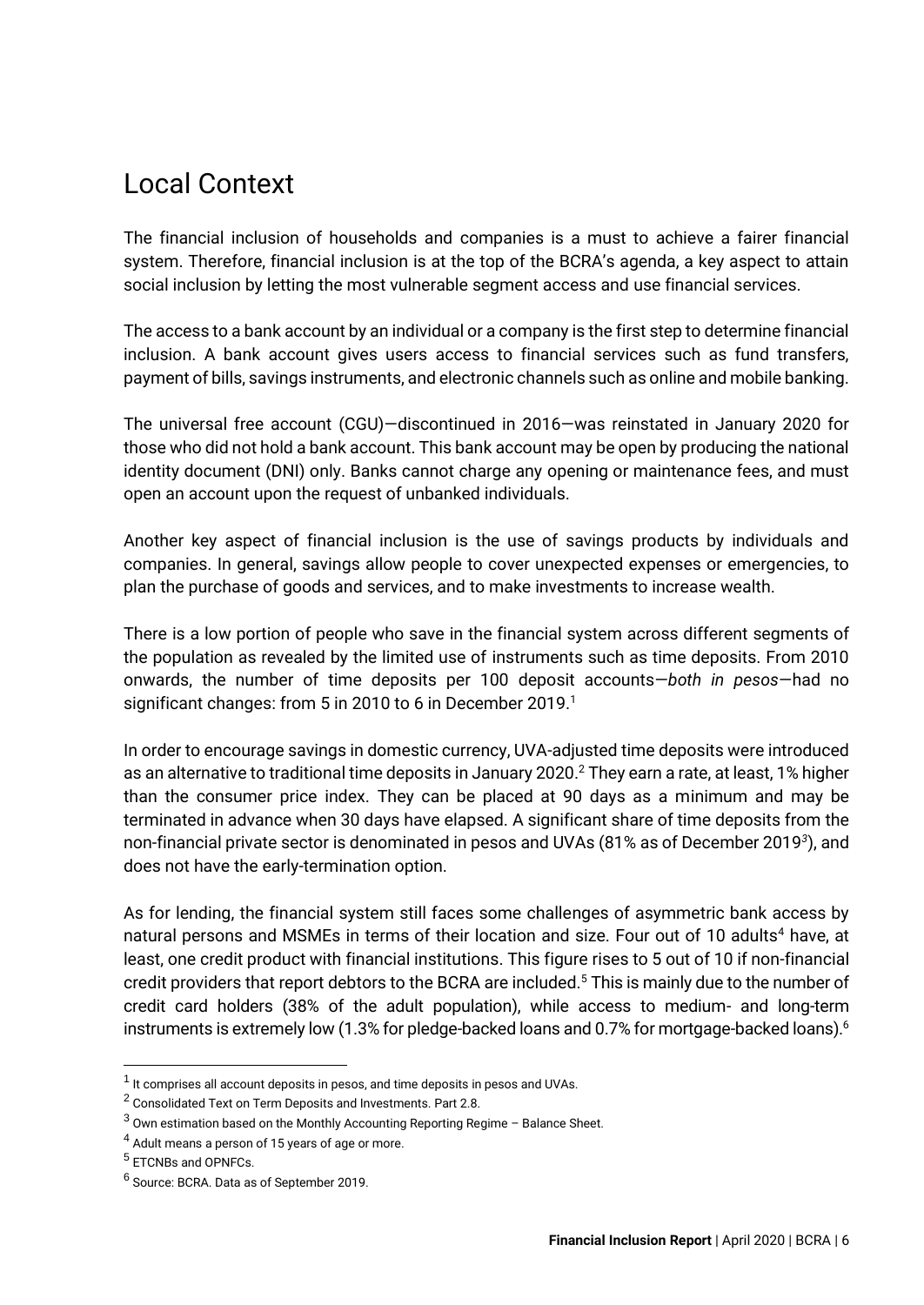When sorted out by gender, the number of adults with any credit product shows a 5.8 p.p. gap to the detriment of women. At a geographical level, the Center and Patagonia regions stand above the national average in terms of access to financing (49%), while NOA, NEA and Cuyo stand several percentage points below.

Furthermore, adverse macroeconomic conditions, and, in particular, sustained high interest rates in a context of economic contraction were reflected on the share of individuals and companies with non-performing debt. Indeed, based on the total number of natural persons with credit access, the share of non-performing debtors increased by 4 p.p. between September 2017 and September 2019. In turn, the share of all size companies with non-performing debt grew by about 3 p.p. in the last two years.

Against this backdrop, the BCRA relaxed some regulations to encourage lending to households through the AHORA 12<sup>7</sup> Program, which allows them to purchase goods in instalments at a 0% interest rate using a bank credit card. The BCRA also changed the caps on the annual percentage rate charged on bank and non-bank credit cards.<sup>8</sup> Both measures seek to boost the recovery of consumer credit and protect the most vulnerable segments.

Additionally, interbank direct debits for collecting loans were prohibited in order to prevent abusive practices and promote further financial inclusion. They had been designed as a tool for making voluntary and reversible payments.<sup>9</sup> From then on, interbank debits for new loans may be made using the "spot DEBIN (instant debit)" service, which requires the recipient customer's express authorization prior to each debit.

The analysis of financing of productive and business activities channeled to enterprises run by natural persons (NP companies) and to legal persons (LP companies) shows that credit access should be more equitable in terms of productive capacity. As for LP companies, half of micro enterprises obtained financing in 2018, and so did almost all large companies. Financing proves to be more balanced in the case of NP companies, though their weight in financing within the financial system is substantially lower than LP companies (10% vs. 90%). In line with the measures taken to favor natural persons, the BCRA adjusted some regulations with a view to encouraging financing to MSMEs at a fixed annual interest rate below 35%.<sup>10</sup>

As regards the protection of users of financial services, new regulations were implemented for payment service providers (PSP): (1) the funds of PSP clients credited to payment accounts must be deposited in sight accounts denominated in pesos with a financial institution in Argentina, and must be available at all times upon demand; and (2) clients may allocate the balance of payment accounts to money pools, and PSPs must report the funds so invested separately from the rest.

<sup>&</sup>lt;sup>7</sup> [Communication A6857.](http://www.bcra.gov.ar/Pdfs/comytexord/A6857.pdf)

 $^8$  [Communications A6911](http://www.bcra.gov.ar/Pdfs/comytexord/A6911.pdf) and [A6912.](http://www.bcra.gov.ar/Pdfs/comytexord/A6912.pdf)

<sup>&</sup>lt;sup>9</sup> [Communication A6909.](http://www.bcra.gov.ar/Pdfs/comytexord/A6909.pdf)

<sup>10</sup> [Communication A6901.](http://www.bcra.gov.ar/Pdfs/comytexord/A6901.pdf)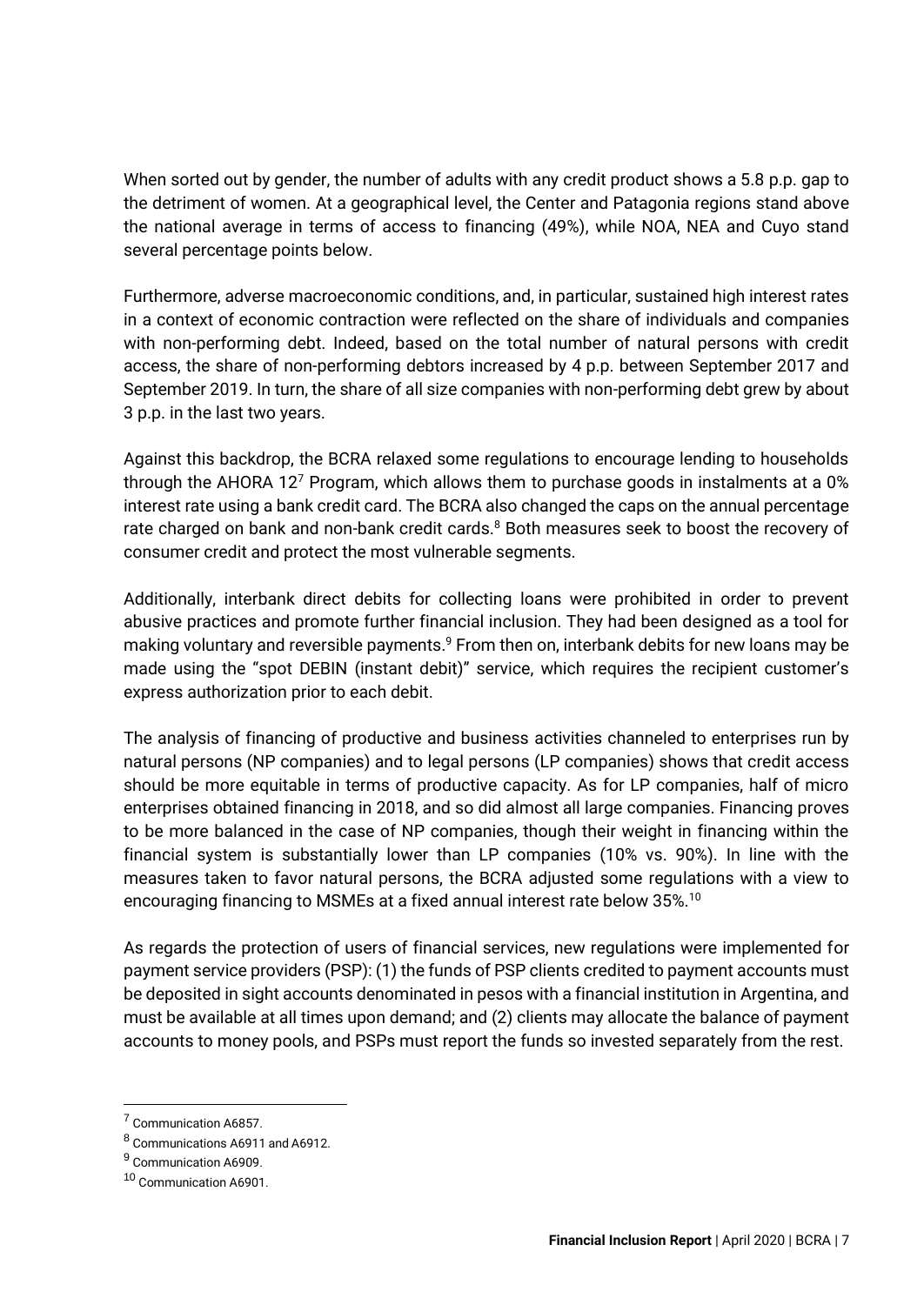This type of accounts may contribute towards financial inclusion. However, when combined with investment instruments and little information about related risks, it may result in unexpected outcomes for users, such as loss of return on money pools.

#### **Responses to Challenges of Financial Inclusion during the Health Emergency**

Within the framework of the worldwide COVID-19 health emergency, the BCRA issued some regulations to mitigate the impact of the resulting economic crisis. These measures are intended to let the financial system provide further support to companies and households, and to keep the payment chain moving. Below are the most relevant measures in terms of financial inclusion, which are explained in detail in the Regulatory Annex.

In line with the compulsory lockdown established by the Federal Executive, bank branches were closed to the public. Instead, they continued providing services on a remote basis.<sup>11</sup> As an exception, branches were open for the collection of retirement pays, pensions, and social security benefits.<sup>12</sup> Later on, branches were open to the general public subject to certain limits in transactions and prior appointment to avoid crowds.

As regards companies, the measures adopted encouraged financing to MSMEs at low cost (maximum annual interest rate of 24%) for working capital. Afterwards, these credit lines were extended to cover the payment of wages.<sup>13</sup> The National State created the Argentine Guarantee Fund (FoGAr) to provide sureties for working capital credit lines (up to 100%) channeled to microand small-sized companies, and self-employed workers under a simplified tax scheme (all categories); and to tranches 1 and 2 medium-sized companies<sup>14</sup> (25%).

As for individuals, more incentives were offered to financial institutions so that they could channel financing to household consumption through the "AHORA 12" Program. Moving on in this direction, charges and fees on transactions through ATMs were suspended.<sup>15</sup> In turn, the following measures were taken regarding credit cards: (1) unpaid balances on credit cards issued by financial institutions falling due between April 1 and June 30 would accrue no late payment charges, and (2) they may be paid once the compulsory lockdown is over, free of late fees, and at a maximum financing rate of 49%.<sup>16</sup> Later on, the maximum annual percentage rate charged by financial institutions on credit cards' financed balances was reduced to 43%. On the other side, financial institutions are required to automatically refinance unpaid balances on credit cards to one year, with a 3-month grace period, and 9 consecutive, monthly and equal instalments at that rate.

The parameters for classifying bank debtors (whether individuals or companies) were temporarily relaxed. The debtors' rating system is based on the number of days in arrears, among other information. Up to September 2020, 60 days will be added to each debtor's category in view of the difficulties caused by the crisis in different sectors of the economy.<sup>17</sup>

<sup>11</sup> [Communication A6942.](https://www.bcra.gob.ar/Pdfs/comytexord/A6942.pdf)

<sup>12</sup> [Communication A6949.](http://www.bcra.gob.ar/Pdfs/comytexord/A6949.pdf)

<sup>13</sup> [Communications A6937](http://www.bcra.gob.ar/Pdfs/comytexord/A6937.pdf) an[d A6946.](http://www.bcra.gob.ar/Pdfs/comytexord/A6946.pdf)

<sup>14</sup> [Executive Order 326/2020.](http://servicios.infoleg.gob.ar/infolegInternet/anexos/335000-339999/335975/norma.htm)

<sup>15</sup> [Communication A6945.](http://www.bcra.gob.ar/Pdfs/comytexord/A6945.pdf)

<sup>16</sup> [Communication A6949.](http://www.bcra.gob.ar/Pdfs/comytexord/A6949.pdf)

<sup>17</sup> [Communication A6938.](http://www.bcra.gob.ar/Pdfs/comytexord/A6938.pdf)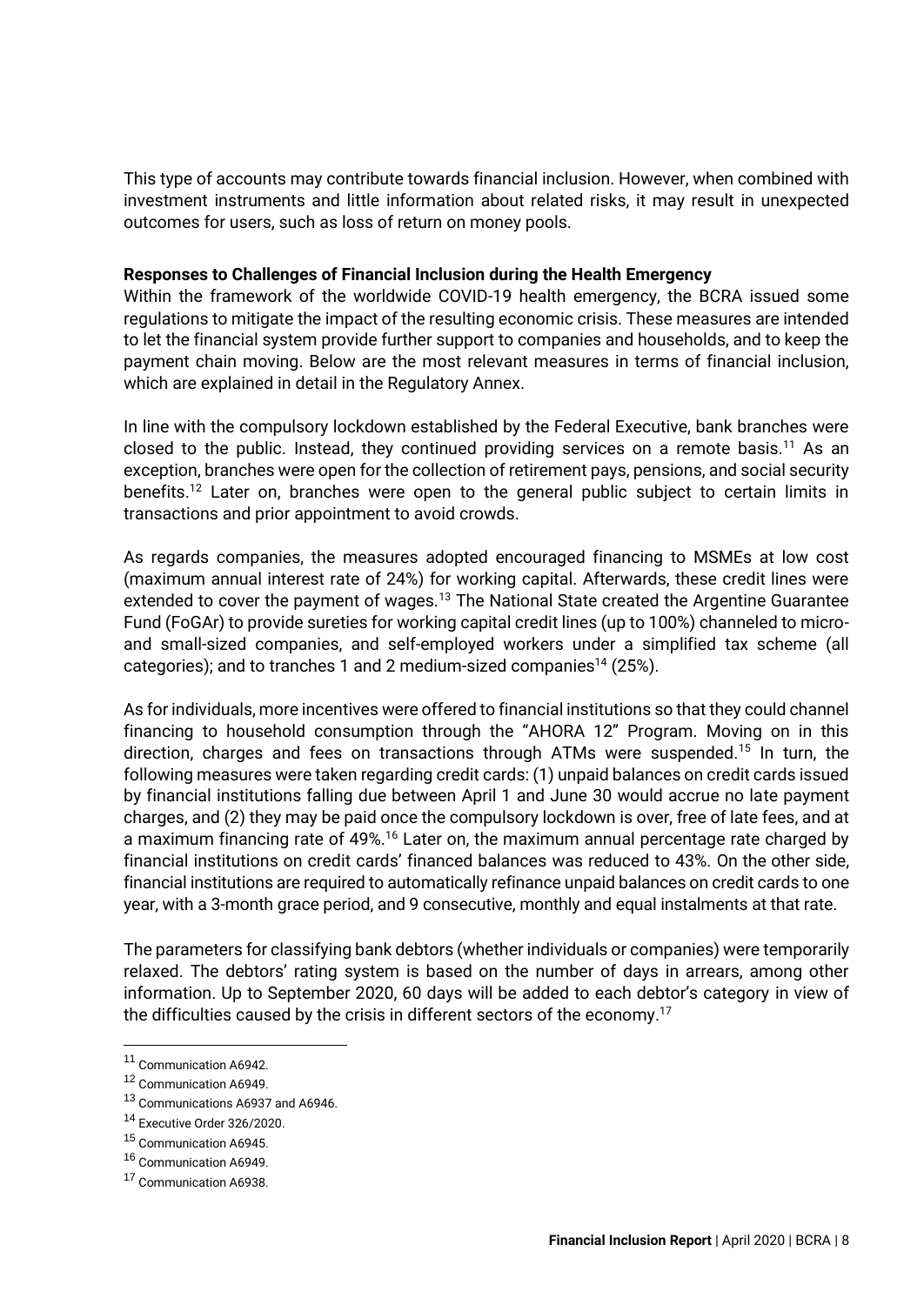# <span id="page-9-0"></span>1. Physical Infrastructure

Physical infrastructure is essential for individuals and companies to access the financial system either in person or by electronic channels. Users may conduct several transactions at these access points, such as making payments, withdrawals or transfers, channeling savings through different investment instruments or applying for a loan.

In a vast territory as Argentina's, the geographical reach of financial services represents another challenge. Reasonably, infrastructure is analyzed in terms of population, and at the level of administrative or territorial units. Indeed, access points may be analyzed within a certain province or district, or else other units defined on the basis of specific social and economic features. Following international guidelines, access points are defined as physical entities where a person can make deposits or withdrawals.

In Argentina, access points consist of bank branches (including mobile branches), ATMs,<sup>18</sup> selfservice terminals, mobile branches, and ACSFs (commonly referred to as bank agents).

There were 30,726 access points in the financial system as of December 2019, climbing 5.8% visà-vis December 2018. Breaking down access points by type, 57.3% were ATMs; 24.9%, self-service terminals; 17.3%, branches; and 0.4%, mobile branches. ACSFs were incorporated into Argentina's regulations in November 2018, and did not represent a significant share—only 54 units (0.2% of the total). The steady growth of access points above the population's growth rate shows an improvement in the availability of these channels within the financial system.





Source | BCRA and networks.

Electronic devices prevail over those access points that entail more physical infrastructure and human resources, a trend that is also observed globally. Roughly, electronic devices are located inside branches (ATMs, 74%; self-service terminals, 99%), and to a lesser extent in supermarkets, gas stations or shopping malls, just to mention a few. Non-branch devices allow for a

<sup>&</sup>lt;sup>18</sup> In 2017, the BCRA authorized non-financial institutions to run ATMs. Since then, access points also comprise this type of ATMs. They amounted to 300 at a national level as of December 2019.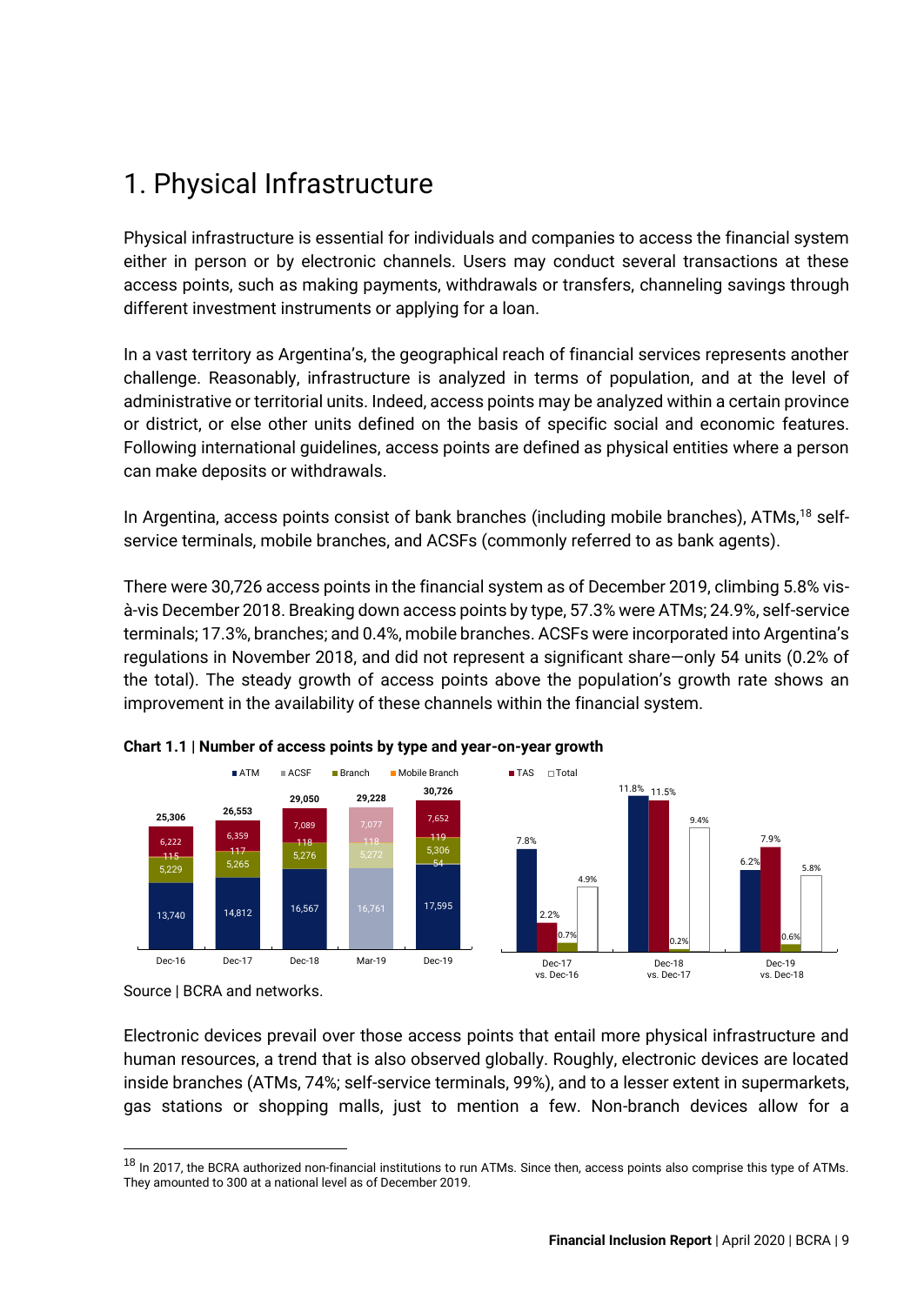decentralization of access points by extending geographic coverage and improving the population's access to financial services.

The development of access points shows an upward trend with a year-on-year average growth of 6.7% in the past three years. In particular, ATMs are the kind of access point with the highest increase (8.6% y.o.y. avg.), followed by self-service terminals (7.2% y.o.y. avg.) and, lastly, branches, with minor growth (0.5% y.o.y. avg.). In other countries of the region (and also globally), the low growth in branches can be attributed to various factors, such as the significant increase in bank agents, and the provision of financial services online or on a remote basis.

As mentioned above, the absolute number of ACSFs is still low. Although financial institutions may entirely rely on them for processing their clients' transactions, only a third of these agents are available for making cash withdrawals and payment of bills, among other transactions. Therefore, their potential impact in terms of financial inclusion is yet reduced. On the upside, all ACSFs are located outside CABA and the province of Buenos Aires, which translates into more access points in the interior of the country.

At a provincial level, 48% of access points were concentrated in CABA and the province of Buenos Aires, which evidences substantial differences in geographical distribution. These differences are associated, for example, with the distribution of the population, given that areas with a higher number of adults would tend to have a higher number of access points. A more accurate comparison among jurisdictions calls for data on the number of inhabitants in each of them.



**Chart 1.2 | Distribution of access points by province and per 10,000 adults**

Note | Data as of December 2019. Source | BCRA, networks and National Institute of Statistics and Censuses (INDEC).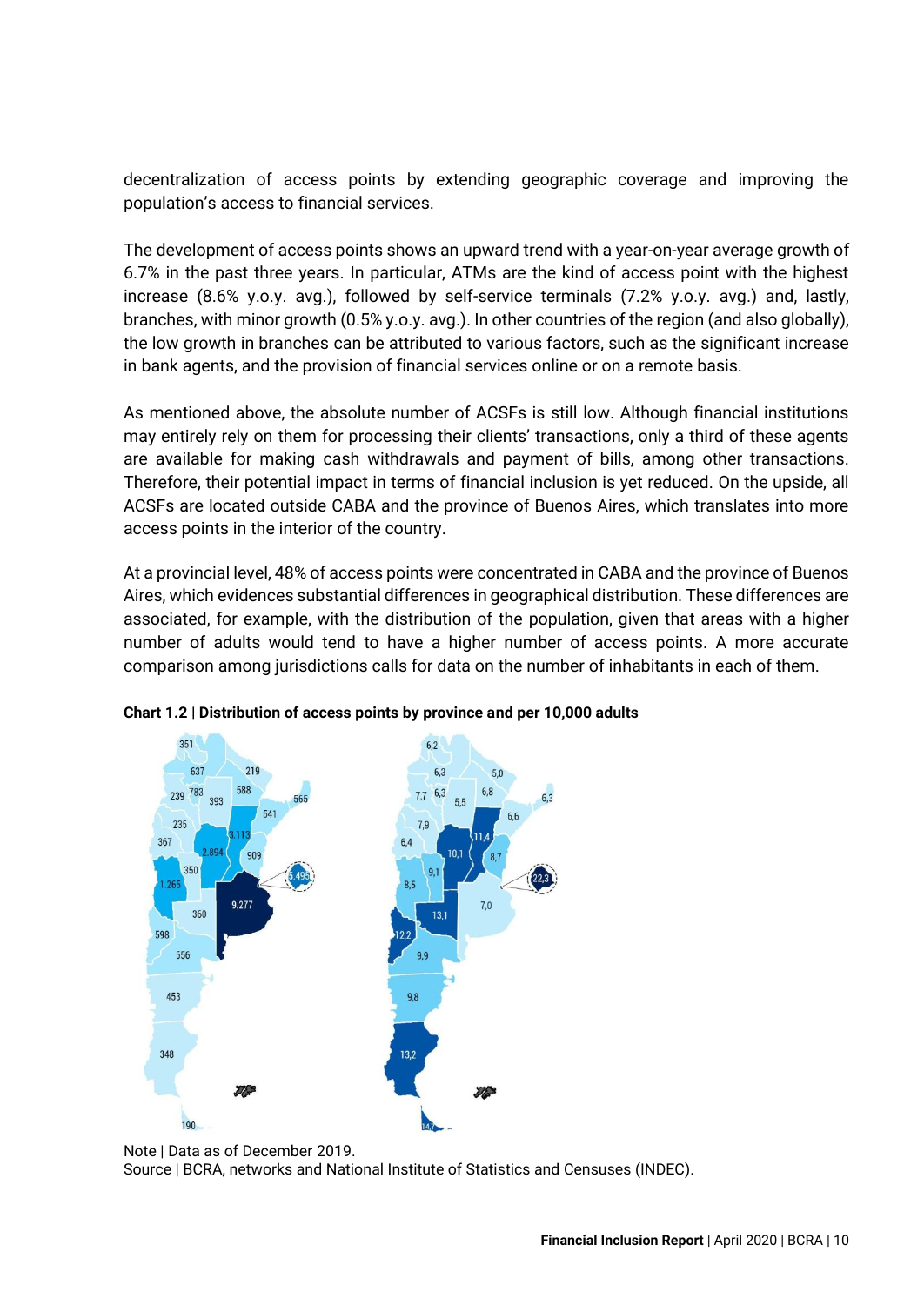As of December 2019, Argentina had 9 access points per 10,000 adults, CABA showing the best performance (22.3), followed by Tierra del Fuego (14.7), despite recording the lowest absolute number of access points. Additionally, all the provinces in Patagonia<sup>19</sup> reported figures above the national average, whereas the provinces in the NEA and NOA regions reported figures below such average. Figures improved in all the provinces compared to the previous report (data as of March 2019), Neuquén and La Rioja being the provinces with the highest increase in number of access points per 10,000 adults: 1.3 and 1 access points per 10,000 adults, respectively.

The marked differences found in the distribution of access points among provinces also replicate within each of them (at district level). By way of illustration, the province of Buenos Aires has administrative areas such as San Isidro or Vicente López which have 19.2 and 18.3 access points per 10,000 adults, respectively, which more than double the national figure; while others such as Florencio Varela or José C. Paz have 3 and 2.3 access points per 10,000 adults, respectively, a third or less of the national figure. These differences are found among districts or administrative areas in all Argentine provinces.

As regards coverage through access points, 41.9% of municipalities had at least one of them as of December 2019, which reveals a slight improvement compared to 39.6% in December 2016. Although the percentage of covered municipalities may appear to be low, it is worth considering the number of inhabitants to determine the percentage of the population with one access point in the municipality where they live. Indeed, 91.3% of the adult population was living in a municipality with at least one access point as of December 2019, whereas the rest of the population was living in rural areas (5.8% of the total adult population) or in municipalities with no access point available (2.9%).

| <b>Adults</b>         | <b>Total number of</b> | <b>points</b>    | <b>Municipalities with access</b> | <b>Municipalities with branches</b> | <b>Access point</b><br>vs. Branch |         |  |
|-----------------------|------------------------|------------------|-----------------------------------|-------------------------------------|-----------------------------------|---------|--|
|                       | municipalities         | $%$ munic. $-A-$ | % Adults                          | $%$ munic. $-B-$                    | % Adults                          | $A - B$ |  |
| Less than 2 K         | 2,539                  | 22%              | 43%                               | 8%                                  | 22%                               | 13%     |  |
| From $2$ K to $5$ K   | 402                    | 86%              | 88%                               | 62%                                 | 64%                               | 24%     |  |
| From $5$ K to $10$ K  | 224                    | 97%              | 97%                               | 85%                                 | 86%                               | 12%     |  |
| From 10 K to 50 K     | 256                    | 98%              | 99%                               | 95%                                 | 96%                               | 4%      |  |
| From 50 K to 100 K    | 50                     | 100%             | 100%                              | 98%                                 | 98%                               | 2%      |  |
| From 100 K to 250 K   | 43                     | 100%             | 100%                              | 100%                                | 100%                              | $0\%$   |  |
| From 250 K to 500 K   | 20                     | 100%             | 100%                              | 100%                                | 100%                              | $0\%$   |  |
| More than 500 K       | 4                      | 100%             | 100%                              | 100%                                | 100%                              | $0\%$   |  |
| <b>NATIONAL TOTAL</b> | 3,538                  | 41.9%            | 91.3%                             | 28.7%                               | 88.4%                             | 13.3%   |  |

Note | K = thousand. The national population also includes scattered rural population. Source | BCRA, networks and INDEC.

In this line of thought, municipalities may be segmented according to the number of adults living there for an in-depth analysis of coverage. This revealed that all adults living in municipalities over 50,000 inhabitants had at least one access point available as of December 2019. As the number

 $19$  See Note on Methodology for the regionalization criterion used.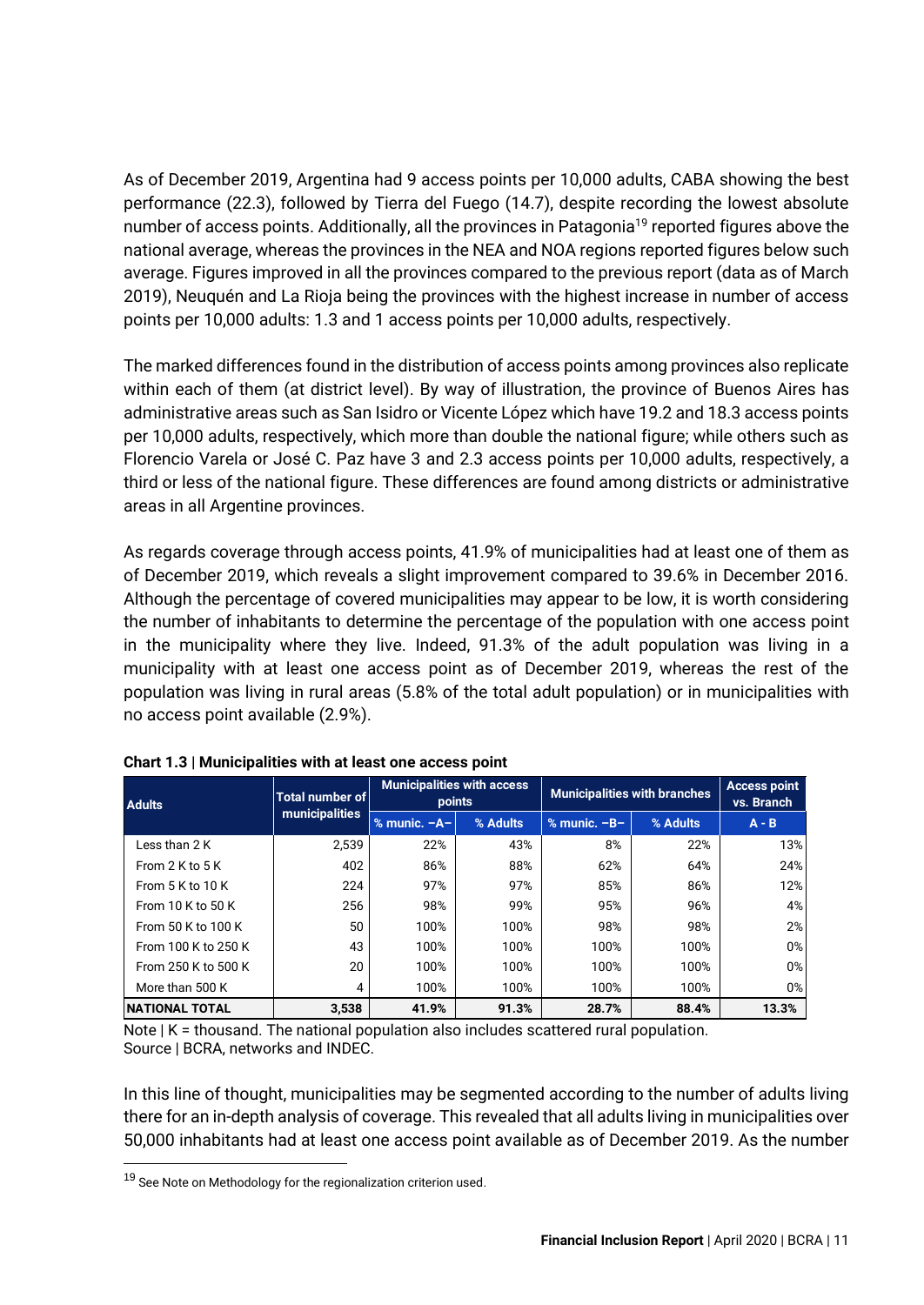of inhabitants decreases, so does the coverage index. This is even worse in municipalities of less than 2,000 adults: just 22% has at least one access point, and barely 43% of adults living there has at least one access point available.

The same analysis can be applied to identify municipalities with at least one bank branch—the type of access point that offers the broadest range of services. This is particularly useful to assess the quality of coverage. There are some municipalities which only have an ATM, so residents must travel in search of other municipalities that have a bank branch to conduct certain transactions (e.g. apply for a loan).

Coverage through branches is relatively low: 28.7% of municipalities had at least one bank branch as of December 2019; this figure would climb to 41.9% if all types of access points are included. This means that 13.3% of municipalities are covered by an access point other than a bank branch, mainly ATMs located outside bank branches, and, to a lesser extent, mobile branches.

In addition to bank access points, Argentina has another locations from which people may only withdraw cash. These non-bank withdrawal points include supermarkets, pharmacies and gas stations, and non-bank collection networks, which allow users to make cash withdrawals. There, clients may get cash from their debit cards.



### **Chart 1.4 | Number of non-bank withdrawal points per 10,000 adults and by major types of stores**

Note | Data as of December 2019. This breakdown shows the major types of stores identified, not all of them. Source | BCRA survey based on data provided by Mastercard, Cabal, Visa, Rapipago, Pago Fácil, Plus Pagos, Pago24 and Bica Ágil.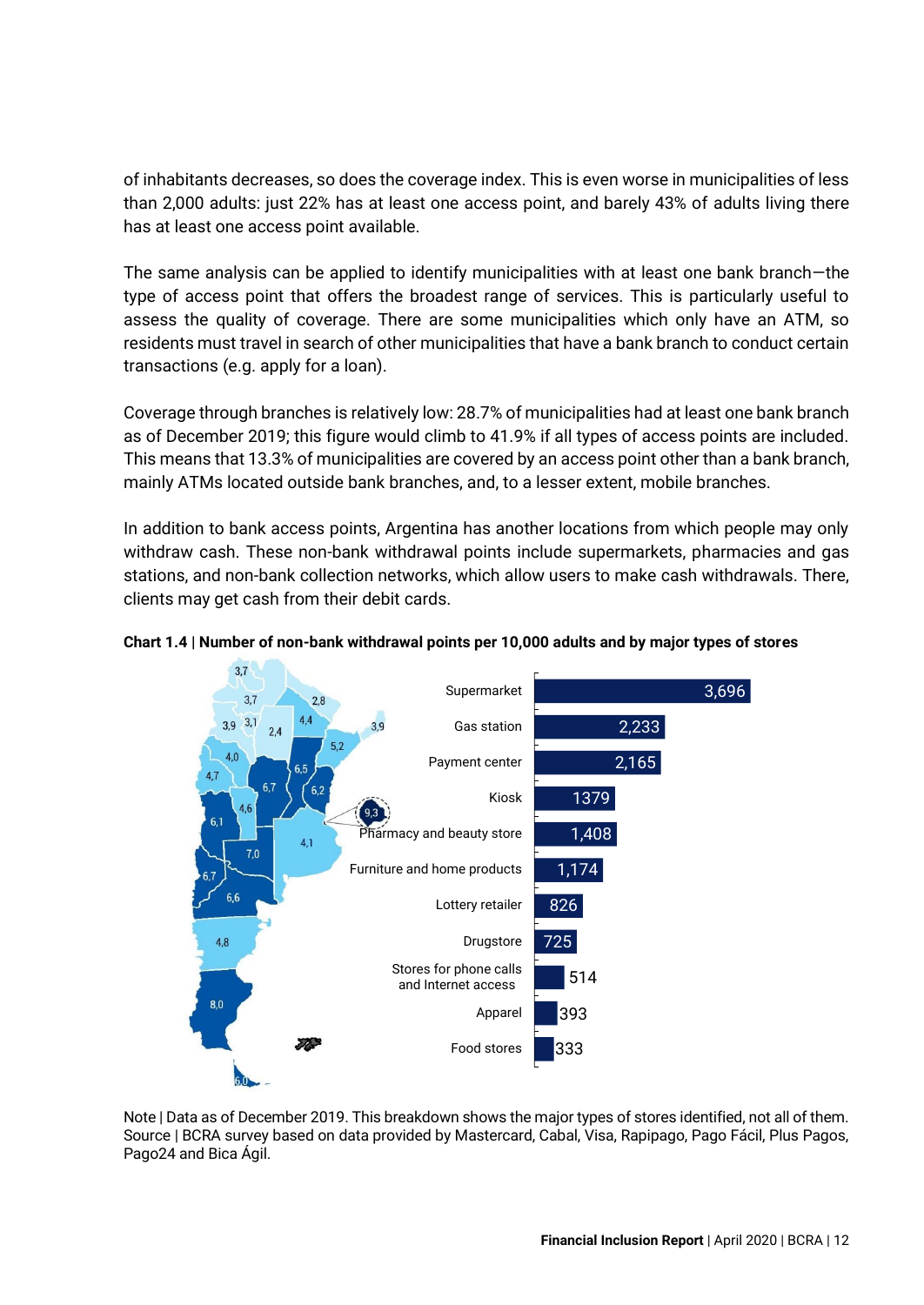According to a survey made by the BCRA, there were 17,483 non-bank withdrawal points at a national level, a remarkable growth in the past few years. The provincial distribution of non-bank withdrawal points is comparable to that of access points, 44% of them being concentrated in CABA and the province of Buenos Aires, reaching 65% if Córdoba and Santa Fe are included.

The main non-bank withdrawal points are supermarkets (21%), gas stations (13%) and pharmacies and beauty stores (8%). In turn, bill payment centers account for 13% of non-bank withdrawal points.<sup>20</sup> Certainly, non-bank withdrawal points do not offer a broad range of financial services. However, they agree in number with total operative ATMs, thereby improving the population's access to cash and contributing to financial inclusion.

 $^{20}$  See Note on Methodology for additional information on the classification of non-bank withdrawal points.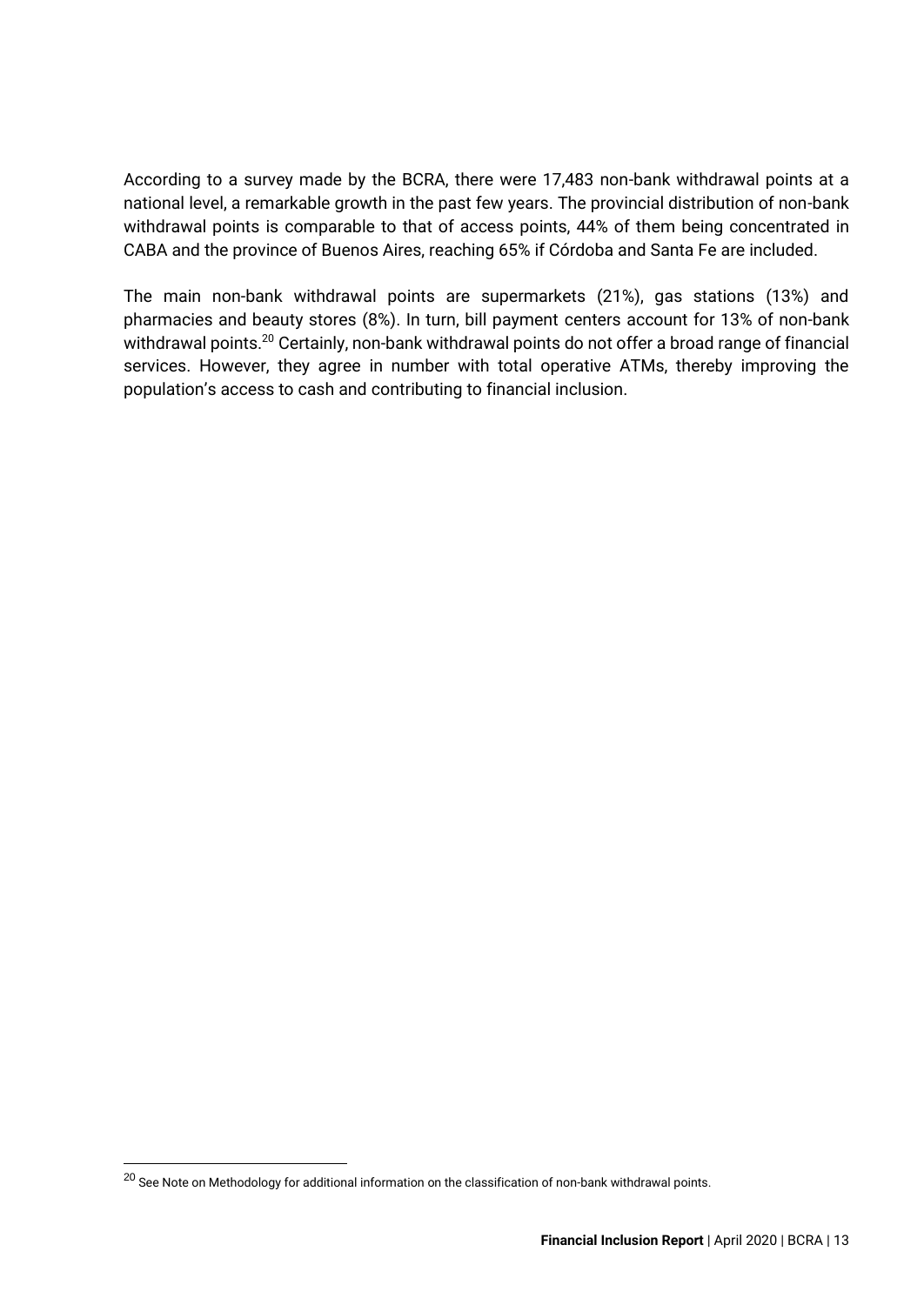# <span id="page-14-0"></span>2. Deposit Accounts, and Payment and Savings Methods

Bank accounts are a way of keeping money safe and managing expenses and inflows. They are also a channel to pay bills, transfer funds, save and get credit. In Argentina, 80% of the adult population had at least a bank account as of March 2018, no gender gap being observed. This figure falls to 74% when excluding beneficiaries of the AUH, one of the main social aid programs in Argentina. In this case there is a gender gap of 11.5 p.p. to the detriment of women, considering their high share as beneficiaries of the AUH (97%).

Accounts are most frequently used to make payments. Electronic means of payment streamline transactions, and contribute to discouraging the use of cash. Each of the metrics of electronic means of payment in Argentina—purchases on debit, credit and prepaid cards, and electronic transfers—increased in terms of population growth, even when the economic activity has stagnated or fallen in the past five years. Thus, in 2019, for every 100 cash withdrawals per adult, nearly twice as many transactions were made using electronic means of payment.

Accounts are only a way of keeping savings for the future. Savings are that part of income which is not spent for consumption; instead they are meant to cover for unexpected expenses or emergencies, to plan the purchase of goods and services, and to make investments to create more wealth. Based on the Survey to Measure Financial Capability conducted in Argentina in 2017, about 1 out of 3 people had saved in the previous year, more frequently men (32%) than women (26%). As for active saving, the use of time deposits as a savings instrument was low compared to the number of deposit accounts in Argentina (6 time deposits per 100 deposit accounts, both denominated in domestic currency). This ratio remained virtually unchanged in the past decade, which means that only a small portion of deposit account holders uses this savings instrument.

### <span id="page-14-1"></span>**2.1. Deposit Accounts**

The BCRA has regulated different types of bank accounts in order to encourage access to financial services. A bank account is an agreement between a client and a bank, whereby the bank undertakes to keep the client's deposits safe, and is entitled to use them for different purposes, at any time. Broadly speaking, bank accounts take the form of checking accounts or deposit accounts, such as savings or salary accounts.

Clients can withdraw funds from their checking accounts if the balance is insufficient. In this case, the account holder must agree on a credit line, called overdraft, with the financial institution. On another note, deposit accounts in pesos involve no opening or maintenance fees, and the holder receives a debit card at no charge. These accounts do not allow overdrafts nor are they expected to include credit cards, unless requested by the client. All transactions made on these accounts, whether remotely (online banking, mobile banking or other channel) or in person at the branch where the account was opened (ATM, self-service terminal or teller window) are free of charge.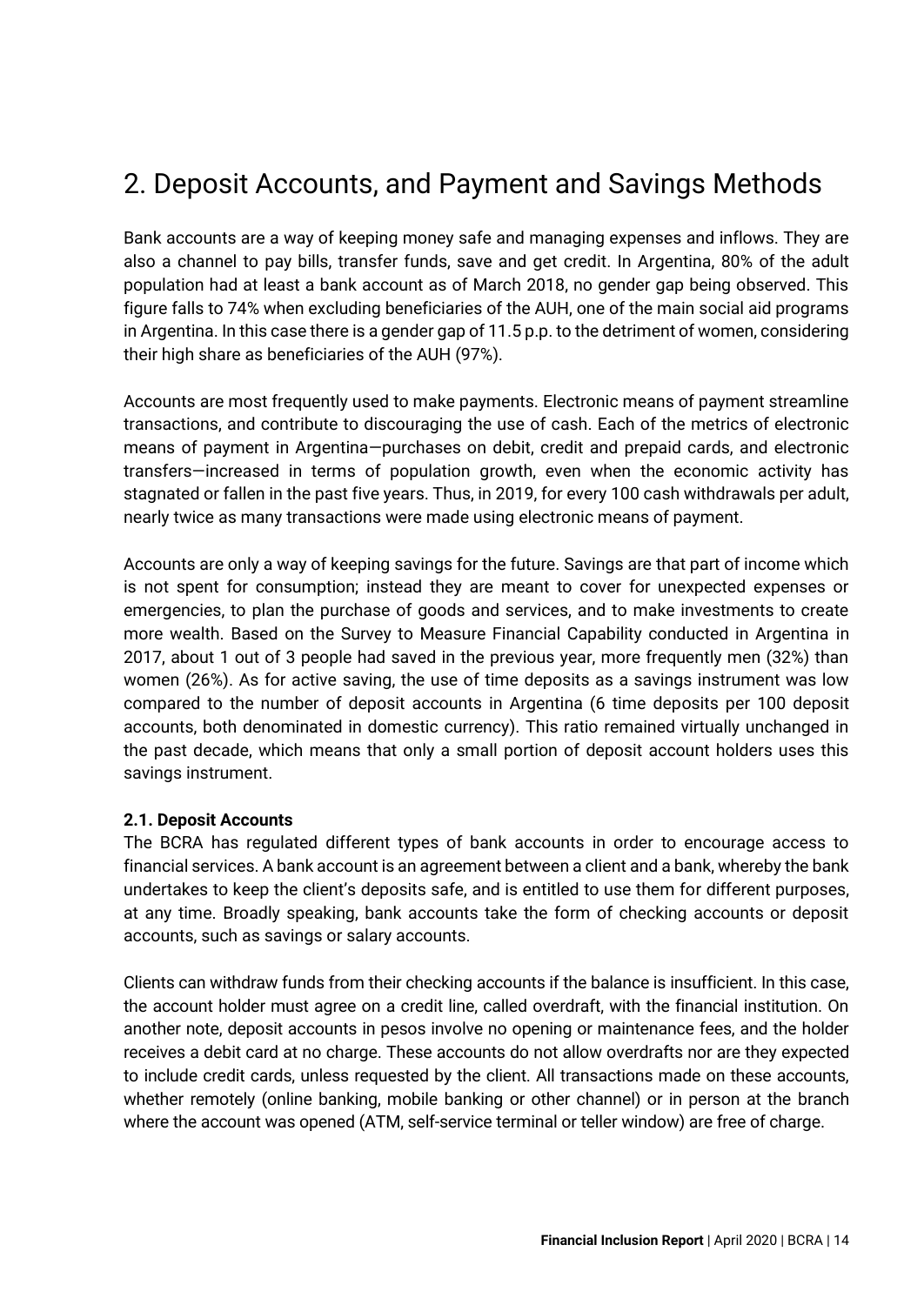Deposit accounts in pesos may only be used by individuals, and include savings accounts, salary accounts, social security accounts and the CGU account recently relaunched. There are other deposit accounts for specific purposes such as savings accounts for the payment of social aid programs.

|               |                                          | Chart Z. I   Dasic transactions or deposit accounts      |                                                 |                                                                            |                                                                            |
|---------------|------------------------------------------|----------------------------------------------------------|-------------------------------------------------|----------------------------------------------------------------------------|----------------------------------------------------------------------------|
|               | <b>TRANSACTIONS</b>                      | <b>SAVINGS ACCOUNT</b>                                   | <b>SALARY/SOCIAL</b><br><b>SECURITY ACCOUNT</b> | <b>UNIVERSAL FREE</b><br><b>ACCOUNT</b>                                    | <b>SAVINGS ACCOUNT FOR</b><br><b>SOCIAL SEC. BENEFITS</b>                  |
| INFLOWS       | <b>Regular credits</b>                   | No regular credits                                       | Salary/retirement pays and<br>pensions          | No regular credits                                                         | Social security benefits such as<br>the universal child allowance<br>(AUH) |
|               | Other deposits and<br><b>credits</b>     | No limit, except for savings<br>account open through SDD | No limit                                        | Up to the amount set by the<br>Financial Information Unit (UIF)<br>for SDD | 5 minimum wages                                                            |
|               | <b>Transfers</b>                         | Electronic channels + teller<br>window                   | Electronic channels + teller<br>window          | Electronic channels + teller<br>window                                     | Electronic channels + teller<br>window                                     |
| DUTFLOWS      | Payment of bills                         | Electronic channels + teller<br>window                   | Electronic channels + teller<br>window          | Electronic channels + teller<br>window                                     | Electronic channels + teller<br>window                                     |
|               | Purchase at stores<br>using a debit card |                                                          |                                                 | No limit                                                                   |                                                                            |
|               | <b>Cash withdrawals</b>                  |                                                          |                                                 | ATM, teller window and stores                                              |                                                                            |
| <b>SAVING</b> | <b>Time deposits</b>                     |                                                          | Electronic channels + teller window             |                                                                            |                                                                            |



Note | "SDD" means "simplified due diligence". For more details on accounts, see: [CGU,](https://youtu.be/-ItKQ30li-4) [salary account,](https://www.bcra.gob.ar/Saber_es_central/cuentas-sueldo-abiertas-por-trabajadores.html)  social security accounts. Source | BCRA.

The CGU<sup>21</sup> account was relaunched to move towards full integration into the banking system, especially among the most vulnerable segments of the population. This account is available to all individuals who hold no bank account. The only requirement is the submission of the DNI. CGU accounts may be credited for whatever purpose, including the proceeds from the sale of goods and services through the "Alimentar" food card under the "Argentina Against Hunger" Plan.

Deposit accounts share most of the basic transactions. However, there are some differences in requirements: identification documents, limits on monthly balances, and fees for ATM and selfservice terminal transactions. When a CGU or a savings account is opened through a simplified due diligence procedure, the balance must be below 25 minimum wages (SMVMs), and monthly cash transactions may not exceed 4 minimum wages. Likewise, savings accounts for collecting social security benefits may not exceed a monthly limit of 5 minimum wages on credits other than social aid benefits.

In turn, transactions on salary accounts, social security accounts and accounts for the payment of social security benefits made through ATMs and self-service terminals are free of charge, regardless of the financial institution to which the electronic device belongs, and whether it is

<sup>&</sup>lt;sup>21</sup> Consolidated Text "Savings Deposits, Salary Accounts, and Special Accounts", Part 3.11, "[Universal Free Account](http://www.bcra.gob.ar/Pdfs/Texord/t-depaho.pdf)".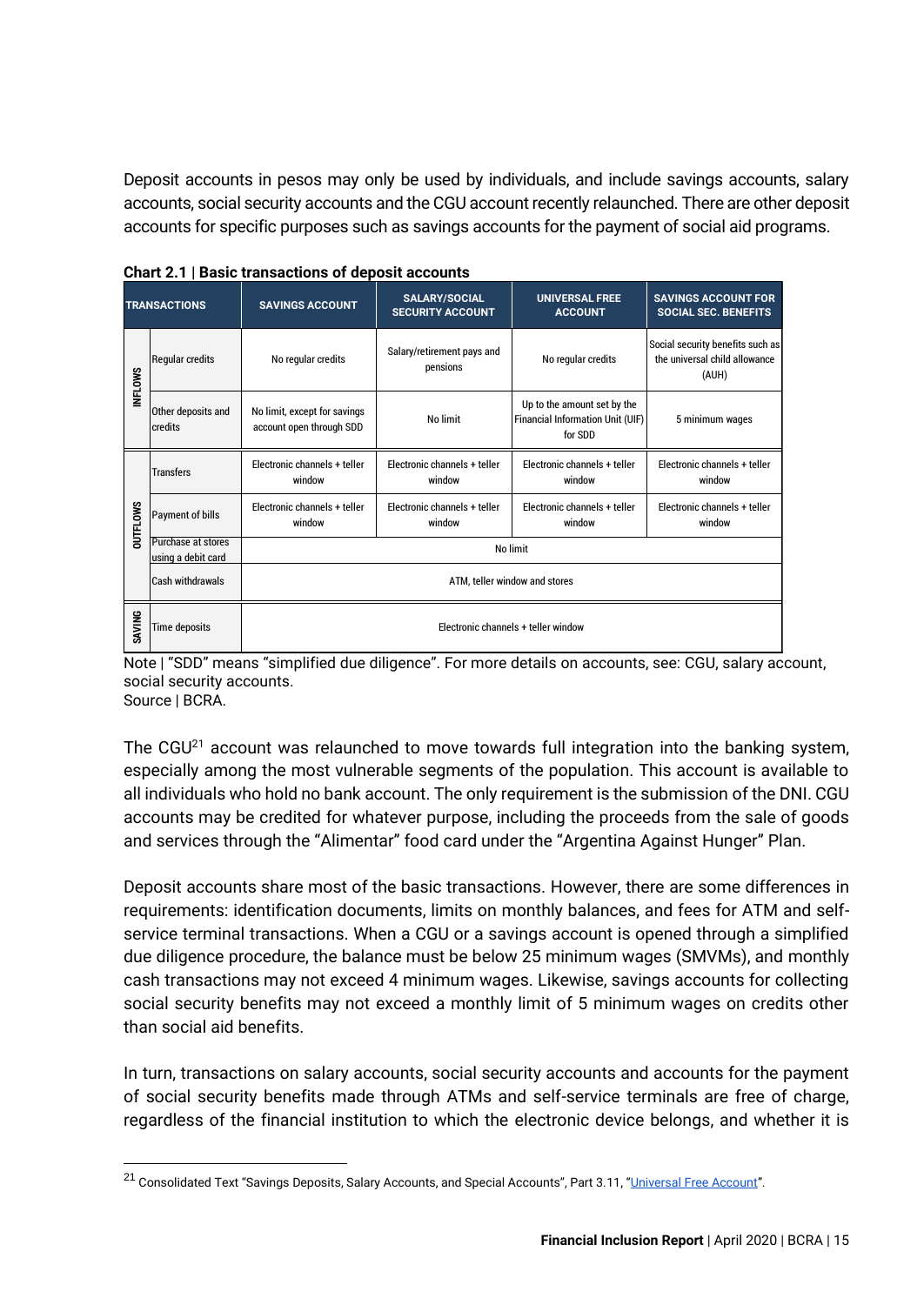placed inside or outside a bank branch. CGUs allow for up to 8 transactions free of charge at ATMs of other financial institutions. However, if they are made through devices of a client's financial institution located outside branches (such as at supermarkets) fees may be charged. In contrast, in the case of savings accounts, a fee may be charged on transactions made through devices belonging to other financial institutions, or to the client's financial institution where they are located outside branches.

In order to gauge the penetration of the different kinds of deposit accounts, the percentage of adults with at least one deposit account is analyzed. The opening of accounts for social security benefits, for retirement pays or pensions, and for salaries exerts a positive effect on this indicator. The number of beneficiaries for each kind of account was calculated to assess the impact of each account on the aggregate indicator.<sup>22</sup> It should be noted that, for the sake of this exercise, it was assumed that there was no overlapping in account ownership either among the three categories or any other whatsoever.

The number of individuals with savings accounts for collecting social security benefits was calculated based on beneficiaries of the AUH only once. The AUH is one of the most outstanding social aid programs in Argentina, with more than 2 million beneficiaries.<sup>23</sup> Although it has the lowest share in the aggregate indicator, its impact is nonetheless significant. If this group is excluded from the calculation, the percentage of adults with at least one account drops to 73.8%.

A little more than half this figure is explained by the ensemble of salary and social security accounts, and the remaining part is associated with different savings accounts held by selfemployed workers and beneficiaries of social security benefits other than the AUH (for instance, unemployment insurance), among others.

Then, the indicator of ownership of at least one deposit account minus that of social security accounts and accounts for social security benefits hit 54% as of January 2017, a figure that is close to the 48% reported by the Global Findex survey<sup>24</sup> on the adult population's bank accounts. As it was pointed out in the first Financial Inclusion Report, this figure might flag people's unawareness of ownership of an account in the financial system—another survey revealed that 39% of the respondents claimed having no financial product. The result of 54% is just an estimation in the absence of sufficient data available. Therefore, unawareness could largely be attributed to beneficiaries of retirement pays and/or pensions, and social security plans as well.

Breaking down account holders by gender as of March 2018, there is no gap, which may be roughly explained by the share of women in the AUH  $(97%)$ .<sup>25</sup> If savings accounts for social

<sup>&</sup>lt;sup>22</sup> There is no information available on holders of at least one account for the payment of social security benefits, retirement pays and/or pensions.

<sup>&</sup>lt;sup>23</sup> Source[: ANSES. H](https://www.anses.gob.ar/informacion/datos-abiertos-asignaciones-universales).2.1 - [Total País. Titulares de la AUH. Hijo e Hijo con](https://www.anses.gob.ar/informacion/datos-abiertos-asignaciones-universales) Discapacidad (Country Total. AUH Beneficiaries. Child and Child with Disability).

<sup>&</sup>lt;sup>24</sup> It should be noted that, while the BCRA's statistics are based on supply-side data, Global Findex figures are based on self-reported data—personal surveys to a sample of individuals.

<sup>&</sup>lt;sup>25</sup> Source: ANSES - H.2.2 - [Total País. Titulares de la AUH, por sexo y grupo de edad](https://www.anses.gob.ar/informacion/datos-abiertos-asignaciones-universales) (Country Total. AUH Beneficiaries, by Sex and Age Group). Based on data corresponding to June 2018 in the absence of information updated as of March 2018.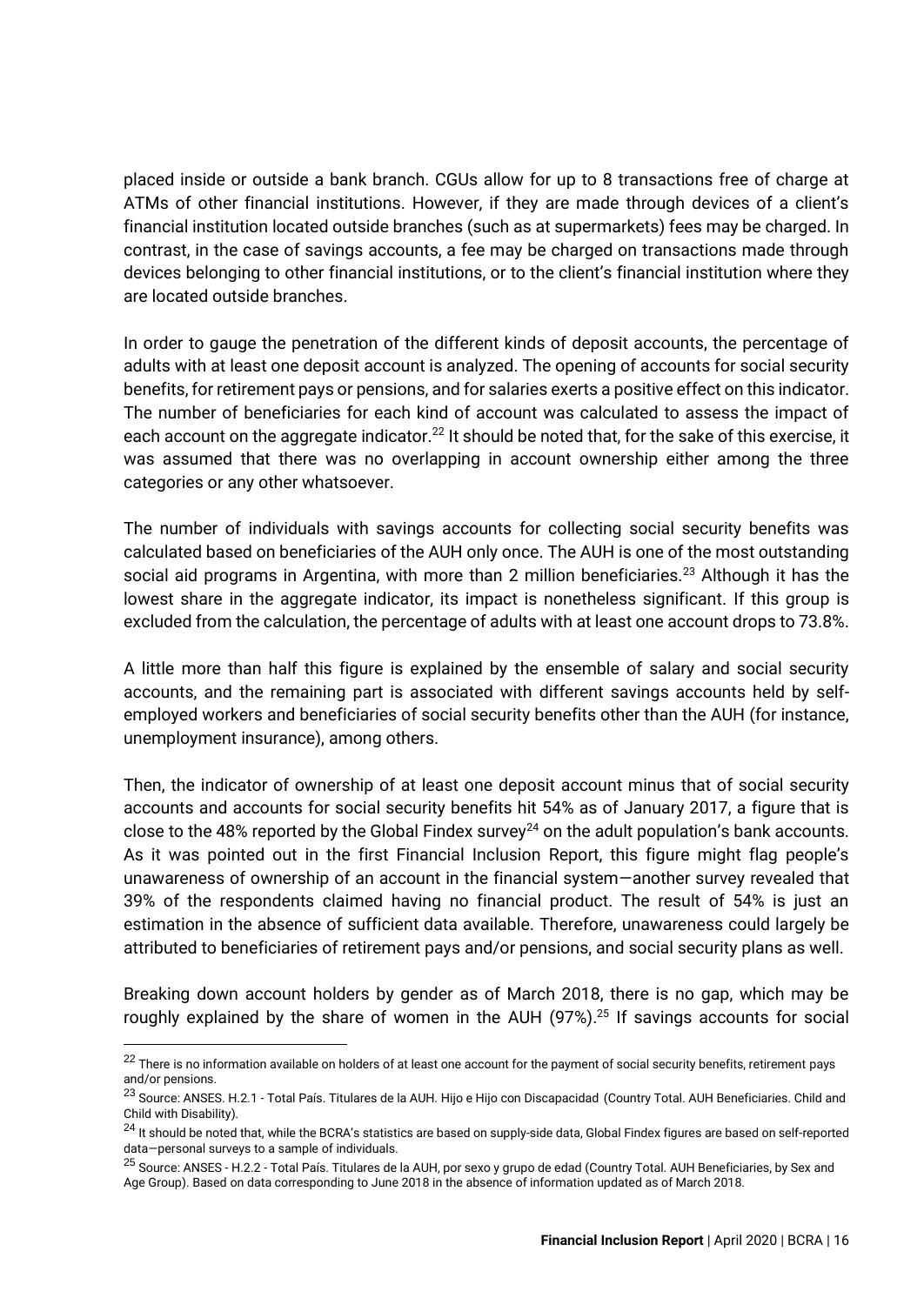security benefits are subtracted, the gender gap in deposit account ownership is 11.5 p.p. to the detriment of women.



**Chart 2.2 | Percentage of adult population with at least one bank account in pesos** *By type of account By gender (March 2018)*

Note | TOTAL column: The percentage of the total adult population and of each gender corresponds to single taxpayer identification numbers (*clave única de identificación tributaria*, CUIT) of people with at least one bank account.

Source | BCRA, COELSA, Argentine Social Security Administration (ANSES) and INDEC.

In turn, 3.6 million social security accounts were held by women and 2.1 million by men.<sup>26</sup> If social security accounts are subtracted, 8.2 million women had an account (47.4% of the female adult population) compared to 10.8 million men (66.7% of the male adult population), which results in a 19.4 p.p. gap.

On another note, there is a 9 p.p. gender gap in salary account ownership to the detriment of women in line with their lower share in the formal labor market. As stated in the section on credit to natural persons, women's rate of activity in the labor market is lower—*49% vs. 70% of men*—, like the rate of employment—*44% vs. 64% of men.*<sup>27</sup>

The number of deposit accounts per 10,000 adults is a supplementary indicator, which is used as a proxy variable in countries with no data on deposit account ownerships. As of December 2019, 16,866 deposit accounts were reported per 10,000 adults, 1.6 deposit accounts per adult, with a 9.6% y.o.y. growth on average over the last decade. As regards deposit accounts in domestic currency (82% of the total), about 1.4 deposit accounts per adult are recorded.

<sup>&</sup>lt;sup>26</sup> Source: P.2.4 - [Total País. Titulares únicos con al menos una jubilación o](https://www.anses.gob.ar/informacion/estadisticas-de-la-seguridad-social) pensión contributiva por grupo de edad y sexo

<sup>(</sup>Beneficiaries of At Least One Retirement Pay or Pension by Age Group and Sex). Based on data corresponding to June 2018 in the absence of information updated as of March 2018.

<sup>&</sup>lt;sup>27</sup> Data on the labor market for the third quarter of 2019 (Source: **INDEC**).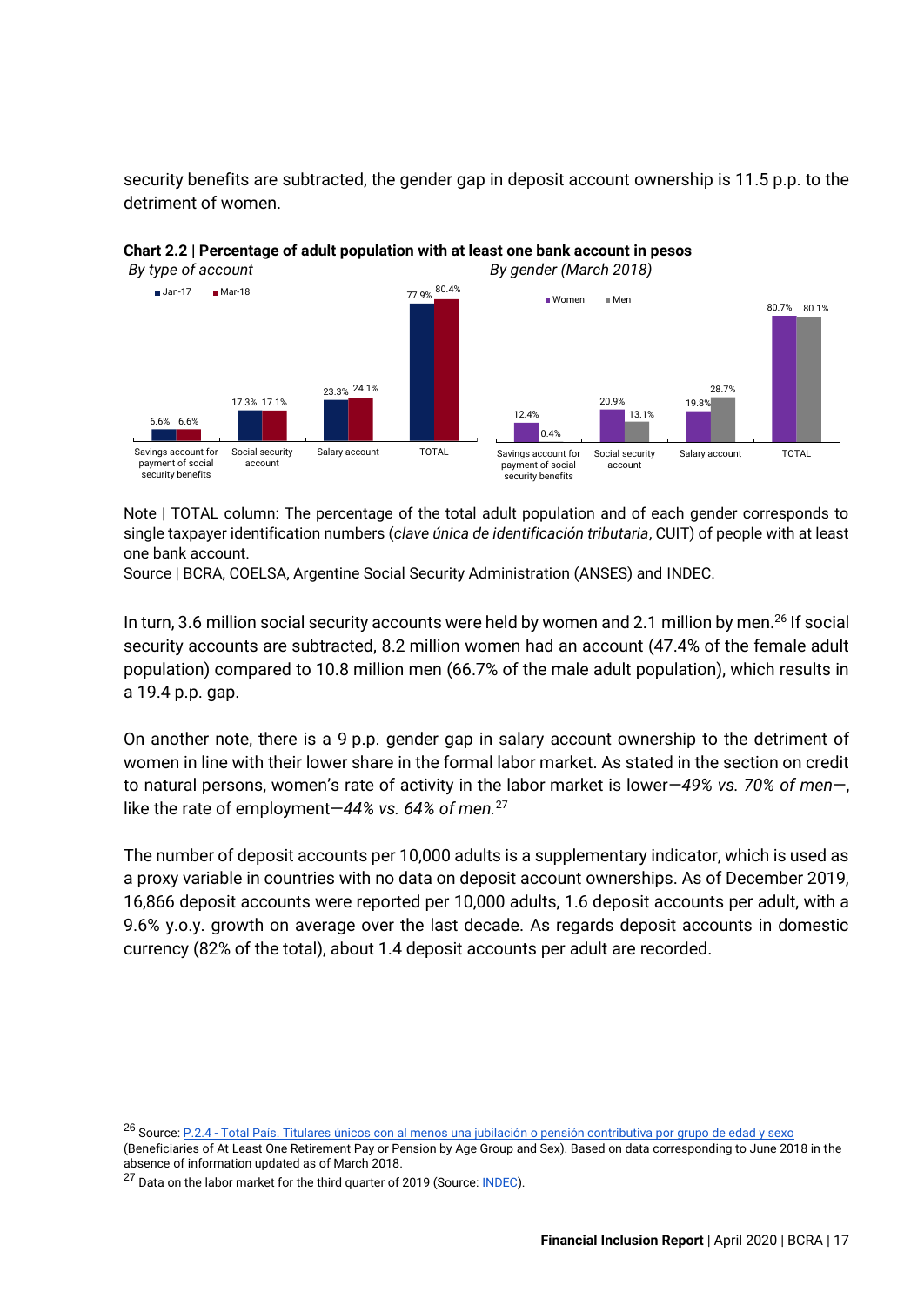#### **Chart 2.3 | Deposit accounts per 10,000 adults**



Source | BCRA and INDEC. Dec-10 Dec-11 Dec-12 Dec-13 Dec-14 Dec-15 Dec-16 Dec-17 Dec-18 Dec-19

On the basis of the information provided by financial institutions, deposit accounts in domestic currency may be classified according to their balances (monthly average),<sup>28</sup> while calculating the average balance per group.

The first range of information groups accounts with an average monthly balance of up to ARS 2,999. This range embraced more than 30 million deposit accounts (out of 46.8 million) for a total amount of nearly ARS 15 billion until December 2019. That is, the low range, which recorded an ARS 480 balance on average, concentrated 66% of deposit accounts in pesos. A similar distribution was observed in December 2017 and December 2018; however, the share was slightly higher in the first range probably due to the effect of the nominal value of account balances in each range.

Outstanding balances on deposit accounts might be considered passive saving. Only 1 out of 3 individuals reported they had left balances in their deposit or current accounts as a way of saving, $29$  which is in line with the information under analysis.

 $^{28}$  The monthly average is calculated on the daily average of each deposit account, i.e., the funds deposited in each account on each day of the month.

 $29$  According to the results obtained in the Survey to Measure Financial Capability.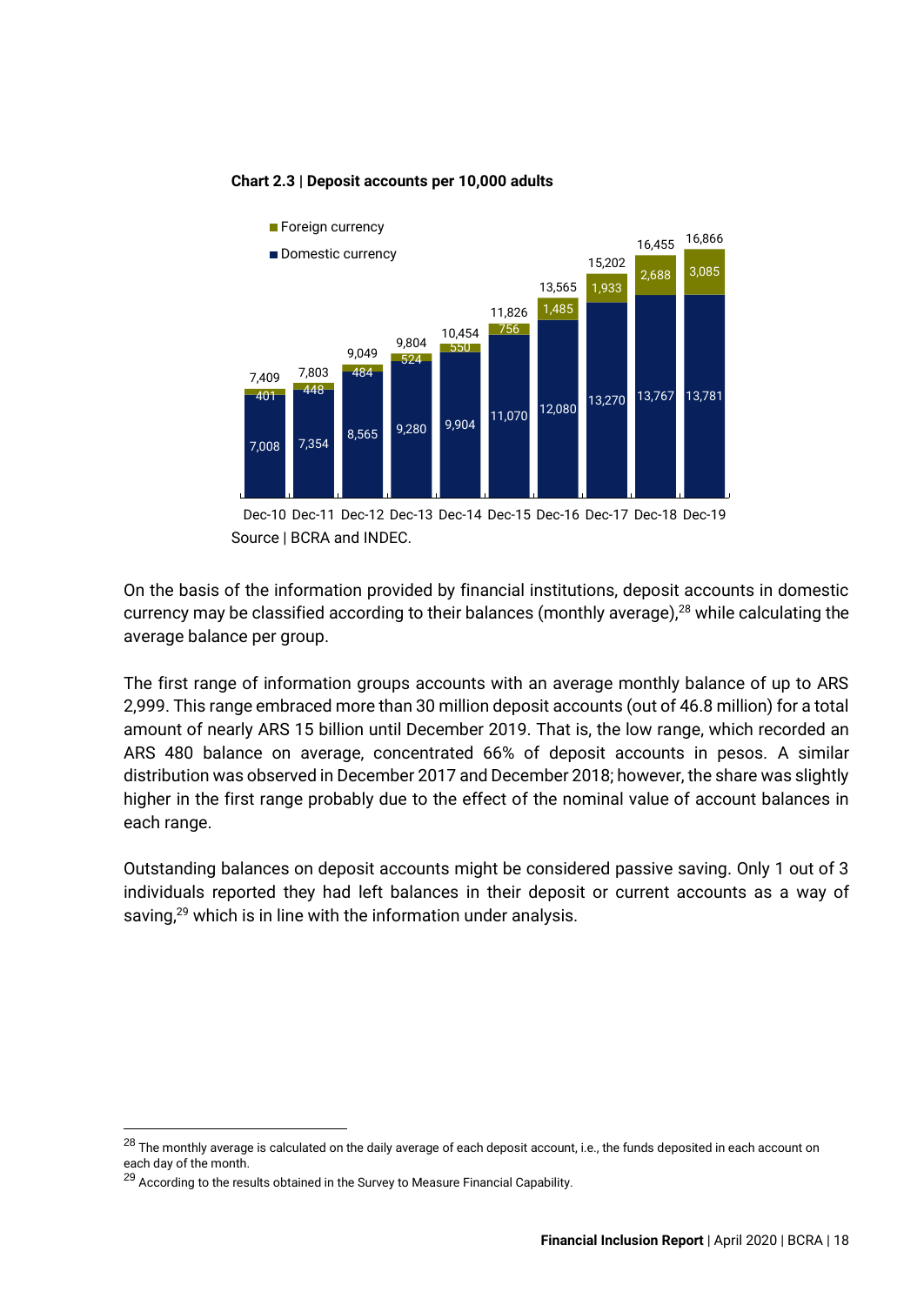| <b>Balance tranche</b> | <b>Dec-17</b> | <b>Dec-18</b> | <b>Dec-19</b> |
|------------------------|---------------|---------------|---------------|
| Up to 2,999            | 71%           | 69%           | 66%           |
| From 3 K to 4,999      | $6\%$         | $6\%$         | 6%            |
| From 5 K to 7,499      | 5%            | 5%            | 5%            |
| From 7.5 K to 9,999    | 3%            | $3\%$         | 3%            |
| From 10 K to 14,999    | $4\%$         | $4\%$         | 5%            |
| From 15 K to 19,999    | 2%            | $3\%$         | 3%            |
| From 20 K to 29,999    | 3%            | $3\%$         | 4%            |
| From 30 K to 49,999    | 3%            | $3\%$         | 3%            |
| From 50 K to 74,999    | $1\%$         | 2%            | 2%            |
| From 75 K and over     | 2%            | 2%            | 3%            |

**Chart 2.4 | Relative share of deposit accounts by balance tranche**

Note | K = thousand. It takes into account the average monthly balance of each deposit account in domestic currency.

Source | BCRA.

Deposit accounts for different payments such as *salaries, retirement and pension, and social security benefits* concentrated 64% of all deposit accounts in domestic currency as of December 2019, social security accounts showing the highest share (28%) in the total. This behavior has remained constant for the last 6 years. A 35% share of savings accounts in the total might be showing that a great part of the population has an additional savings account other than the one held for the items described above. This is probably related to the metrics aforementioned which indicates that in Argentina there are 1.4 deposit accounts per adult.

### <span id="page-19-0"></span>**2.2. Transactions through Electronic Means of Payment and Cash Withdrawals**

In line with the BCRA targets, electronic means of payment make transactions easier for the population and also contribute to discouraging the use of cash. They enable to overcome geographical barriers, send and receive money, streamline transactions that involve the trade of goods and services, and result in a better administration of available resources.

Within this framework, the report analyzes the individuals' transactions on credit, debit and prepaid cards, and through electronic transfers.<sup>30</sup> In particular, the analysis considers purchases on debit, credit and prepaid cards, fund transfers originated in bank accounts through electronic channels, and cash withdrawals at ATMs through cards or alternative means. Both the number of transactions and the amounts involved are measured in terms of the adult population.

Each of the metrics of electronic means of payment increased in terms of population, both in the number of transactions and in the amount operated $31$  in real terms, even though the economic activity became stagnant or shrank for the last five years. The existence of a regulatory framework oriented towards the expansion of these means of payment can explain, in part, its continual growth. A growth of electronic means of payment may be explained on the following grounds: shopkeepers' obligation to accept payments with debit cards; a progressive reduction

<sup>30</sup> It refers to interbank transfers.

<sup>31</sup> Except for credit card amounts.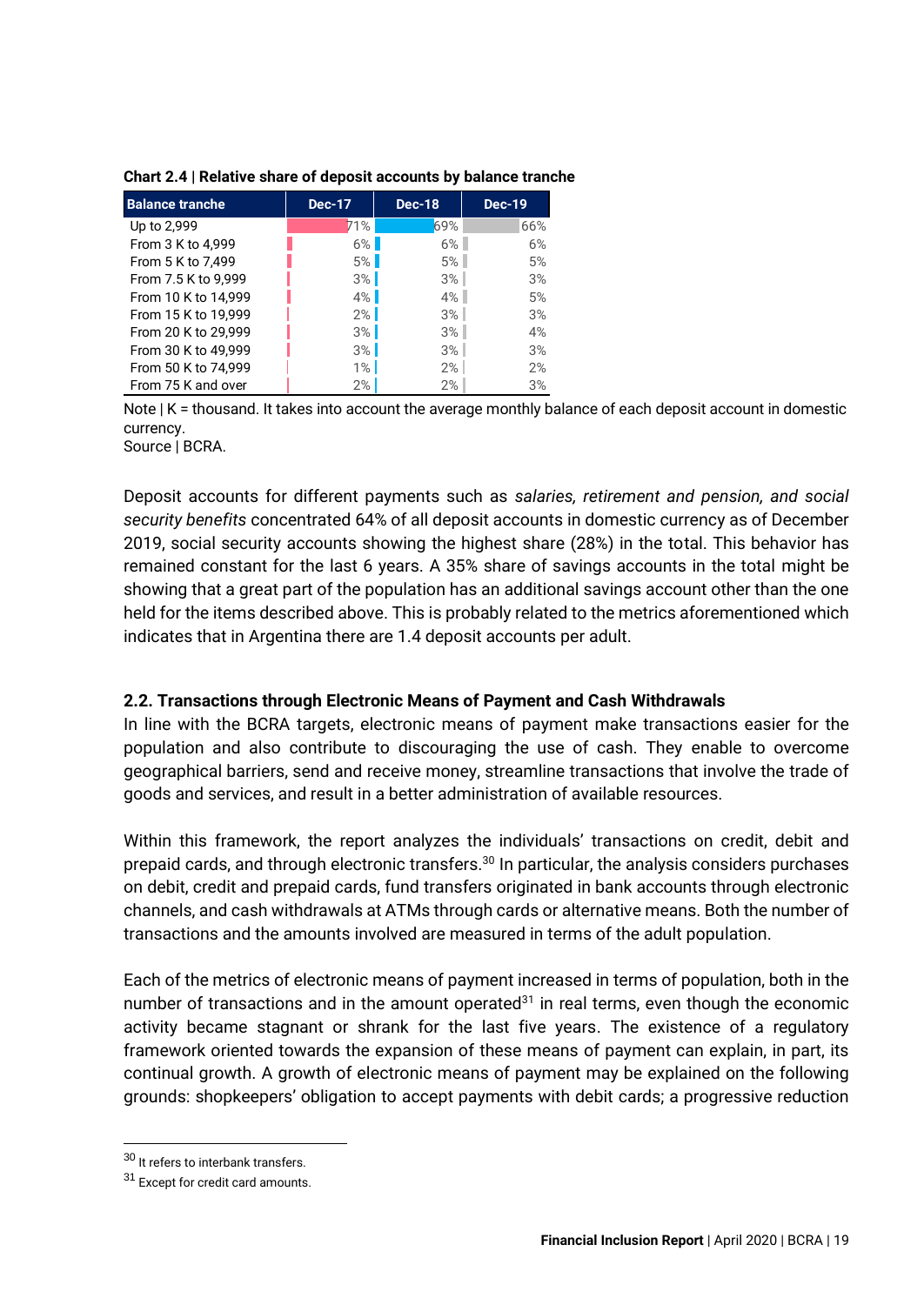of interchange rates for transactions on debit and credit cards;<sup>32</sup> and regulatory innovations such as payments through quick response codes  $(QR \text{ codes})^{33}$  including payments with different cards channeled by this means.

On the other hand, the expansion of the electronic transfer system through different methods and types of accounts (bank accounts and accounts provided by PSPs) as well as the simplification adopted to identify transferees (Alias-CBU<sup>34</sup>), among other decisions, have contributed to increasing the offer as well as the population's demand.

**2.2.i. Payments with debit, credit and prepaid cards.** Electronic payments, which ease transactions and help to reduce the use of cash, can be made from different technological environments such as cards, computers and mobile phones. In 2019, electronic payments with cards grew by 12% on average in terms of transactions per adult, thus consolidating several years of growth**.**

In Argentina, the debit card was the mostly used electronic means of payment during 2019, slightly exceeding the use of the credit card by 7%. In previous years, the credit card was the mostly used as a payment instrument, taking into account that it entails a source of financing.

Both means of payment kept growing during 2019, while the use of debit cards clearly accelerated. Taking into account the average number of monthly transactions per adult, it is observed that, in the last months, payments with debit cards increased their usual annual growing trend from 8% to 12%. At lower levels, the use of prepaid cards grew steadily and, just like debit cards, accelerated in the last few months. As mentioned in the previous Financial Inclusion Report, prepaid cards, promoted by PSPs, enable to make the same transactions as debit cards. In addition, such cards are linked to a payment account—through the single virtual code (CVU) launched by the BCRA—and streamline the interoperability between PSPs and bank accounts.

In order to strengthen financial service users' protection, in 2020 new regulations were adopted for PSPs. The clients' funds in payment accounts must be credited in sight deposits in pesos in domestic financial institutions and must be immediately available at any time, when so requested.<sup>35</sup> Also, all PSPs are required to be registered in the "Registry of Payment Service Providers that provide payment accounts" and to report<sup>36</sup> to the BCRA.

<sup>32</sup> [Communication A6212.](http://www.bcra.gov.ar/Pdfs/comytexord/A6212.pdf)

<sup>33</sup> [Communication A6425.](http://www.bcra.gov.ar/Pdfs/comytexord/A6425.pdf)

<sup>34</sup> [Communication A6425.](http://www.bcra.gov.ar/Pdfs/comytexord/A6425.pdf)

<sup>35</sup> [Communication A6859.](http://www.bcra.gov.ar/Pdfs/comytexord/A6859.pdf)

<sup>36</sup> [Communication A6885.](http://www.bcra.gov.ar/Pdfs/comytexord/A6885.pdf)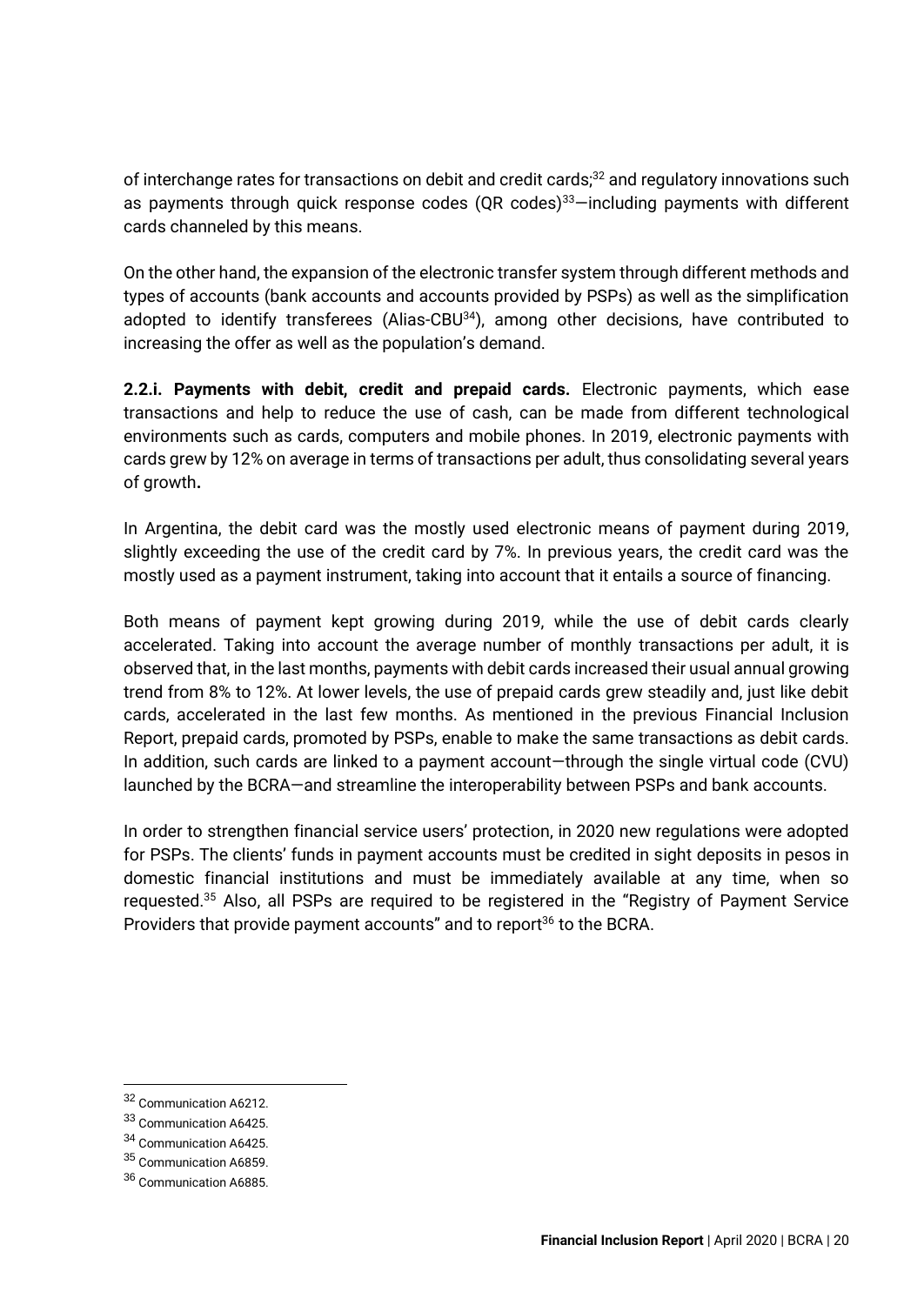

#### **Chart 2.5 | Transactions through electronic means of payment per adult** *Number Amount*

Note | Average monthly amount and number for the term (price index calculated on the value of January 2019).

Source | BCRA and INDEC**.**

As regards the amounts operated in terms of the adult population, all the electronic means of payment evidenced—in real terms—positive variations throughout the term, except for credit cards which posted a slight fall. This could be explained by the adverse macroeconomic conditions of the Argentine economy, especially the continuous high interest rates in a context of economic activity contraction. As observed in relation to figures, the amount on prepaid cards reported the highest relative increase from the lowest levels (monthly average per adult ARS 21, ARS 31, and ARS 60 for 2017, 2018, and 2019, respectively).

**2.2.ii. Fund transfers originated in bank accounts through electronic means.** Electronic transfers have been consolidating their growth over the last few years, with an increase in the number of transactions (close to 47%) in the last two years, and virtually doubling the average monthly amount operated from 2016 to 2019. In addition, such amount exceeded by 40% that paid on credit cards, and twice and a half that paid on debit cards in 2019. During the last few years, several regulations have been adopted to improve the user's experience; for instance, the creation of a pseudonym (called "Alias-CBU") to make accounts' identification easier, and the chance to increase withdrawal limits at the request of clients.<sup>37</sup>

As for both numbers of transfers and amounts transferred, most channels used by adults in the last years have been online banking, then ATMs and, in the third place, mobile banking. In 2019, transfers through online banking, which posted significant increases, doubled transfers through ATMs, and exceeded five times mobile banking transfers.

Regarding amounts, they were 6 and 11 times higher than those channeled through ATMs and mobile banking, respectively. Despite the fact that mobile banking values were originally lower, they led the growing trend during that term, both in quantities (500% growth) and in volumes (over

<sup>37</sup> [Communication A6235.](http://www.bcra.gov.ar/Pdfs/comytexord/A6235.pdf)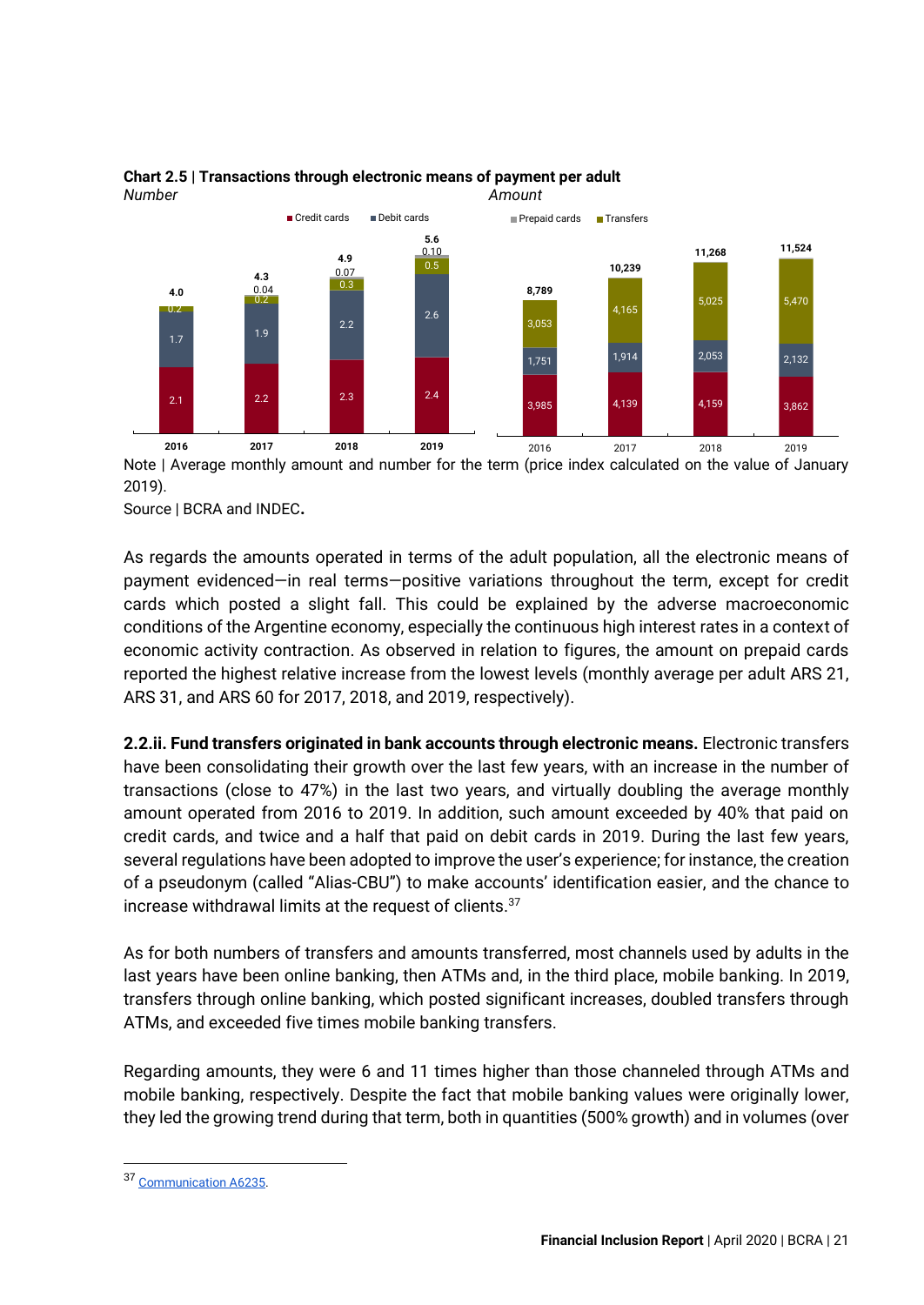300%). This is in line with a trend in favor of the use of mobile phones to make financial transactions, provided they offer a practical and agile alternative to operate through an account.

| Channel | 0B<br>/ Year<br><b>Number</b><br>Amount |       | <b>ATM</b>              |     | MВ            |               | TOTAL  |        |  |  |
|---------|-----------------------------------------|-------|-------------------------|-----|---------------|---------------|--------|--------|--|--|
|         |                                         |       | <b>Number</b><br>Amount |     | <b>Number</b> | <b>Amount</b> | Number | Amount |  |  |
| 2016    | 0.12                                    | 2,500 | 0.04                    | 464 | 0.01          | 89            | 0.17   | 3,053  |  |  |
| 2017    | 0.16                                    | 3,413 | 0.05                    | 575 | 0.02          | 176           | 0.23   | 4,165  |  |  |
| 2018    | 0.22                                    | 4.084 | 0.09                    | 667 | 0.03          | 274           | 0.34   | 5.025  |  |  |
| 2019    | 0.28                                    | 4.296 | 0.16                    | 777 | 0.06          | 397           | 0.50   | 5.470  |  |  |

**Chart 2.6 | Numbers and amounts of electronic transfers by channel per adult**

Note | Average monthly amount and number for the term (price index calculated on the value of January 2019). Only transactions by natural persons are included. Source | BCRA and INDEC.

**2.2.iii. Cash withdrawals through ATMs per adult.** From 2016 to 2019, cash withdrawals through ATMs increased 29%, while the average amounts withdrawn decreased 22% in constant currency. That might be the result of the development of financial infrastructure and the increase—already mentioned—in the use of electronic means of payment. Greater availability of physical points both access points and alternate points for cash withdrawal—makes it easier to conduct these transactions, without the need to withdraw large amounts of money each time.



**Chart 2.7 | Cash withdrawals through ATMs per adult**

Note | Average monthly amount and number for the term (calculated on the value of January 2019). Source | BCRA and INDEC.

On the other hand, as the use of electronic means of payment is encouraged, the population is quickly acquainted with the new payment channel. Thus, in 2019, for every 100 withdrawals per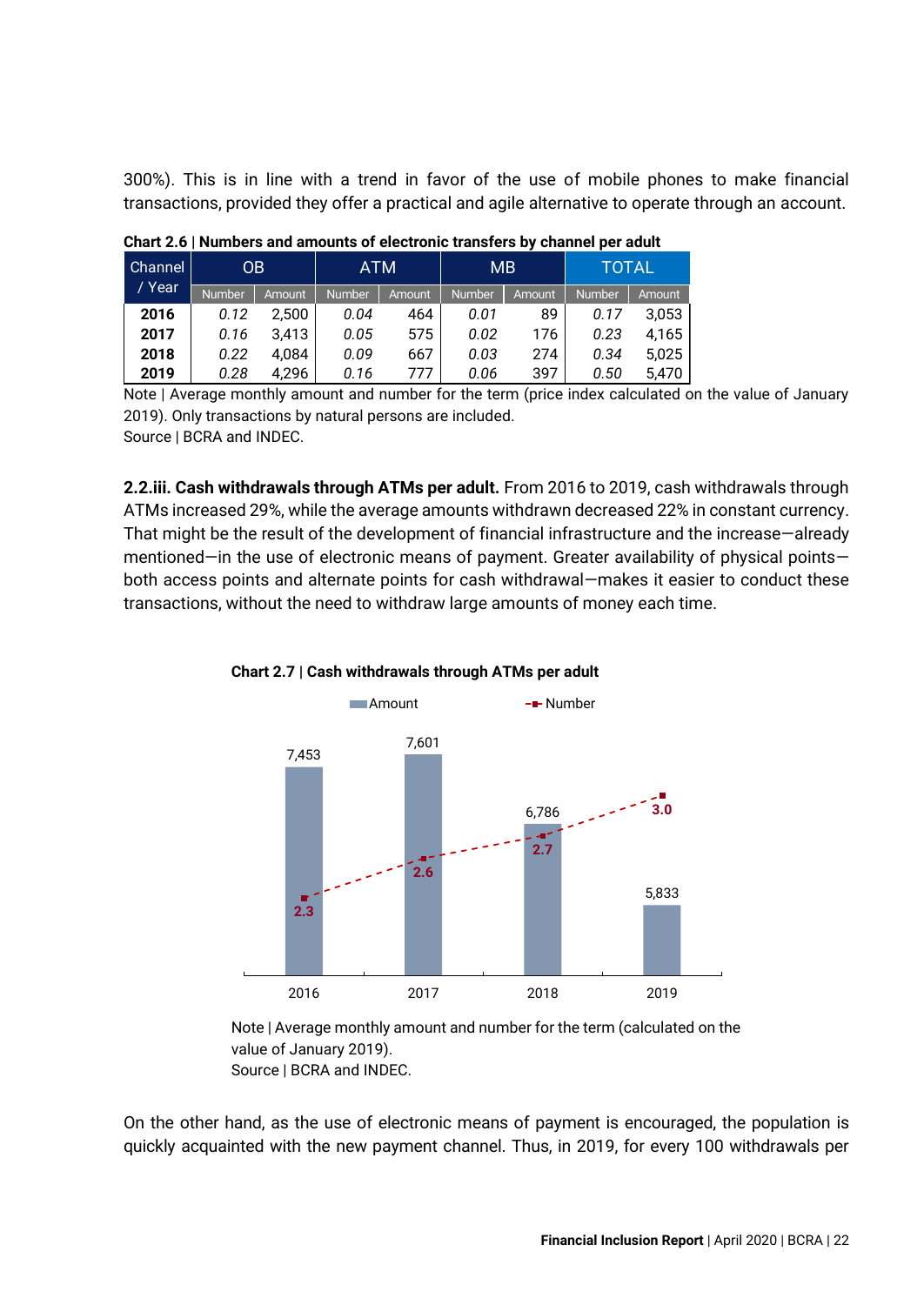adult almost twice those transactions were conducted through electronic means of payment (191), out of which 89 entailed debit cards; 82, the use of credit cards; 3, prepaid cards; and 17 transfers.

### <span id="page-23-0"></span>**2.3. Savings Methods**

The population channel their active and passive savings through different instruments of the financial system. As regards active saving, which implies choosing a specific savings product, time deposits are one of the main tools to channel domestic savings and obtain a return.

Time deposits are sums of money deposited in financial institutions for a given maturity, in exchange for a future return agreed between the parties. Time deposits can be opened in pesos, UVA or foreign currency (*mainly US dollars or euros*). They can offer a fixed or variable return and can be arranged in person or online (*electronic channels*). The minimum deposit term is 30 calendar days and some deposits can be settled before their maturity (*early termination option*). They can also be arranged, though not usually, without having a bank account.

Time deposits in pesos and in foreign currency have similar characteristics, except for the denomination of the deposit and settlement currencies. However, time deposits in UVA hold the UVA as account unit, which is updated according to the Reference Stabilization Coefficient (CER) based on the evolution of the Consumer Price Index. This instrument is a savings alternative in pesos adjusted by the evolution of prices, maintaining the purchasing power of the saved principal.

|                                          |                                                                                                                     |                                             |                                       | <b>UVA TIME DEPOSITS</b>            |  |  |  |  |  |  |
|------------------------------------------|---------------------------------------------------------------------------------------------------------------------|---------------------------------------------|---------------------------------------|-------------------------------------|--|--|--|--|--|--|
| <b>ATTRIBUTES</b>                        | <b>TIME DEPOSITS</b><br>in pesos                                                                                    | <b>TIME DEPOSITS</b><br>in foreign currency | -without early<br>termination option- | -with early termination<br>option-  |  |  |  |  |  |  |
| Minimum period                           | 30 days                                                                                                             | 30 days                                     | 90 days                               | 90 days                             |  |  |  |  |  |  |
| <b>Early termination</b><br>option       | With no option                                                                                                      | With no option                              | With no option                        | Yes, as from 30 days                |  |  |  |  |  |  |
| <b>Currency</b>                          | Pesos                                                                                                               | Foreign currency                            | <b>UVA</b>                            | <b>UVA</b>                          |  |  |  |  |  |  |
| <b>Deposit and settlement</b>            | Pesos                                                                                                               | Foreign currency                            | Pesos                                 | Pesos                               |  |  |  |  |  |  |
| Return                                   | Interest rate in pesos                                                                                              | Interest rate in foreign<br>currency        | UVA + interest rate                   | UVA + 1% interest rate<br>(minimum) |  |  |  |  |  |  |
|                                          | Fixed or variable interest rate                                                                                     |                                             |                                       |                                     |  |  |  |  |  |  |
| <b>Channels to make time</b><br>deposits | Over the counter or through electronic means<br>-online banking, mobile banking, ATM, self-service terminal, phone. |                                             |                                       |                                     |  |  |  |  |  |  |

**Chart 2.8 | Main features of time deposits**

Source | BCRA.

Time deposits in UVA require a minimum term of 90 calendar days, but they offer the early termination option as from 30 days after the date they are made.<sup>38</sup> The interest rate of the early

 $38$  Consolidated Text "Term Investments and Deposits", Part 2.8. Deposits with an early termination option in UVA adjusted by CER, [Law No. 25,827 \("UVA"\)](https://www.bcra.gob.ar/Pdfs/Texord/t-depinv.pdf) an[d news on the launch of the Early Termination Time Deposit.](http://www.bcra.gob.ar/Noticias/Plazo-Fijo-UVA-Precancelable.asp)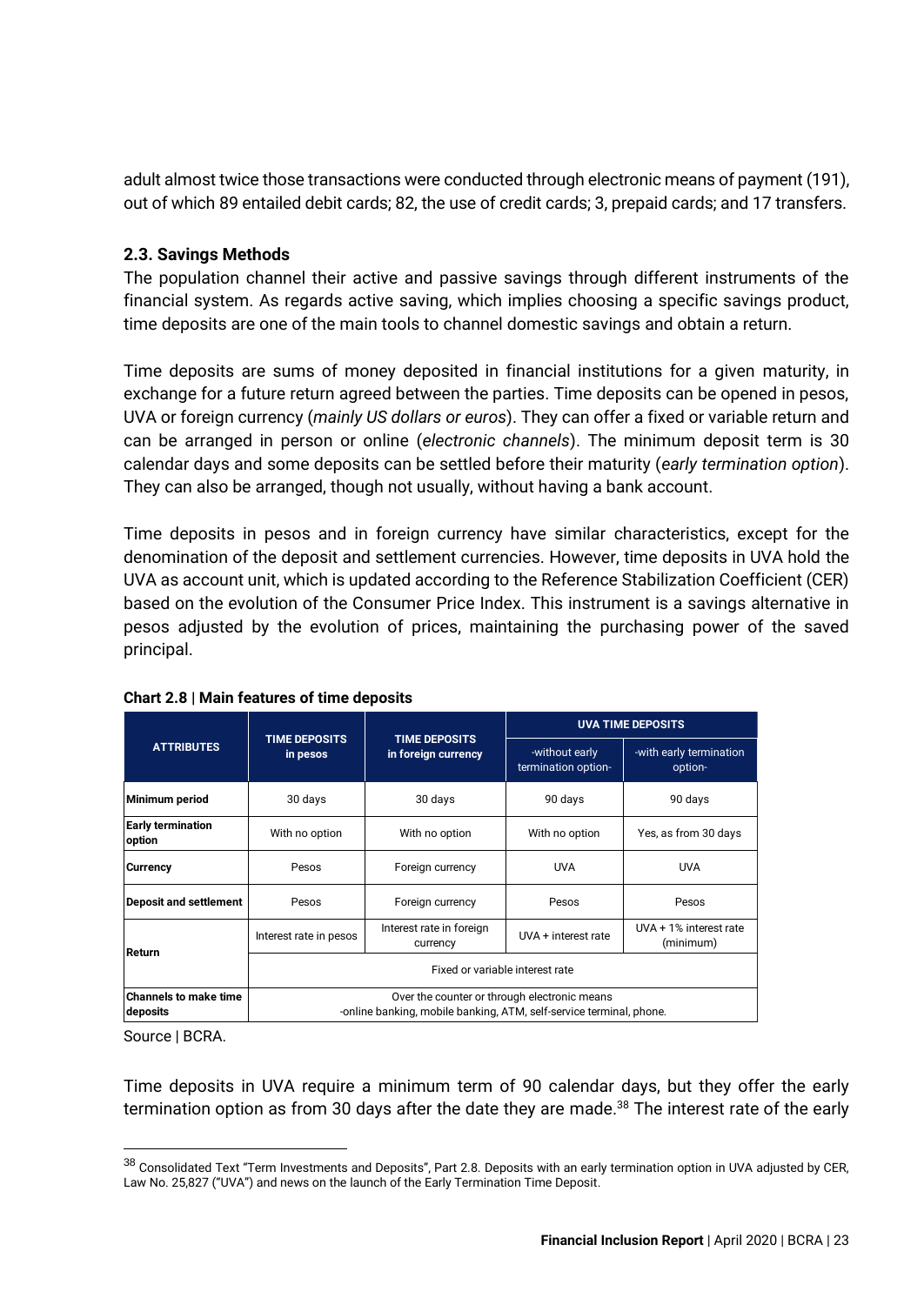termination option will be fixed for time deposits at a 90-day term, and will yield a return plus 1% APR, ensuring a positive real interest rate. (*[Explanatory video](https://youtu.be/Qz8-6lrWK4U)*).

One of the basic indicators to evaluate the use of this savings instrument is the number of time deposits made by natural persons<sup>39</sup> in terms of the adult population in Argentina. As of December 2019, there were 909 time deposits per 10,000 adults, falling 10% vis-à-vis the previous year. A deeper interpretation of such value indicates that, on average, 1 out of 10 adults had a time deposit as of December 2019. Between December 2010 and December 2019, the number of time deposits in pesos per 10,000 adults more than doubled, 10% y.o.y. average increase.

During the period under analysis, time deposits in domestic currency recorded a slight but sustained increase, standing at 93% as of December 2019. The different regulatory changes streamlined time deposits in domestic currency—through electronic channels for either clients or non-clients of financial institutions—and responded to the real needs of users, i.e., to keep their purchasing power. Also, the conditions that governed the forex market may have influenced the population's choice of savings products.



#### **Chart 2.9 | Number of time deposits per 10,000 adults**

Source | BCRA and INDEC. Dec-10 Dec-11 Dec-12 Dec-13 Dec-14 Dec-15 Dec-16 Dec-17 Dec-18 Dec-19

Another indicator that allows us to assess the use of time deposits is the relationship between the number of time deposits and deposit accounts. Over the last decade, the number of time deposits per 100 deposit accounts in foreign currency was substantially reduced due to the hefty openings of deposit accounts in such currency. On the contrary, the metrics in domestic currency averaged 6 time deposits per 100 deposit accounts.

 $39$  "Number of time deposits" makes reference to the number of time deposits made as of the last business day of each quarter.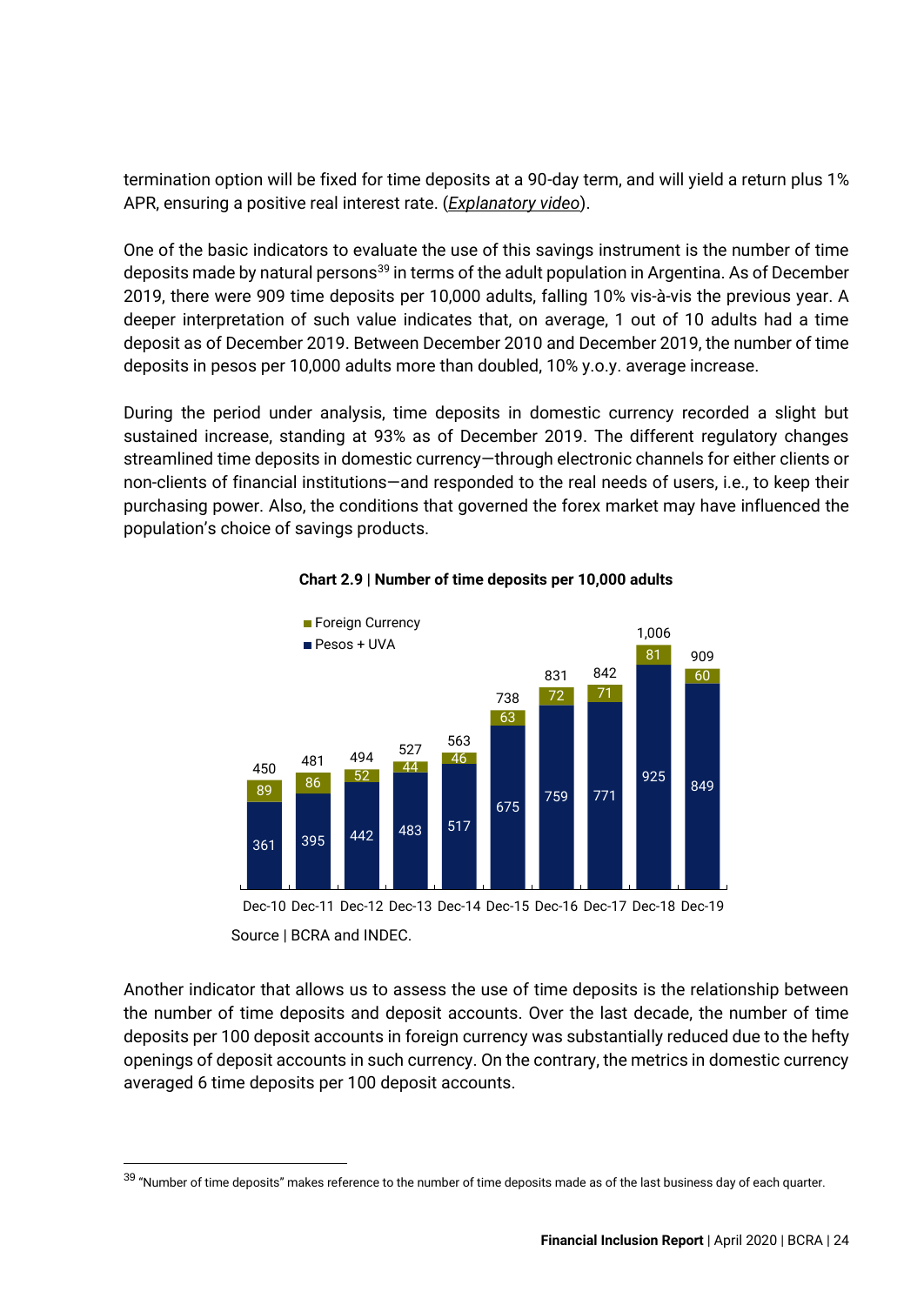

#### **Chart 2.10 | Number of time deposits per 100 deposit accounts**

Source | BCRA.

This indicator shows that only a reduced part of deposit account holders would draw on this savings instrument, which is in line with a low number of time deposits in terms of the adult population and with the results of the survey mentioned at the beginning of this section. The average balance per adult barely grew by 4% in real terms between December 2010 and December 2019. Considering the minimum wage as of December 2019, the average balance per adult to that date stood at 1.6 times the minimum wage.

The geographical distribution of time deposits' real balances per adult was heterogeneous among provinces. The trend shows that the Center and Patagonia regions had the highest amounts of time deposits per adult, while NOA and NEA exhibited the lowest.

As of December 2019, CABA led the ranking, exceeding 1.7 times Tierra del Fuego, which was in the second place, and 8 times Misiones, which was in the last place. However, CABA showed a significant fall in time deposit balances in real terms (13%) against December 2010. On the contrary, Formosa and Catamarca are to be highlighted for being the provinces with the highest growth between December 2010 and December 2019 with 89% and 67%, respectively. This implies a reduction in the differences of time deposit balances per adult at a provincial level.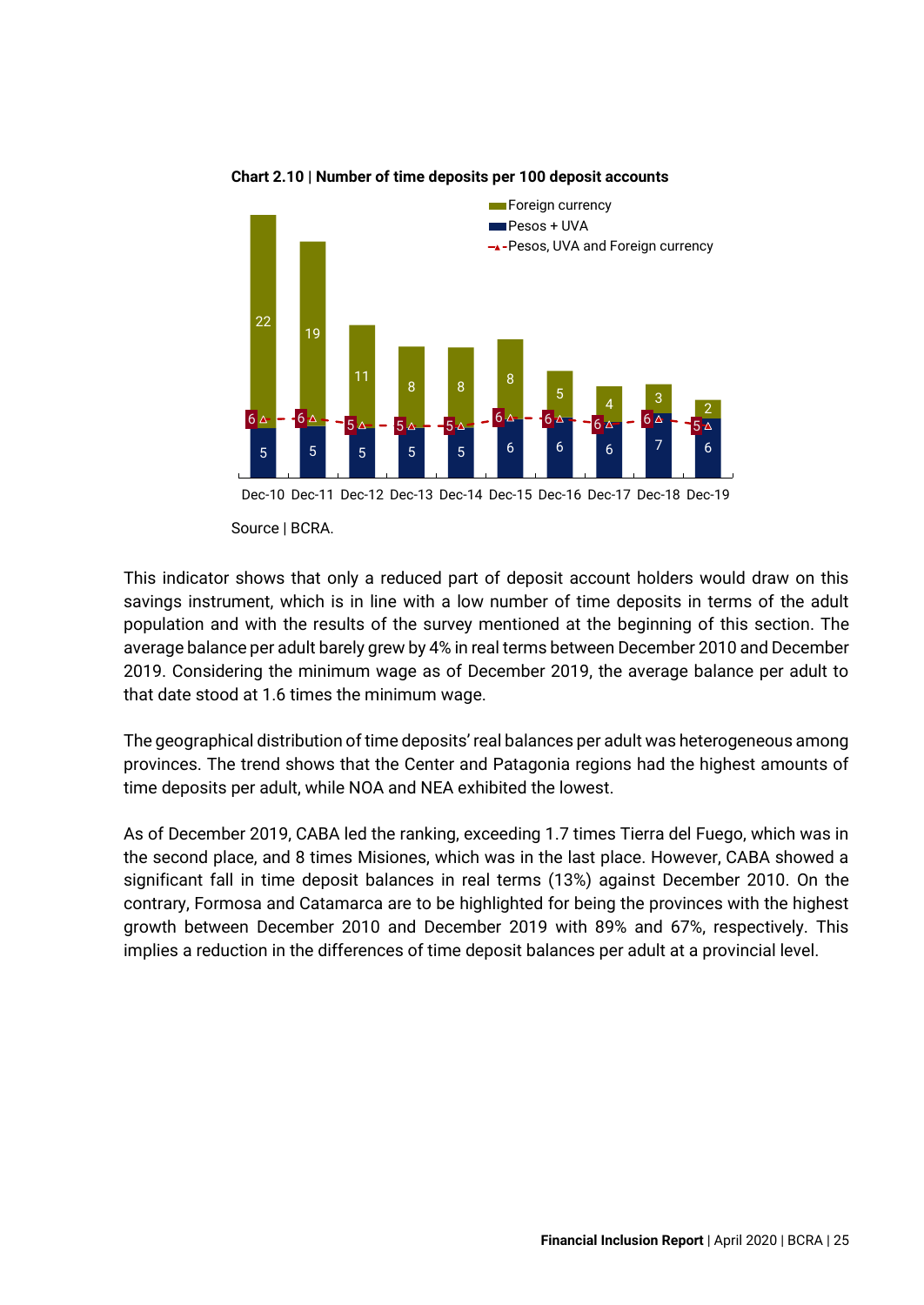

**Chart 2.11. | Time deposits real balances of natural persons. Distribution by province per adult** 

In order to encourage the use of savings products such as time deposits, it is important to make the most to streamline their establishment. Electronic channels such as online banking *and* mobile banking have many advantages compared to in-person services. From the information on the balances of the non-financial private sector time deposits, clearly natural and legal persons have widely chosen the electronic channel for the last 10 years, ranging from 92% to 97% of the total balance.

### <span id="page-26-0"></span>Box / Regional Comparison of the Regulatory Framework of Basic Accounts

Basic accounts seek to promote financial inclusion as well as protect the integrity of the financial system.<sup>40</sup> A non-restrictive admission policy—aimed to avoid financial exclusion—for new users to the financial system is of particular importance for individuals in a position of vulnerability.<sup>41</sup> Likewise, individuals with no access to the formal financial system use cash and resort to nonregulated channels, which hinders transparency and raises the risk of money laundering, among others, thus threatening financial integrity.<sup>42</sup>

Note | Time deposits in pesos, UVA and foreign currency are included. Price index (calculated on the value of January 2019). Source | BCRA and INDEC.

 $^{40}$  It refers to avoiding transactions that involve the risk of money laundering and terrorist financing.

<sup>41</sup> "Sound management of risks related to money laundering and financing of terrorism" Basel Committee on Banking Supervision. June 2017.

<sup>42</sup> "FATF Guidance on AML/CFT measures and financial inclusion, with a supplement on customer due diligence". November 2017.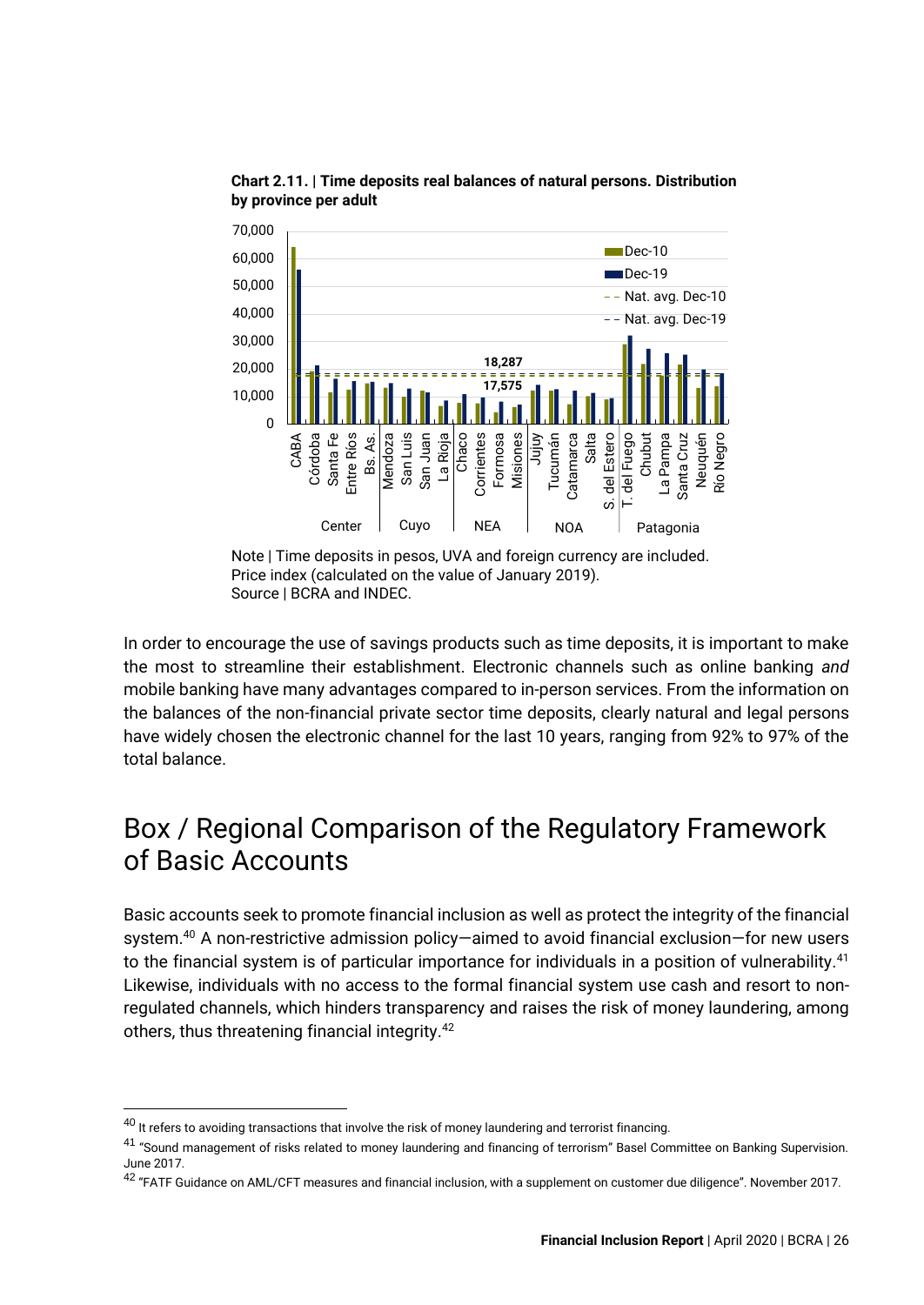Basic or simplified accounts are those which opening is subject to specific regulatory provisions in line with the Know Your Customer policy (submission of information and documentation by clients). A great part of the vulnerable population is not expected to submit the documentation usually required to open standard bank accounts, such as proof of address and/or source of income.

In general, the regulation on basic accounts establishes that basic or simplified accounts may be opened through non-traditional channels, such as bank agents or remote agents through electronic means (computer, mobile phone), with the aim of including into the financial system individuals who have historically been excluded. These channels contribute to reducing transaction costs related to formal financial service provisions in faraway populations, in particular rural areas, and in those municipalities where the provision of services is not sustainable with traditional infrastructure, such as branches and ATMs.

In line with fewer requirements and more simple opening processes, there are transaction and balance limits on this type of accounts in order to reduce the potential use of illegal resources and/or terrorist financing.

Several countries of the region have regulatory frameworks that define simplified deposit accounts, focused on improving financial inclusion conditions for the population in need. That is the case of such countries as Mexico, Colombia, Peru and Paraguay, where this type of account has a particular name that allows telling them apart from the rest of deposit accounts implemented in 2012, 2009, 2011, and 2013, respectively.

|                                          | <u>Unarely Companyon of the regulatory namework or basic accounts at regional lever</u>                                                                                 |                                                                                                        |                                 |                                             |                                                                                                                 |
|------------------------------------------|-------------------------------------------------------------------------------------------------------------------------------------------------------------------------|--------------------------------------------------------------------------------------------------------|---------------------------------|---------------------------------------------|-----------------------------------------------------------------------------------------------------------------|
| <b>Features</b>                          | <b>Universal free account</b><br>-Argentina-                                                                                                                            | <b>Simplified application</b><br>savings accounts<br>-Colombia-                                        | <b>Basic accounts</b><br>-Perú- | <b>Basic savings accounts</b><br>-Paraguay- |                                                                                                                 |
| Remote opening or<br>through bank agents | Yes, both                                                                                                                                                               | Remote: only Level II.<br>Bank agents: all levels                                                      | Yes, both                       | Yes, both                                   | Yes, both                                                                                                       |
| <b>Transaction and balance</b><br>limits | Yes                                                                                                                                                                     | Yes                                                                                                    | Yes                             | Yes                                         | Yes                                                                                                             |
| Account limitations at a<br>system level | Yes, having no other bank account in the $\vert_{\rm No}$<br>financial system                                                                                           |                                                                                                        | One account per<br>linstitution | No                                          | One account per client in<br>each institution and up to<br>2 accounts in the<br>financial system                |
| <b>Charge of fees</b>                    | No charges for:<br>-Opening, maintenance and transfer of<br>funds.<br>-Transactions at ATMs of an<br>institution's branch.<br>-Up to 8 free transactions in other ATMs. | The bank where an account is<br>held cannot charge fees for<br>transactions made through<br>their ATMs | No restrictions on fees         | No restrictions on<br>fees                  | At least 2 enquiries and 4<br>withdrawals for free per<br>month - ATMs of the<br>institution and bank<br>agents |

**Chart R1 | Comparison of the regulatory framework of basic accounts at regional level<sup>43</sup>**

Except for Mexico, the rest of the countries only allow the opening of these accounts by natural persons. They also have other factors in common, namely: the chance of opening accounts

Peru: Resolution SBS No. 2,108/2011. Resolution SBS No. 2,891/2018.

<sup>43</sup> Source | Argentina: Consolidated Text on "Savings Deposits, Salary Accounts, and Special Accounts" (as of February 19, 2020). Mexico: Circular 03/2012, Banxico 2012, which amends Circular 2019/95 \Law on Credit Institutions (LIC) section 115 \General provisions on section 115 of LIC.

Colombia: External circular 053/2009 \ External circular 013/2013 \Chapter IV-Title II of the Legal Basic Circular.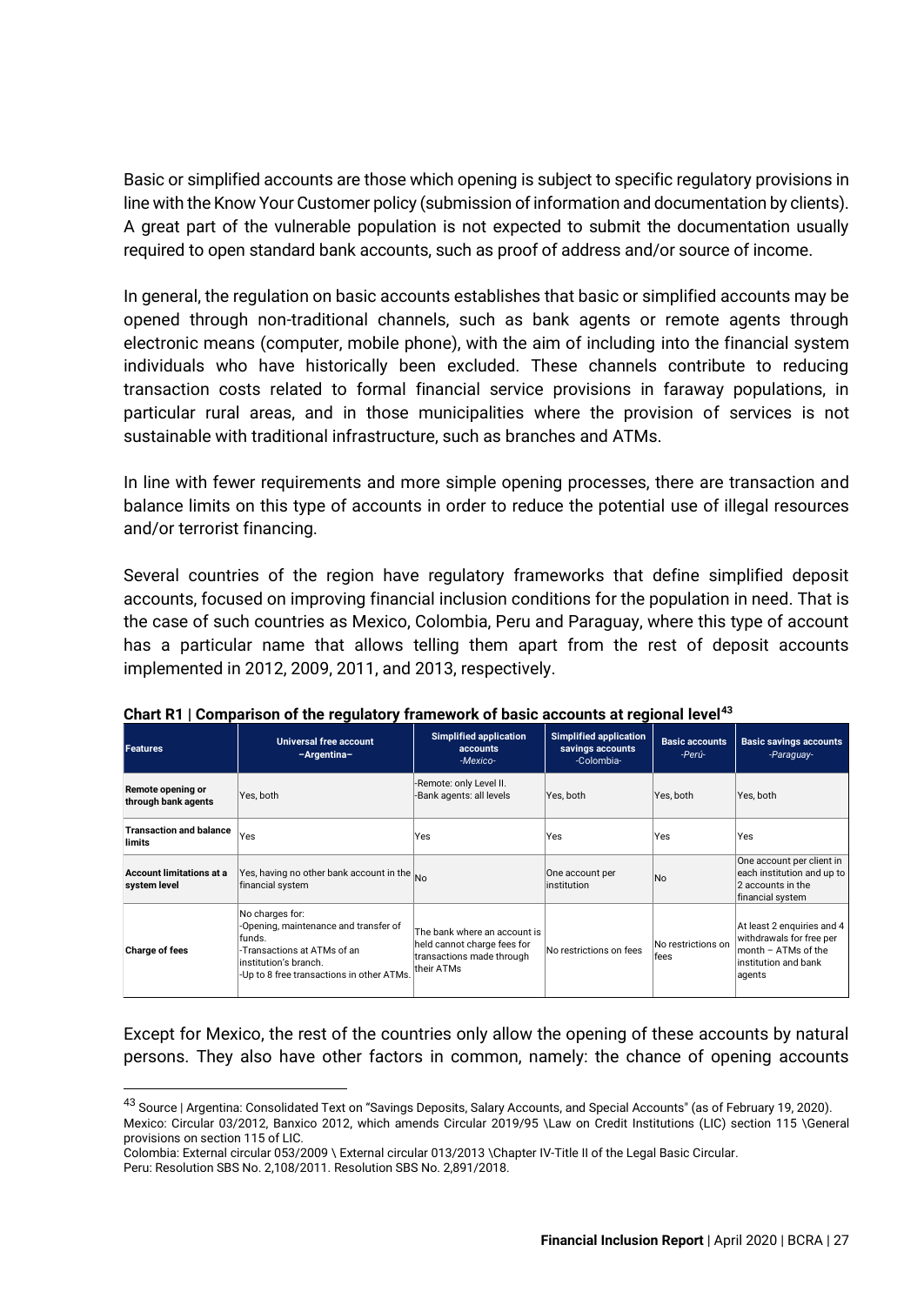through bank agents and electronic means as well as the limits on transactions. On the contrary, regulatory frameworks differ as regards the policy on fees and the restrictions on bank account ownerships within the financial system.

In Argentina, the Universal Free Account was reinstated in January 2020 (it had been discontinued in 2016). This bank account is for unbanked individuals. It can be opened just by submitting a DNI free of opening or maintenance charge. All banks must offer and open it, if required. As from June 2020, banks are required to offer Universal Free Accounts, which can be opened on a remote basis, thus overcoming geographical barriers for financial service access.

In this sense, it is worth mentioning that although the rate of the population living in municipalities with no bank branches is fairly low (11.6%), in most cases access points are in city centers, which means that a major part of the population has to travel long distances to reach them. Moreover, the number of branches in each municipality is well below the number required to assist the local population—34% of municipalities have fewer than one branch per 10,000 adults.

Basic accounts are a key instrument for financial inclusion, since they are a vehicle for the vulnerable sectors of the population to have access to the benefits of the financial system. In this sense, a bank account ownership allows individuals to make transactions without using cash, for instance, to make purchases in shops and electronic payments of services; send cash online; make transfers; and channel savings, among others.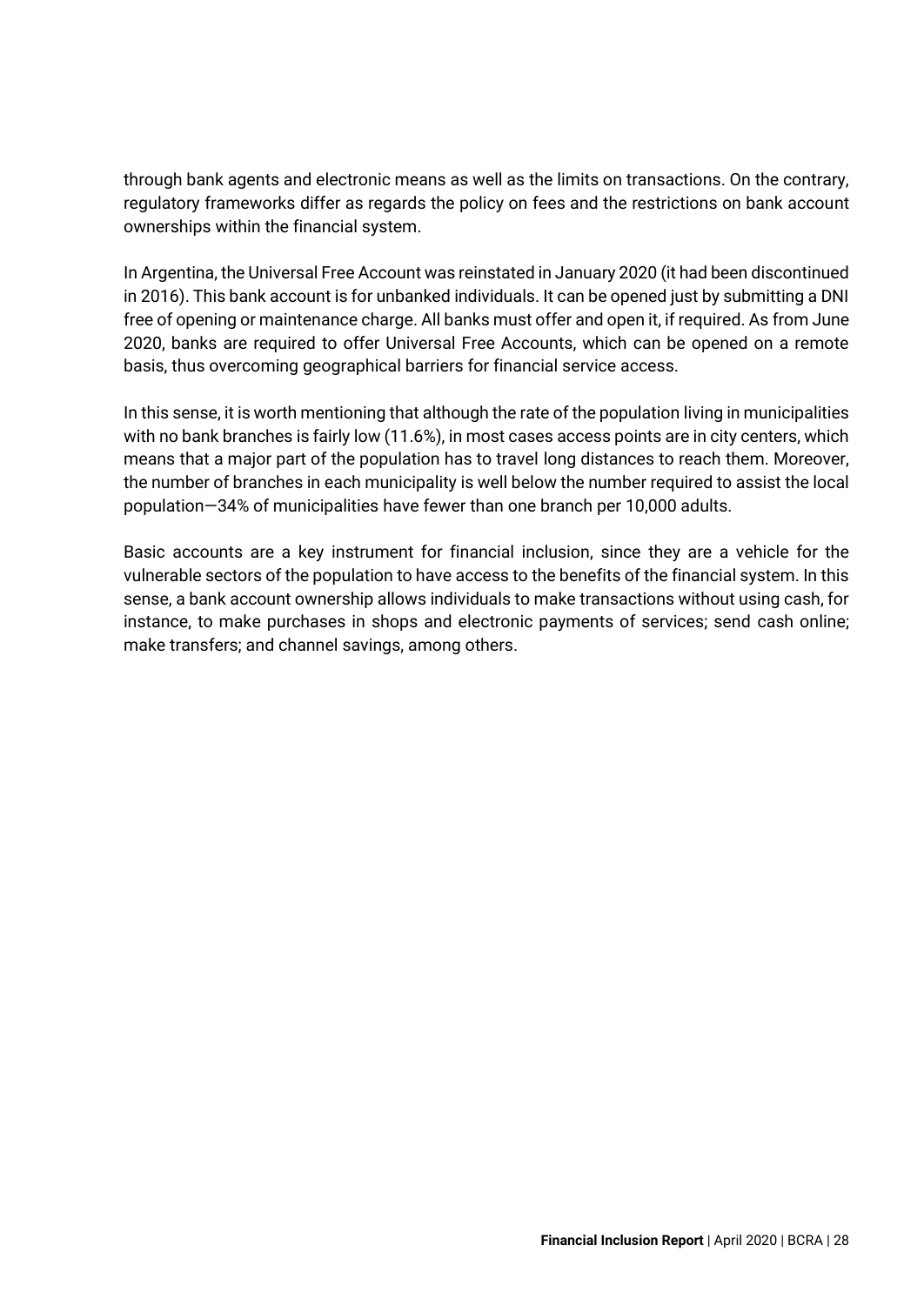### <span id="page-29-0"></span>3. Credit

### <span id="page-29-1"></span>**3.1. Credit to Natural Persons**

One of the key aspects in assessing financial inclusion in a country is the analysis of credit access, since it allows learning the extent to which individuals and companies have access to financing within the financial system. In Argentina, there are several institutions that grant credit to individuals and companies.

The main difference among such institutions is the origin of the funds they use for that purpose. Financial institutions are those institutions that take funds from the public and lend them to third parties (financial intermediation). They are regulated by the BCRA in accordance with the Law on Financial Institutions. As of September 2019, 37% of Argentine adults had been granted at least one credit product by these institutions.

Contrariwise, the institutions that provide financing with their own funds or principal fall outside the scope of that regulatory framework. Among them, there are ETCNBs as well as OPNFCs.<sup>44</sup> As of September 2019, ETCNBs provided financing to 16% of adults in Argentina and OPNFCs to 9%. The non-financial credit providers (PNFC) group includes both groups, while the Broad Financial System (BFS) comprises financial institutions and PNFCs.

In this context, all financial institutions and PNFCs registered report to the BCRA on the financing they provide their clients. The information so gathered is included in the credit information system called Debtors' Database of the Financial System (CENDEU) and is available to the public in the **[BCRA](http://www.bcra.gov.ar/BCRAyVos/Situacion_Crediticia.asp)** website by entering a CUIT, CUIL or CDI.

**3.1.i. Adults with at least one credit product per provider and province.** According to the data reported to the CENDEU, 37% of adults in our country had at least one credit product granted by financial institutions as of September 2019, rising to 49% in the BFS.

The time evolution of this indicator, both for financial institutions and the BFS, shows a fairly steady behavior, recording a moderate increase in 2018 and a contraction in 2019, according to the information available. The analyzed percentages remained virtually unchanged in the last few years, exhibiting certain limits for the inclusion of new individuals to credit products.

<sup>&</sup>lt;sup>44</sup> All non-bank credit and/or purchase card issuing companies must be recorded in the "Registry of Non-Financial Credit and/or Purchase Card Issuing Companies", while other non-financial credit providers must be recorded in the "Registry of Other Non-Financial Credit Providers" if they are linked to financial institutions and/or are credit providers to financial institutions, for over ARS 20 million. Consolidat[ed Text on "Credit Assistance to Non](http://www.bcra.gov.ar/Pdfs/Texord/t-apnf.pdf)-Financial Credit Providers".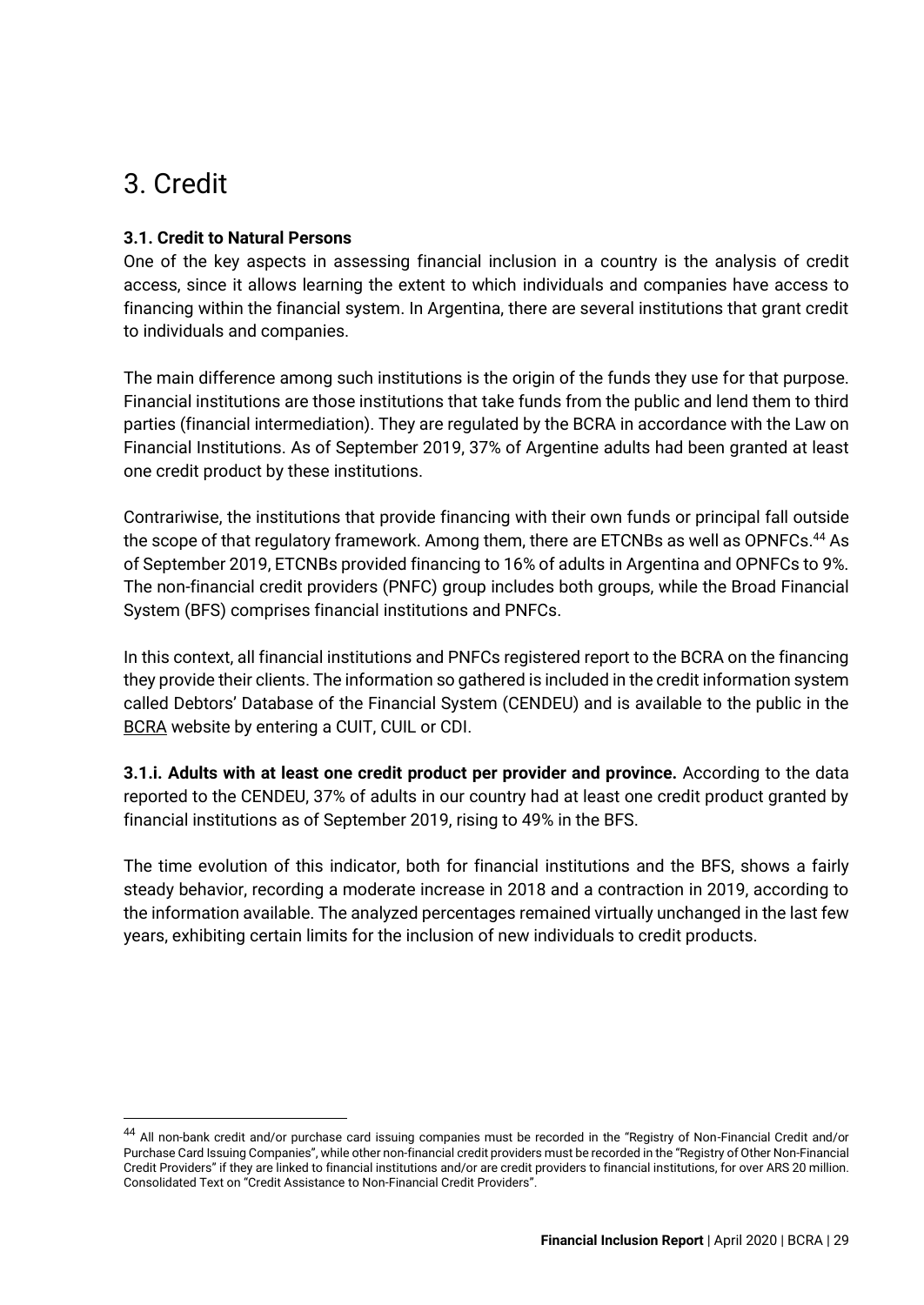

#### **Chart 3.1 | Percentage of adults with at least one credit product**

Distribution per province,<sup>45</sup> both for financing by financial institutions and the BFS, shows that CABA was the province with the highest rate of adult debtors, while Corrientes was just the opposite. Across the provinces, PNFCs report a significant percentage of debtors, with La Rioja having the highest share (17.3% of the adult population), followed by Catamarca (16.7%), and La Pampa with the lowest (6.6%).

In regional terms, as it is the case with access point indicators and natural persons' credit with a business activity, credit percentages of debtors in the BFS are higher in the Center and Patagonia regions (51% and 52%), while in the regions of NEA, NOA, and Cuyo they are lower (40%, 44%, and 45%, respectively).

In order to explain access to financing, the relationship between the formal labor market and access to financing is analyzed on the basis of salary account ownerships as an indicator.<sup>46</sup> At a national level, 25% of adults had this type of account as of September 2019. Within this group, 79% had been granted at least one credit product by the BFS.

A significant improvement is observed in the indicator of access to financing for individuals with a salary account, provided there is a 30 p.p. difference in the access to financing between the total adult population and adults with a salary account. In addition, great disparities are observed at a provincial level; the population with salary accounts in the province of Corrientes has the least access to financing (56%), and in Santa Cruz, the highest access (84%).

<sup>&</sup>lt;sup>45</sup> The geographical distribution of debtors is based on the address reported to the AFIP. Consequently, debtors are likely to move jurisdictions to obtain financing (for instance, residents of the Buenos Aires province may obtain credit in CABA).

 $^{46}$  It is worth mentioning that an individual may be formally employed and not necessarily hold a salary account for they may be paid in cash.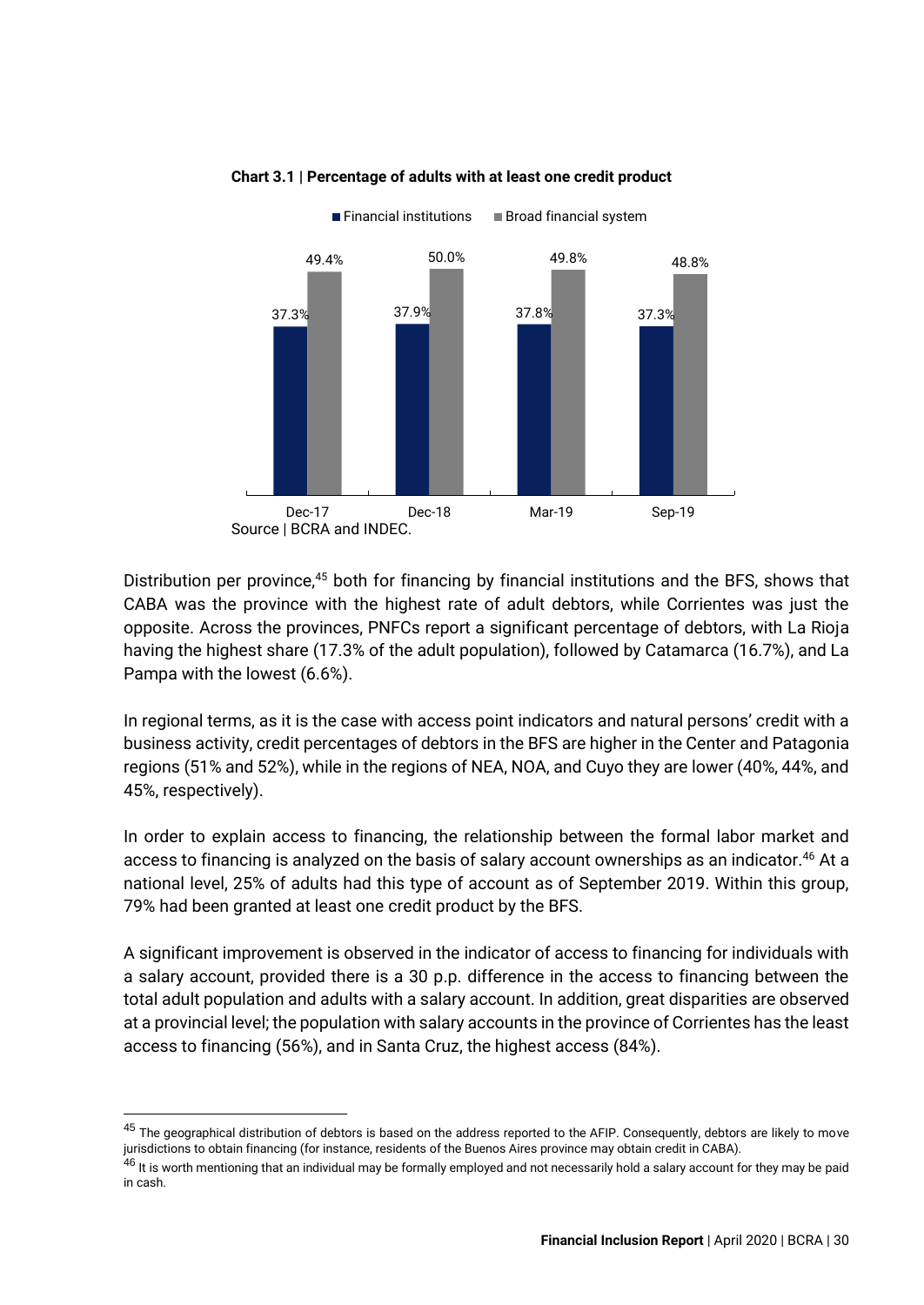|                       | % of adults with            |                                     |                                      | % of adults with a salary account |
|-----------------------|-----------------------------|-------------------------------------|--------------------------------------|-----------------------------------|
| <b>Province</b>       | <b>Financing from</b><br>FI | <b>Financing from</b><br><b>BFS</b> | $\blacksquare$ With BFS<br>financing | $\Box$ Without BFS<br>financing   |
| CABA                  | 69.6%                       | 79.8%                               | 82%                                  | 18%                               |
| T. del Fuego          | 53.0%                       | 62.8%                               | 78%                                  | 22%                               |
| Neuquén               | 43.9%                       | 54.3%                               | 79%                                  | 21%                               |
| Santa Cruz            | 42.9%                       | 53.3%                               | 84%                                  | 16%                               |
| Córdoba               | 36.7%                       | 50.7%                               | 83%                                  | 17%                               |
| Chubut                | 40.2%                       | 50.0%                               | 81%                                  | 19%                               |
| Río Negro             | 38.5%                       | 49.4%                               | 82%                                  | 18%                               |
| La Pampa              | 42.5%                       | 49.1%                               | 82%                                  | 18%                               |
| Santa Fe              | 38.8%                       | 48.8%                               | 81%                                  | 19%                               |
| San Luis              | 33.4%                       | 48.6%                               | 63%                                  | 37%                               |
| Catamarca             | 30.0%                       | 46.7%                               | 81%                                  | 19%                               |
| <b>Buenos Aires</b>   | 36.0%                       | 46.5%                               | 80%                                  | 20%                               |
| Mendoza               | 32.2%                       | 45.8%                               | 79%                                  | 21%                               |
| Tucumán               | 31.3%                       | 45.6%                               | 82%                                  | 18%                               |
| La Rioja              | 28.2%                       | 45.6%                               | 73%                                  | 27%                               |
| Entre Ríos            | 32.7%                       | 43.7%                               | 76%                                  | 24%                               |
| S. del Estero         | 34.0%                       | 43.3%                               | 82%                                  | 18%                               |
| Salta                 | 30.2%                       | 42.4%                               | 81%                                  | 19%                               |
| Chaco                 | 27.2%                       | 41.5%                               | 76%                                  | 24%                               |
| San Juan              | 26.8%                       | 41.1%                               | 73%                                  | 27%                               |
| <b>Misiones</b>       | 29.4%                       | 40.6%                               | 75%                                  | 25%                               |
| Jujuy                 | 28.5%                       | 40.3%                               | 77%                                  | 23%                               |
| Formosa               | 28.6%                       | 39.3%                               | 78%                                  | 22%                               |
| Corrientes            | 26.0%                       | 39.2%                               | 56%                                  | 44%                               |
| <b>NATIONAL TOTAL</b> | 37.3%                       | 48.8%                               | 79%                                  | 21%                               |

**Chart 3.2 | Debtors by province and income credit in a bank account**

Note | FI: Financial Institutions. Data available as of September 2019. Source: BCRA and INDEC.

**3.1.ii. Adults with at least one credit product sorted out by type of provider, by type of financing and by age group.** Financial institutions can be classified into different groups: on the one hand, *private banks (50 institutions), public banks (13), and finance companies (15)*. On the other hand, ETCNBs and OPNFCs among the PNFCs that report to the CENDEU. <sup>47</sup> Based on this classification, 30% of the adult population had at least one credit product granted by a private bank as of September 2019. In turn, public banks provided financing to 11% of adults, while ETCNBs and OPNFCs to 16% and 9%, respectively.<sup>48</sup>

Both at national and regional levels, private banks are the institutional group that have financed a higher percentage of the population, followed by ETCNBs, except for the region of NEA where OPNFCs have been more meaningful.

Although at a national level public banks prove to cover a larger scope than OPNFCs, this performance is not homogenous throughout the territory, exhibiting significant differences

<sup>47</sup> At the beginning of April 2020, there were 122 ETCNBs and 272 OPNFCs.

<sup>48</sup> Adults with at least one credit product classified by type of provider must be analyzed according to the number of entities or institutions of each group, as well as their geographical scope and clients' profile. These variables influence the indicator's result.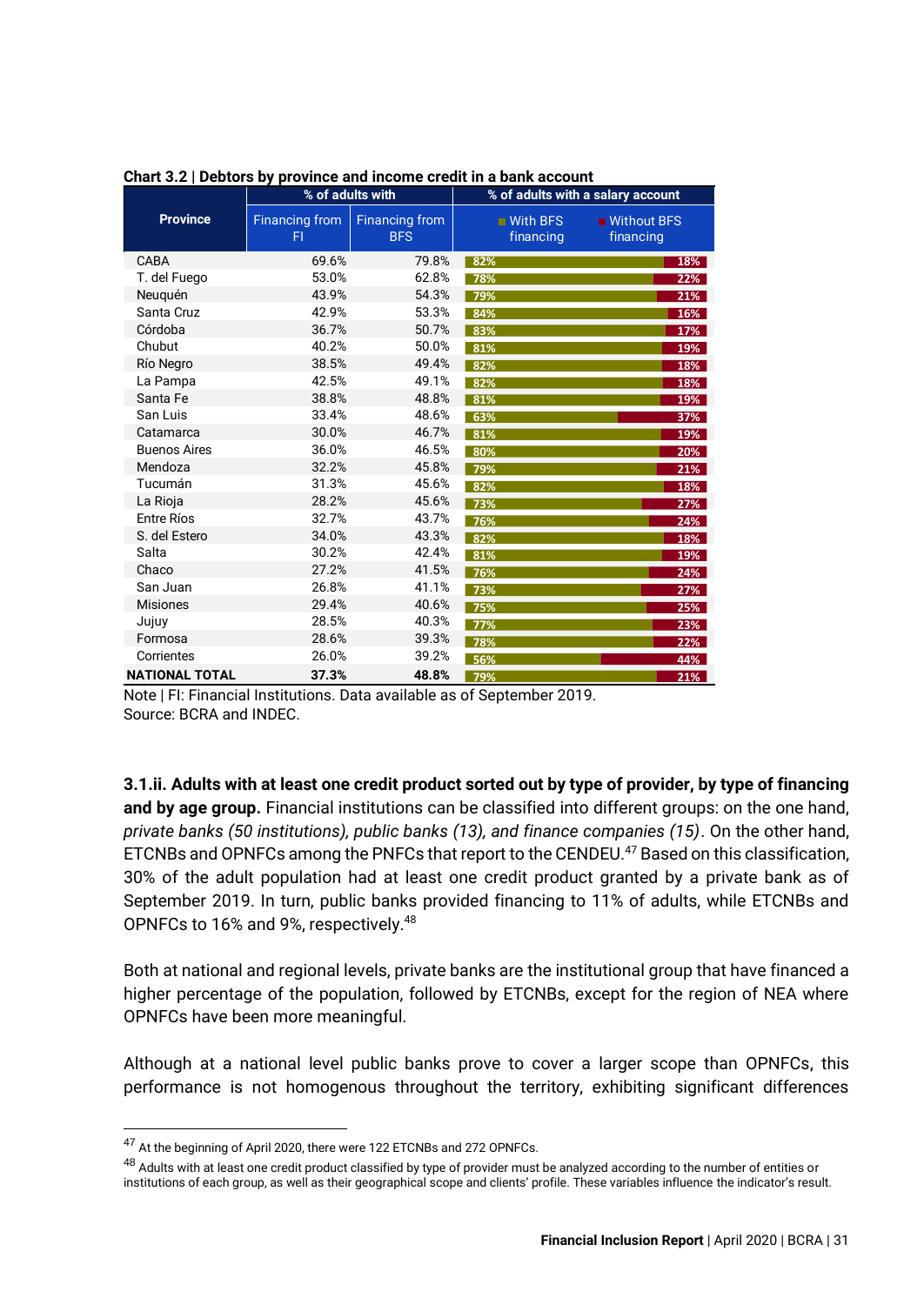among regions. In the Center and Patagonia regions, public banks grant financing to a higher percentage of adults than OPNFCs, while in Cuyo, NEA, and NOA that trend is reversed.

Financial institutions, on the one hand, and OPNFCs and ETCNBs, on the other, provide the basis for aggregate comparison. While in the Center region financial institutions had a higher relative share (from 32% to 42%), the share of OPNFCs and ETCNBs in the total was low (between 14% and 22%). On the contrary, OPNFCs and ETCNBs became more noticeable in the regions of NEA, NOA and Cuyo, where banks' relative share is low. In the Patagonia, the percentage of adults with financing is high compared to all institutional groups in the rest of the regions. It should be highlighted that public banks cover the highest scope in the Patagonia.



**Chart 3.3 | Adults with at least one credit product by institutional group** 

As for the type of financing, until September 2019, 38% of the adult population had at least one credit product through both bank and non-bank credit cards. In that term, financial institutions and ETCNBs reported that there was a total of 28 million credit cards in use.<sup>49</sup> Considering this number in relation to the adult population with financing on credit cards, it is concluded that each debtor had two credit cards on average.

In the second place, 25% of the adult population had access to personal loans. For both types of financing, a slight reduction is observed in the percentage of adults between December 2018 and September 2019. On the other hand, longer-term collateralized loans had a much lower percentage in the adult population. Only 1.3 % of adults held a pledge-backed loan, while only 0.7% had a mortgage-backed loan.

Note | Data available as of September 2019. Source: BCRA and INDEC.

<sup>&</sup>lt;sup>49</sup> As of September 2019, financial institutions and ETCNBs reported 39.5 million credit card holders, out of which 71% made at least one transaction in the 7 previous months (Source: BCRA).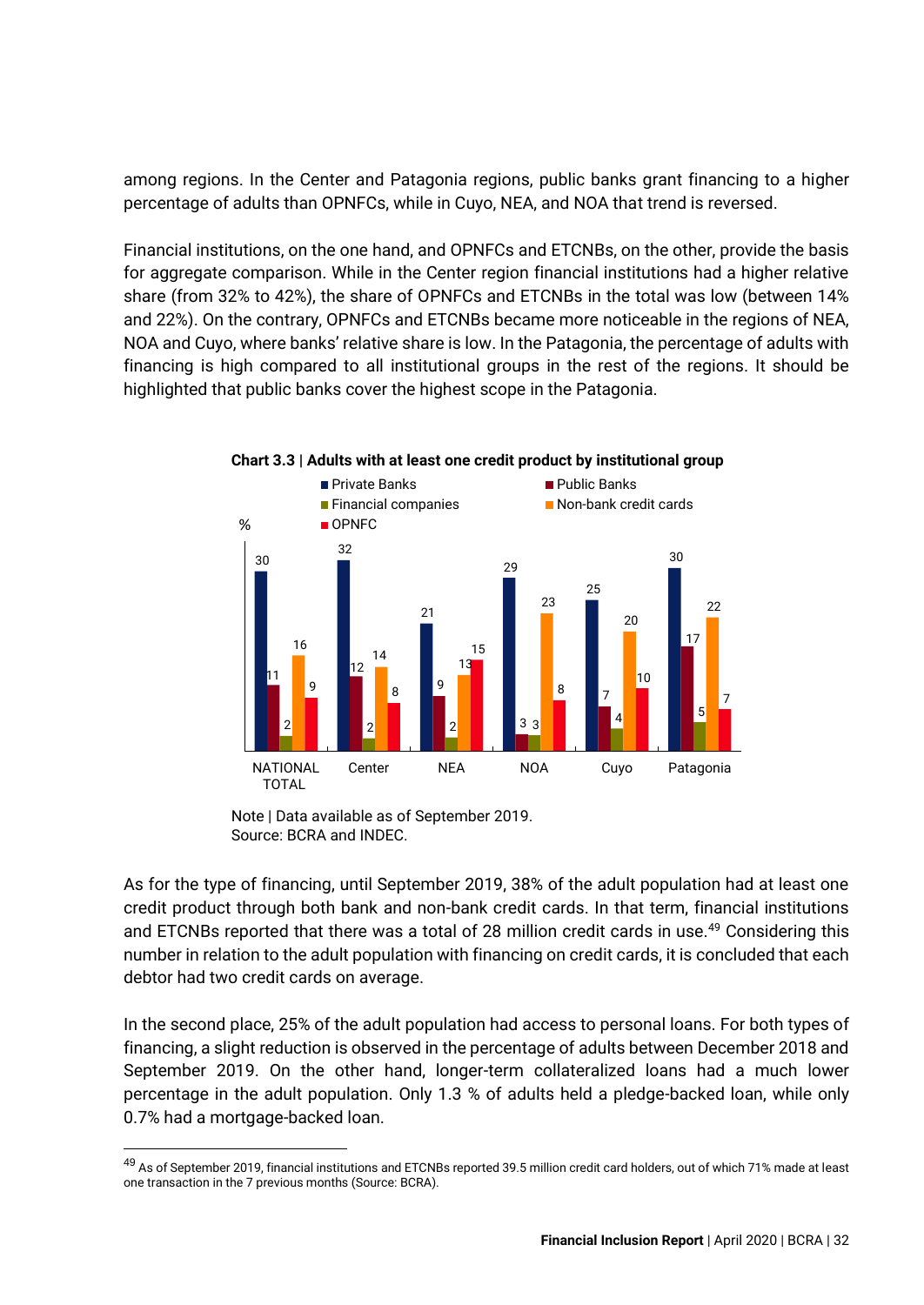As regards the age groups of debtors, the credit card was the mostly used type of financing across all age groups. From the age of 65, the percentage of the population with access to personal loans increases significantly. This behavior might be associated with the fact that financial institutions offer credit lines to the clients who collect their retirement and pension payments through bank accounts.



**Chart 3.4 | Adults with at least one credit product in the BFS by type of credit assistance and age group**

Mortgage-backed loans prevailed in the 35-54-year-old group, which could be linked with higher and more regular income and the idea that young adults tend to move out of their parents' homes, and consequently acquire their own houses. In turn, pledge-backed loans reached a fairly wider scope of individuals up to the age of 64.

**3.1.iii. Debtors' financing situation.** Financial institutions and PNFCs classify debtors according to debt and payment capacity. The regulation groups debtors into levels (called "situations") in decreasing quality order, being Situation 1 the level in which debtors are capable of meeting their financial commitments properly (even when reporting payment delays), and Situations 5 and 6 in which debts are considered uncollectible.<sup>50</sup>

The debtors under Situations 1 and 2 are grouped into a regular situation, i.e., they can meet all their financial commitments; however, all the other debtors are under an irregular situation. As of September 2019, 74% of BFS debtors were in a regular situation. The time evolution of this indicator shows a reduction in the percentage of debtors that can meet their commitments

Note | Data available as of September 2019. Source: BCRA and INDEC.

<sup>50</sup> According to the [Consolidated Text on Debtor Classification,](https://www.bcra.gob.ar/Pdfs/Texord/t-cladeu.pdf) financial institutions and PNFCs classify their debtors into one of the said 6 situations, taking into account all the financing they have been provided. This way, each debtor will be classified by each of the institutions from which they have obtained financing.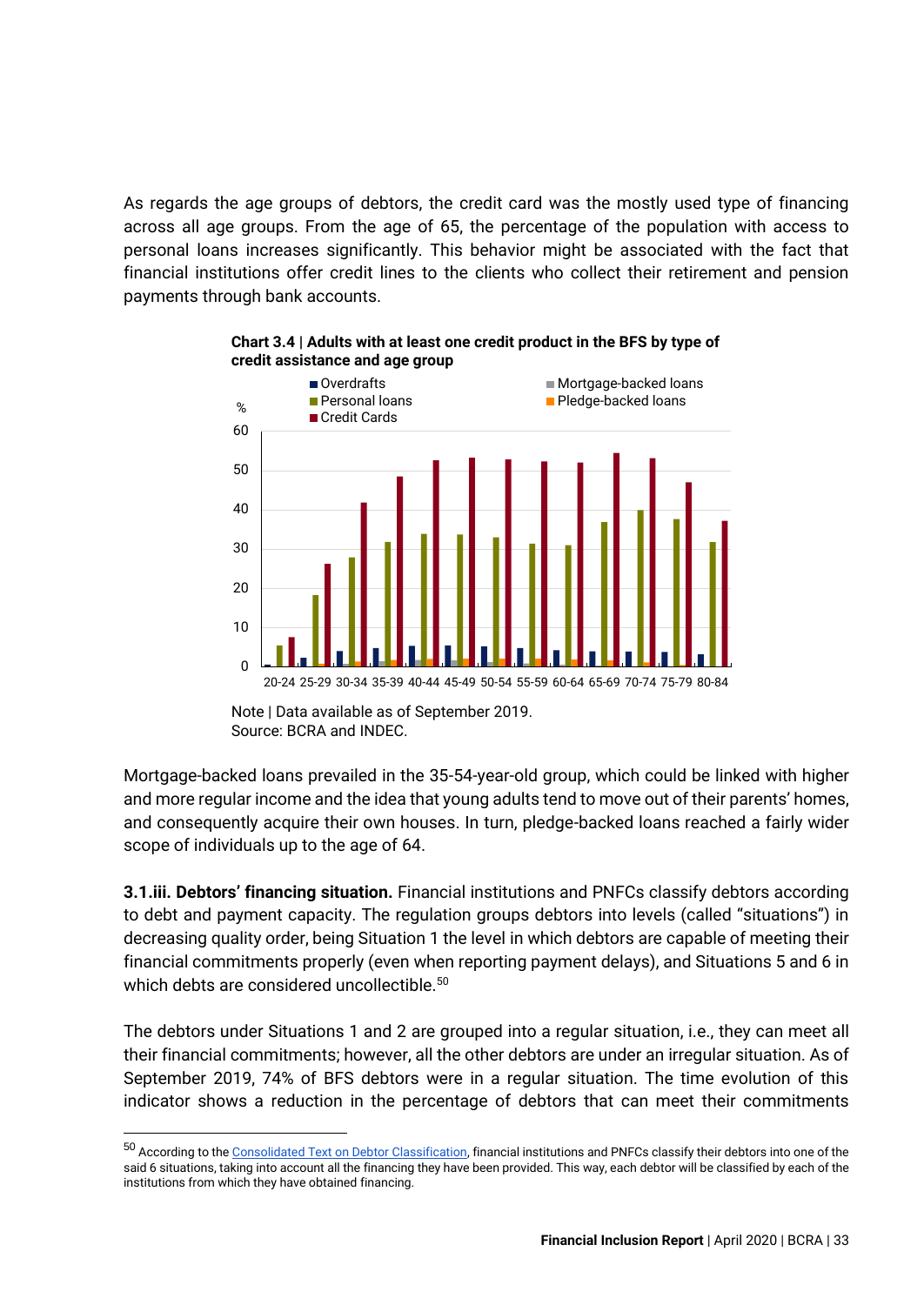properly, which went down by 4 p.p. and 2 p.p. in comparison with the same month in 2017 and 2018, respectively.



**Chart 3.5 | BFS debtors in a regular situation by gender**

Disaggregated by debtors' gender, this indicator denotes a difference in the repayment behavior of men and women: 75.7% of women with at least one credit product in BFS met their commitments adequately, while in the case of men, 72.4% did. A similar difference is observed along time indicating that women, as defined group, tend to keep up with their debt payments more adequately than men. The failure to pay debts evidences a different behavior between both genders, reporting a deeper fall for women than for men: 4.4 p.p. and 4.1 p.p. in the last 24 months, respectively.

In terms of age, the percentage of debtors in a regular situation is lower in the youth than in adults, showing a positive relationship between debtors' age and repayment behavior. As of September 2019, 69% of debtors between 20 and 40 years of age were in a regular situation, 74% were between 40 and 65 years of age, and 82% were over 65. Likewise, the highest number of debtors that fail to meet their repayment financial commitments properly are between 30 and 45 years of age.

At a geographical level, the provinces in the Patagonia evidenced a larger rate of debtors in a regular situation than the rest of the provinces, but those in the Cuyo region presented the lowest rate of regularity. CABA and La Pampa were the Argentine jurisdictions with the highest percentage of debtors in a regular situation, while La Rioja and San Luis reported the lowest.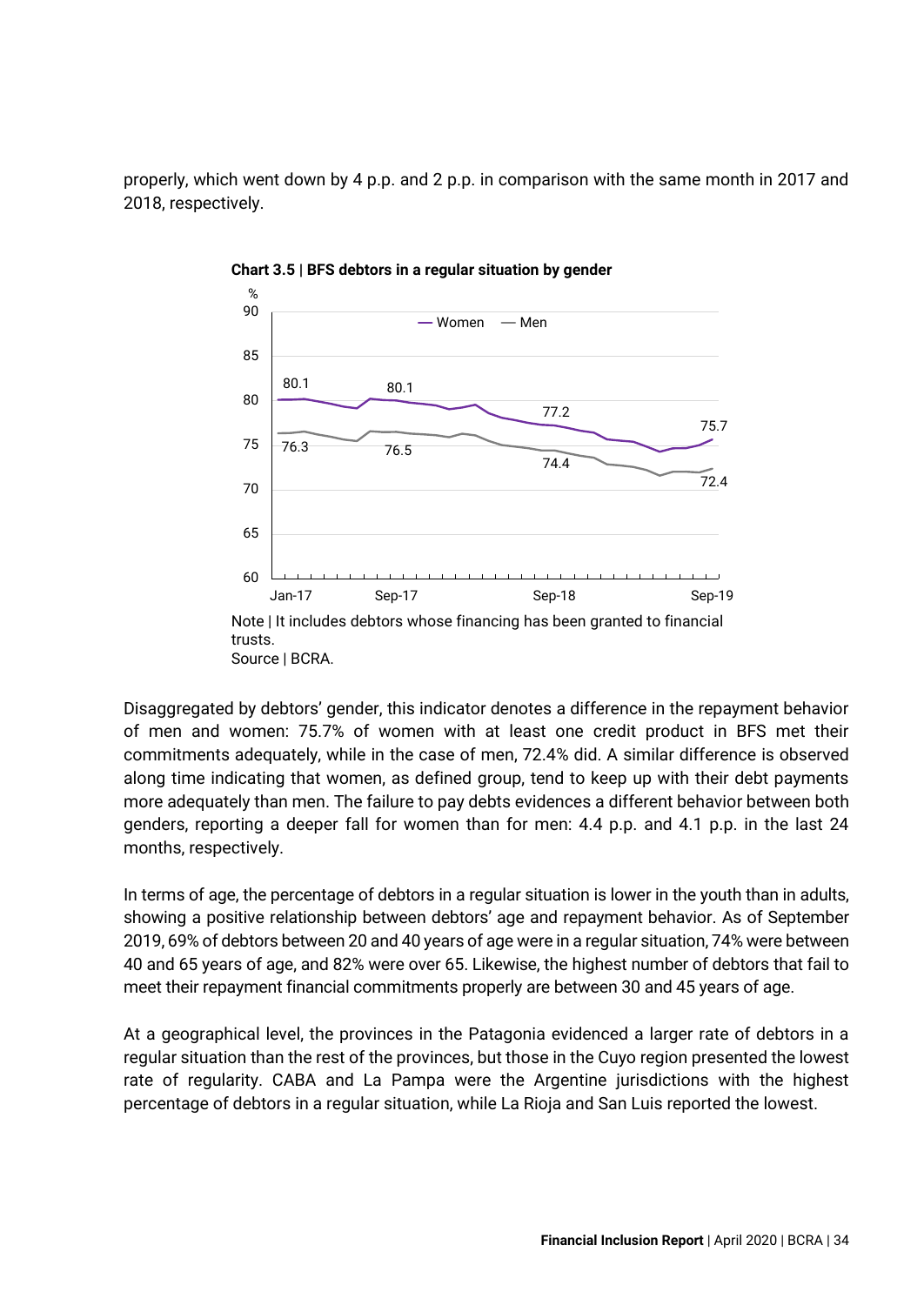

**Chart 3.6 | BFS debtors in a regular situation by province**

Note | It includes debtors whose financing has been granted to financial trusts.

Source: BCRA and INDEC.

The evolution of this indicator along the last few years evidences that the number of debtors under a regular situation is lower across Argentine provinces, and even steeper in the provinces that make up the NEA and NOA regions. In particular, in Chaco and Formosa there are sharp falls (7.5 p.p. and 6.2 p.p.) which, compared to those in CABA and La Pampa (2.4 and 1.4 p.p.), show that the decline of this indicator has been heterogeneous across the territory.

**3.1.iv. Gender gaps by institutional group, type of financing and age group.** As of September 2019, 46.0% of women and 51.8% of men had at least one credit product in the BFS. These values show a 5.8 p.p. gender gap in the access to financing. By disaggregating this indicator, the gender gap is mainly explained by the financing provided by financial institutions, reaching a 3.7 p.p. gap for this subset. Within the PNFC subset, the gap is significantly more reduced, 0.4 p.p. for ETCNBs, and 0.5 p.p. for OPNFCs.

According to the evolution of the percentage of debtors by gender, in 2018, the percentage of women with at least one credit product in the BFS increased by 0.8 p.p., while the rise was 0.4 p.p. in the men's case. However, in 2019, there was a decrease in the percentage of adults with access to financing, which was 1 p.p. for women, and 1.2 p.p. for men. These changes slightly bridge the gender gap in relation to credit access, a trend that was also observed in previous years.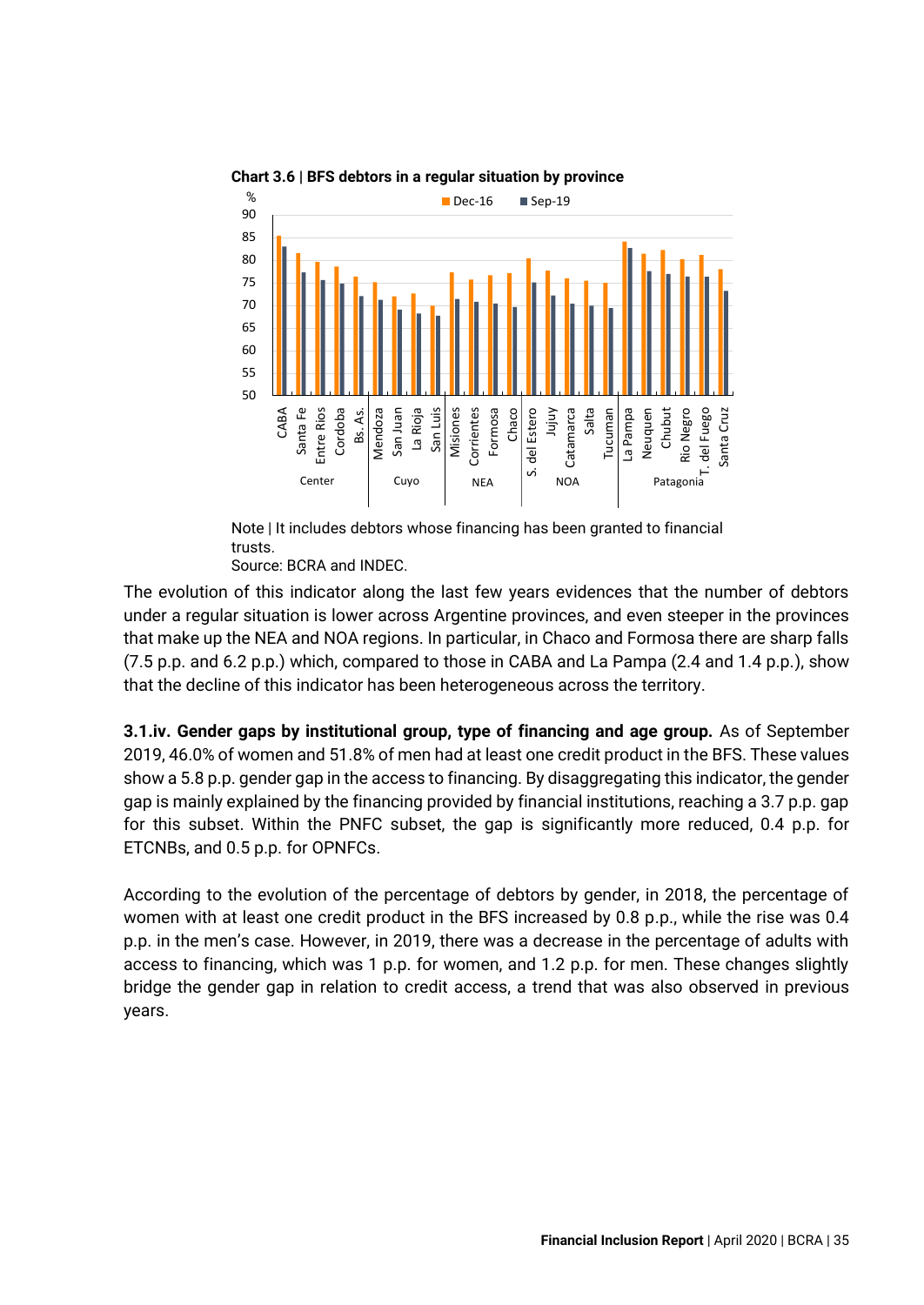

#### **Chart 3.7 | Adults with at least one credit product by gender and group of credit providers**

The percentage of men with access to all types of financing in the BFS was higher than that of women. Even though the gender gap was larger for credit cards and personal loans (4.1 p.p. and 3.1 p.p., respectively), it was even more significant for those types of loans that require greater collateral and longer repayment terms (pledge-backed loans and mortgage-backed loans) because the number of men with access to such financing almost doubled that of women. However, provided that pledge-backed and mortgage-backed loans comprise significantly lower percentages of the population, the impact on gender gap is fairly more limited. At this point it is worth mentioning that the CENDEU registers loans on behalf of a sole debtor, so when a loan is granted to more than one person (for instance, a married couple who obtains a mortgage-backed loan), the financing is registered at the CENDEU just on behalf of one of them.

The gender gap is not only observed in the number of men and women with credit access but also in their stock of financing. In all types of financing, except for mortgage-backed loans, there is a difference in stocks to the detriment of women. As regards credit cards, men proved to use this financing instrument 30% more than women. For every ARS 1,000 of stock of financing granted to men, women registered ARS 769.

On the other hand, in terms of age, as of September 2019, the highest average of stocks of debt for both genders was between the ages of 35 and 49. As from the age of 20, the stocks are higher for men than for women in all age groups. Participation in the labor market is one of the factors that could explain the gender gap in credit access. According to the INDEC's data,<sup>51</sup> in the third

Note | Data available as of September 2019. Source: BCRA and INDEC.

<sup>51</sup> [EPH, INDEC.](https://www.indec.gob.ar/uploads/informesdeprensa/mercado_trabajo_eph_3trim19BCC9AAAD16.pdf)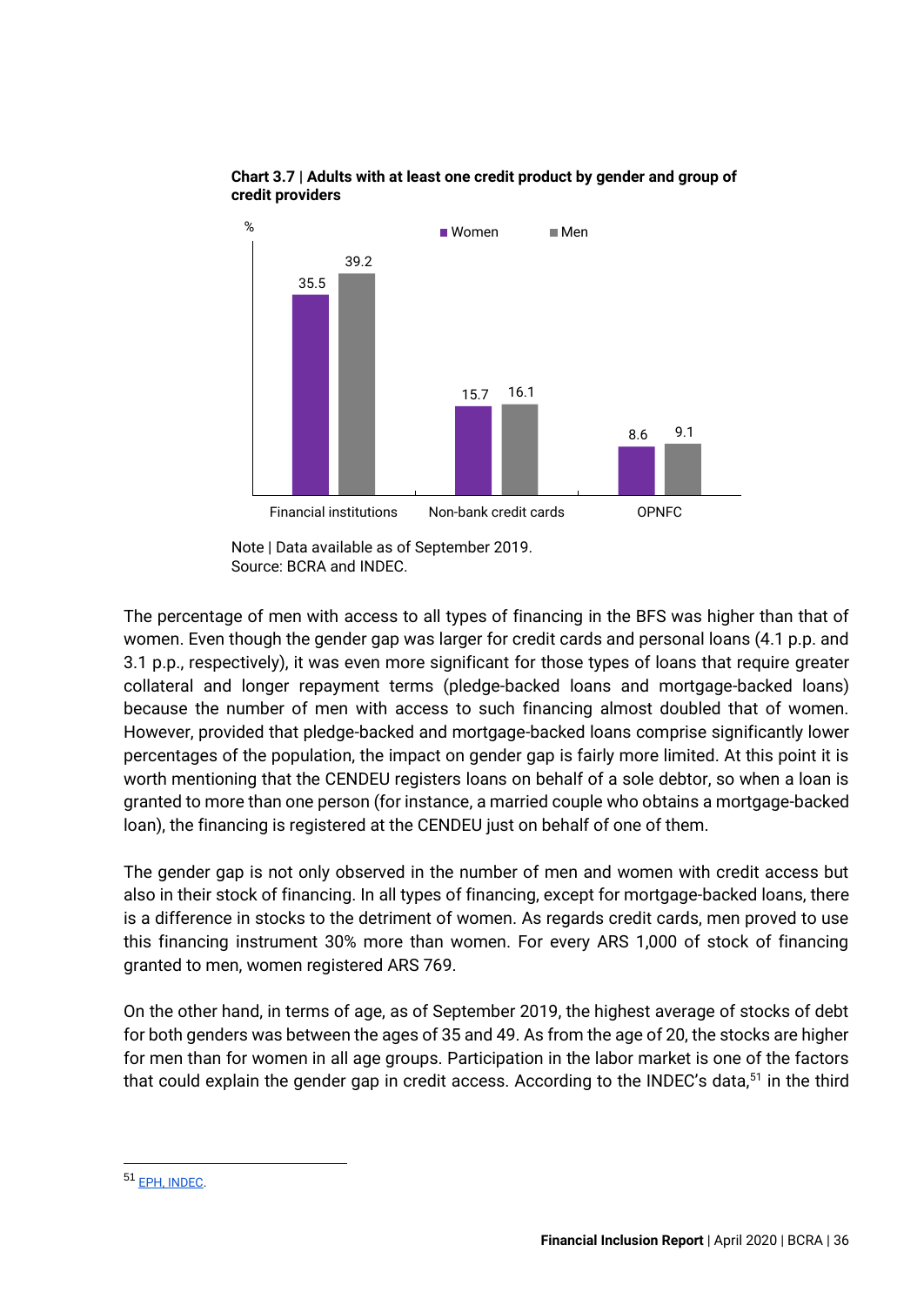quarter of 2019, women registered a rate of activity<sup>52</sup> of 49.2% and a rate of employment<sup>53</sup> of 43.9%, while the rates in relation to men reached 70.2% and 64%, respectively.



**Chart 3.8 | Average stock by type of credit assistance, gender and age group**

Note | Data available as of September 2019. BFS stocks and debtors. Source | BCRA.

Taking salary account ownerships as an indicator of formal work, as of September 2019, 21% of women had at least one salary account while 28% of men did. Among this group, 78% of women had at least one credit product in the BFS vis-à-vis 80% of men. Thus, among the adults in the formal labor market, the gender gap in credit access—though reduced—still persists. This would reveal that there are other factors that exert influence on men and women's credit access, besides their participation in the formal labor market.

### <span id="page-37-0"></span>**3.2. Credit to Productive Units**

The first Financial Inclusion Report focused on the use of financing by companies in Argentina. On that occasion, it gave a static analysis at a given time. This report adds to the metrics then presented the time dimension, which traces the evolution of around 600,000 productive units between 2007 and 2018 based on historical series.

Time analyses include both the financing of companies organized as legal persons (LP companies) as well as natural persons (NP companies) carrying out production and/or commercial activities, though being neither a corporation nor a legal person. It is worth noting that the result of NP companies' analyses may be affected because it is impossible to distinguish between financing for productive purposes and credit lines for consumption. Therefore, in some sections, NP companies are excluded from the analysis. Moreover, large and tranche 2 mediumsized companies are also excluded in order to focus on MSMEs,<sup>54</sup> an issue of major concern for financial inclusion.

 $52$  Calculated as a percentage between the economically active population and the total reference population.

 $53$  Calculated as a percentage between the employed population and the total reference population.

<sup>54</sup> In this document, MSMEs means micro, small and tranche 1 medium-sized companies (tranche 2 medium-sized companies are excluded).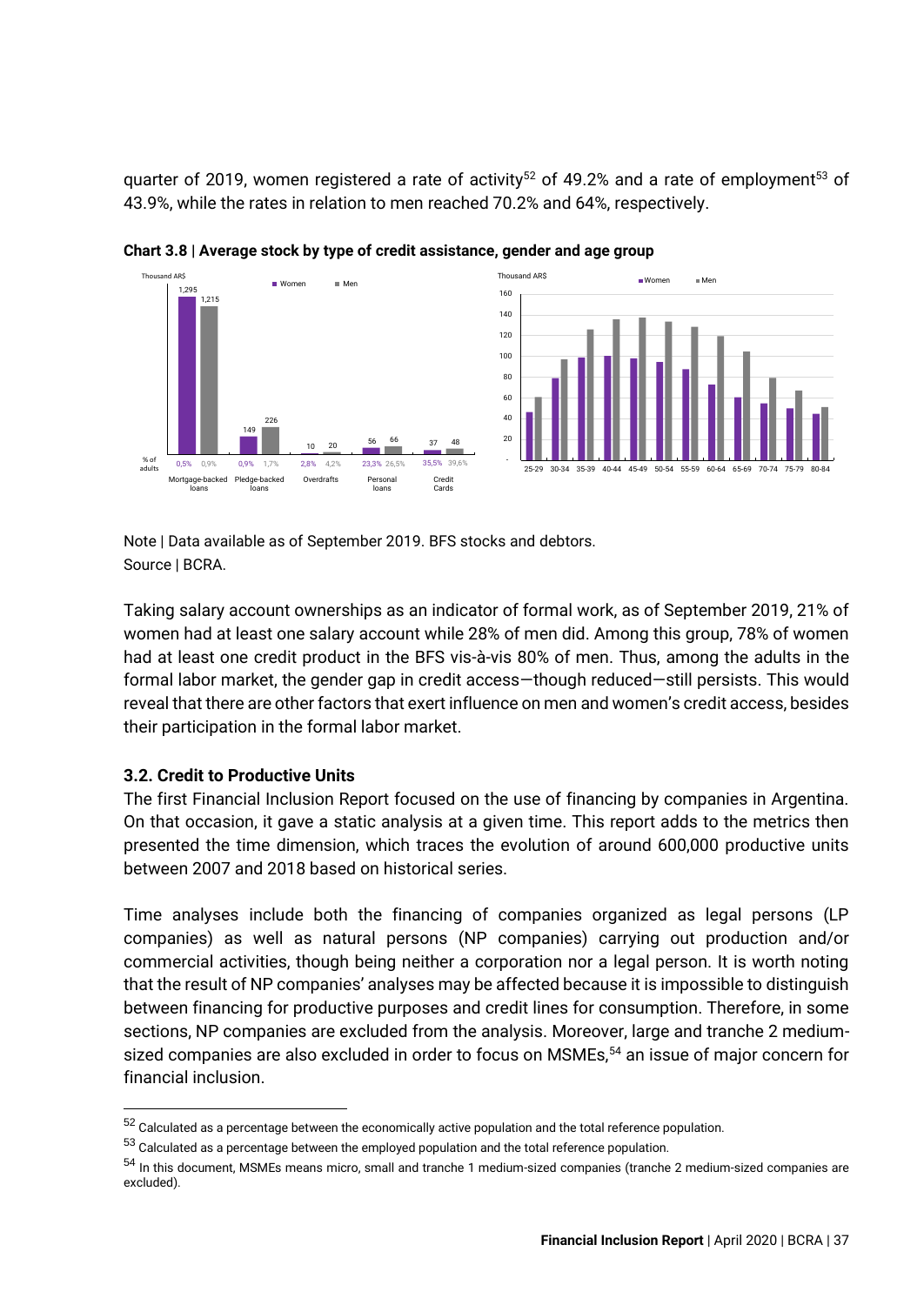|      |              |              | <b>Legal Persons</b> |                 |       |                    |              | <b>Natural Persons</b> |            |       |
|------|--------------|--------------|----------------------|-----------------|-------|--------------------|--------------|------------------------|------------|-------|
| Year | <b>Micro</b> | <b>Small</b> | TR1 medium           | TR2 medium      | Large | <b>Micro</b>       | <b>Small</b> | TR1 medium             | TR2 medium | Large |
| 2007 | 38%          | 61%          | 69%                  | 86              | 94%   | 61%                | $72\%$       | 72%                    | 78%.       | 89%   |
| 2008 | 42%          | 64%          | $71\%$               | $88^\circ$      | 96%   | 64%                | $73\%$       | 71%                    | 6%         | 77%   |
| 2009 | 45%          | 66%          | 72%                  | 87'             | 96%   | 65%                | 74% l        | 71%                    | 5%         | 100%  |
| 2010 | 44%          | 65%          | 72%                  | 87              | 95%   | 66%                | <b>15%</b>   | <b>73%</b>             | 15%        | 50%   |
| 2011 | 43%          | 65%          | 71%                  | 87              | 94%   | 67%                | 75% l        | 71%                    | 6%         | 100%  |
| 2012 | 47%          | 70%          | 74%                  | 89 <sup>o</sup> | 96%   | 70%                | 79%l         | 78%                    | 81%        | 83%   |
| 2013 | 48%          | 71%          | 75%                  | 899             | 96%   | 72%                | 80%          | 77%                    | 84%        | 100%  |
| 2014 | 46%          | 70%          | 74%                  | $88^\circ$      | 95%   | 72%                | 80%          | 77%                    | 15%        | 88%   |
| 2015 | 49%          | $72\%$       | <b>75%L</b>          | 89 <sup>o</sup> | 96%   | $7\%$              | 83%          | 80%                    | 82%        | 100%  |
| 2016 | 52%          | 4%           | 77%                  | 90              | 96%   | $\nabla$ %         | 86%          | 83%                    | 86         | 87%   |
| 2017 | 53%          | 74%          | 77%                  | 89%             | 96%   | 80%                | 87%          | 84%                    | 87%        | 92%   |
| 2018 | 53%          | 5%           | 77%                  | 899             | 96%   | O<br>$\frac{9}{6}$ | 87%          | 84%                    | 92%        | 92%   |

**Chart 3.9 | Evolution of the percentage of companies with at least one credit product in the BFS, disaggregated by size and by type of person**

Note | Companies with some type of financing during any given month of the year under analysis. Source | BCRA and the Ministry of Productive Development.

The first credit indicator introduced in the previous Financial Inclusion Report was the percentage of companies with at least one type of credit product in the BFS.<sup>55</sup> This report analyzes disparities in size among companies. In the case of LP companies, barely 53% of micro companies had at least one credit product during 2018, while large companies accounted for 96%. Historically, these gaps tended to narrow, specially until 2016.

The analysis of the evolution of this indicator by activity sector reveals, in the case of LP companies (particularly the small ones) that there is a trend towards increased financing, irrespective of activity levels or sectors, with few changes in amounts. In absolute terms, the performance of this indicator shows that the gaps between sectors have reduced, as financing to the sectors with less access to credit products has significantly increased.

A clear example is the services sector, which has expanded the coverage rate between 2007 and 2018 from 24% to 41% for micro companies and from 47% to 64% for small companies. As regards the number of excluded companies, however, the agricultural and the industrial and mining sectors, which started off from higher values, were the best performers between 2007 and 2018. In the agricultural sector, the indicator of micro companies with financing increased by 16 p.p., and in the case of small companies, by 15 p.p., a share of 31% and 46% in the total of companies without financing as of 2007.

In the industry and mining sector, a similar trend was observed, with an increase of 15 p.p. in the case of micro companies and 11 p.p. for small companies, a share of 29% and 44% in the total of companies without financing as of 2007. The services sector showed a higher increase in absolute terms (17 p.p. for micro and small companies). However, it evidenced the worst final performance in relative terms due to its initial low level—a share of 22% and 32% in the total of micro and small companies without financing as of 2007.<sup>56</sup>

 $55$  This section and the next one exclude any financing assigned to financial trusts.

 $^{56}$  To calculate relative performance, the rate of change in the percentage of companies without financing (or excluded from financing) is measured between the end time (2018) and the start time (2007). For example, in the case of agricultural NP micro companies, the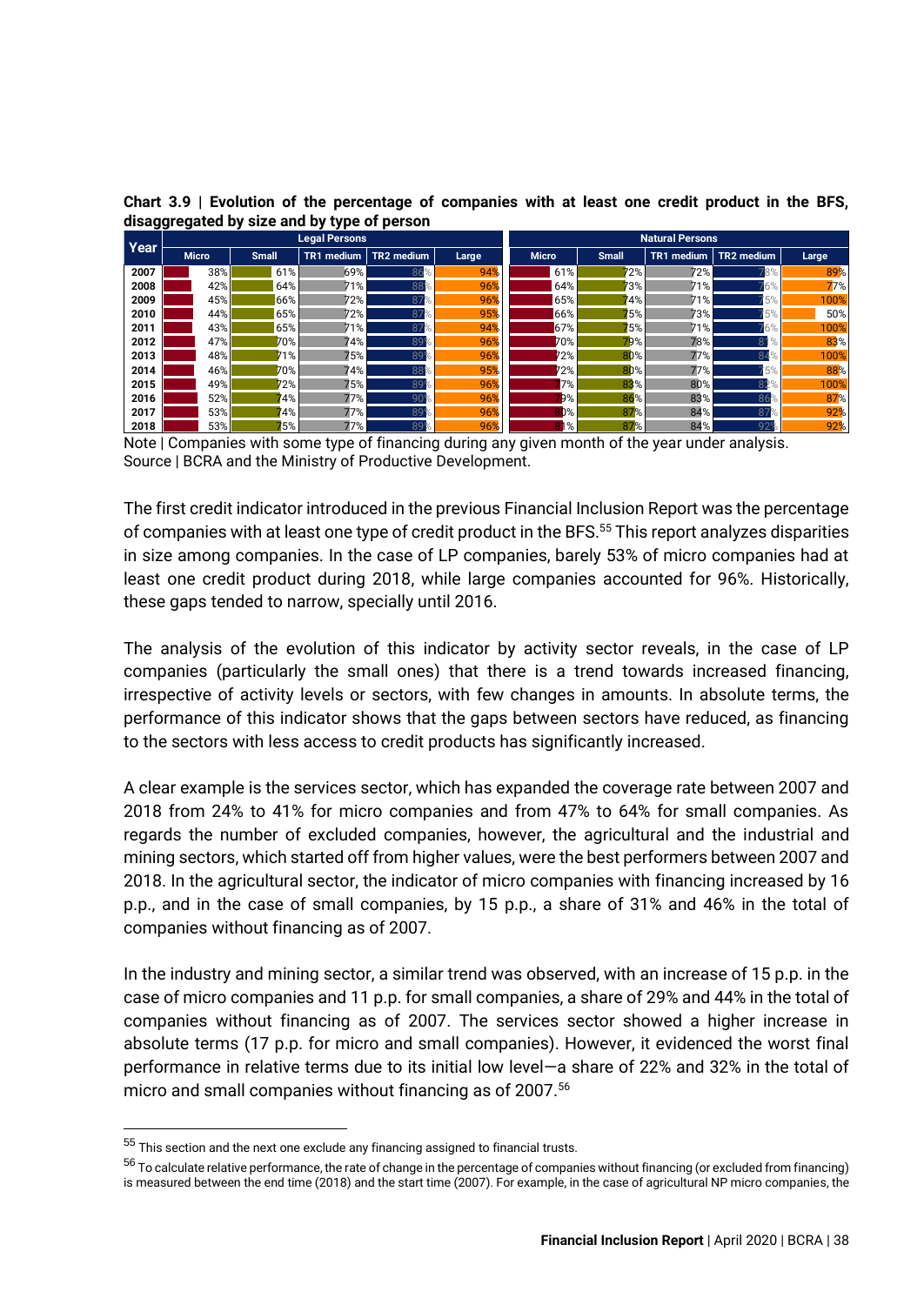| alsaggregated by size and by economic sector |       |       |                                |             |              |       |              |                      |       |              |       |       |                                |                     |              |       |                            |       |       |                 |                 |              |                      |       |      |
|----------------------------------------------|-------|-------|--------------------------------|-------------|--------------|-------|--------------|----------------------|-------|--------------|-------|-------|--------------------------------|---------------------|--------------|-------|----------------------------|-------|-------|-----------------|-----------------|--------------|----------------------|-------|------|
|                                              |       |       | <b>Agricultural</b>            |             |              |       |              | <b>Commerce</b>      |       |              |       |       |                                | <b>Construction</b> |              |       | <b>Industry and Mining</b> |       |       |                 | <b>Services</b> |              |                      |       |      |
| Año                                          | Micro | Small | -<br>공<br>$\overline{\preceq}$ | <b>R2-M</b> | <b>Large</b> | Micro | <b>Small</b> | 절<br>$\dot{\preceq}$ | TR2-M | <b>Large</b> | Micro | Small | 절<br>$\overline{\overline{z}}$ | TR2-M               | <b>Large</b> | Micro | Small                      | TR1-M | TR2-M | ange-           | Micro           | <b>Small</b> | ᅽ<br>$\dot{\preceq}$ | TR2-M | ange |
| 2007                                         | 49    | 65    | 72                             | 84          | 88           | 43    | 67           | 87                   | 91    | 99           | 42    | 63    | 81                             | 92                  | 100          | 48    | 75                         | 88    | 95    | 98              | 24              | 47           | 53                   | 79    | 95   |
| 2008                                         | 53    | 68    | 74                             | 88          | 93           | 46    | 69           | 88                   | 94    | 99           | 47    | 67    | 84                             | 93                  | 100          | 51    | 77                         | 89    | 96    | 97              | 27              | 51           | 55                   | 80    | 96   |
| 2010                                         | 54    | 69    | 76                             | 87          | 96           | 49    | 70           | 87                   | 96    | 99           | 50    | 69    | 86                             | 93                  | 100          | 55    | 79                         | 90    | 95    | 96 <sub>l</sub> | 29              | 52           | 55                   | 78    | 96   |
| 2012                                         | 58    | 72    | 79                             | 89          | 96           | 53    | 75           | 90                   | 98    | -99          | 52    | 71    | 87                             | 94                  | 100          | 59    | 83                         | 91    | 96    | 97              | 32              | 56           | 59                   | 80    | 96   |
| 2014                                         | 59    | 75    | 80                             | 87          | 86           | 51    | 75           | 91                   | 98    | 99           | 49    | 71    | 85                             | 93                  | 96           | 57    | 84                         | 92    | 96    | -99 l           | 31              | 56           | 58                   | 80    | 96   |
| 2016                                         | 65    | 80    | 84                             | 90          | 90           | 57    | 79           | 92                   | 98    | 99           | 56    | 77    | 88                             | 97                  | 96           | 62    | 86                         | 93    | 96    | 99              | 40              | 62           | -61                  | 82    | 96   |
| 2018                                         | 65    | 80    | 84                             | 89          | 91           | 59    | 80           | 92                   | 98    | 98           | 57    | 78    | 89                             | 96                  | 98           | 63    | 86                         | 93    | 96    | 99              | 41              | 64           | 61                   | 82    | 95   |

**Chart 3.10 | Evolution of the percentage of LP companies with some type of financing in the BFS, disaggregated by size and by economic sector**

**Chart 3.11 | Evolution of the percentage of MSMEs with some type of financing in the BFS, disaggregated by type of person and by geographical region**

| Año                                                                                                                                                                                                                                                                                                                                                                                                                                                                                                                                                                                                                                                                                                                                                                    | <b>Micro</b> | Small             | TR1-M      | TR2-M      | <b>Large</b> | <b>Micro</b>         | Small      | TR1-M | TR2-M     | <b>Large</b> | Micro  | <b>Small</b> | TR1-M | TR2-M             | arge       | Micro             | Small | TR1-M                  | TR2-M      | <b>Large</b> | <b>Micro</b> | Small      | TR1-M  | TR2-M      | <b>Large</b> |
|------------------------------------------------------------------------------------------------------------------------------------------------------------------------------------------------------------------------------------------------------------------------------------------------------------------------------------------------------------------------------------------------------------------------------------------------------------------------------------------------------------------------------------------------------------------------------------------------------------------------------------------------------------------------------------------------------------------------------------------------------------------------|--------------|-------------------|------------|------------|--------------|----------------------|------------|-------|-----------|--------------|--------|--------------|-------|-------------------|------------|-------------------|-------|------------------------|------------|--------------|--------------|------------|--------|------------|--------------|
| 2007                                                                                                                                                                                                                                                                                                                                                                                                                                                                                                                                                                                                                                                                                                                                                                   | 49           | 65                | 72         | 84         | 88           | 43                   | 67         | 87    | 91        | 99           | 42     | 63           | 81    | 92                | 100        | 48                | 75    | 88                     | 95         | 98           | 24           | 47         | 53     | 79         |              |
| 2008                                                                                                                                                                                                                                                                                                                                                                                                                                                                                                                                                                                                                                                                                                                                                                   | 53           | 68                | 74         | 88         | 93           | 46                   | 69         | 88    | 94        | 99           | 47     | 67           | 84    | 93                | 100        | 51                | 77    | 89                     | 96         | 97           | 27           | 51         | 55     | 80         |              |
| 2010                                                                                                                                                                                                                                                                                                                                                                                                                                                                                                                                                                                                                                                                                                                                                                   | 54           | 69                | 76         | 87         | 96           | 49                   | 70         | 87    | 96        | 99           | 50     | 69           | 86    | 93                | 100        | 55                | 79    | 90                     | 95         | 96           | 29           | 52         | 55     | 78         |              |
| 2012                                                                                                                                                                                                                                                                                                                                                                                                                                                                                                                                                                                                                                                                                                                                                                   | 58           | 72                | 79         | 89         | 96           | 53                   | 75         | 90    | 98        | 99           | 52     | 71           | 87    | 94                | 100        | 59                | 83    | 91                     | 96         | 97           | 32           | 56         | 59     | 80         |              |
| 2014                                                                                                                                                                                                                                                                                                                                                                                                                                                                                                                                                                                                                                                                                                                                                                   | 59           | 75                | 80         | 87         | 86           | 51                   | 75         | 91    | 98        | 99           | 49     | 71           | 85    | 93                | 96         | 57                | 84    | 92                     | 96         | 99           | 31           | 56         | 58     | 80         |              |
| 2016                                                                                                                                                                                                                                                                                                                                                                                                                                                                                                                                                                                                                                                                                                                                                                   | 65           | 80                | 84         | 90         | 90           | 57                   | 79         | 92    | 98        | 99           | 56     | 77           | 88    | 97                | 96         | 62                | 86    | 93                     | 96         | 99           | 40           | 62         | 61     | 82         |              |
| 2018                                                                                                                                                                                                                                                                                                                                                                                                                                                                                                                                                                                                                                                                                                                                                                   | 65           | 80                | 84         | 89         | 91           | 59                   | 80         | 92    | 98        | 98           | 57     | 78           | 89    | 96                | 98         | 63                | 86    | 93                     | 96         | 99           | 41           | 64         | 61     | 82         |              |
| Source   BCRA and the Ministry of Productive Development.<br>At a regional level, there are slight differences in the percentages of companies with financing.<br>the case of MSMEs, the greatest increases in absolute terms were observed in the NOA regio<br>and for NP MSMEs, in the NEA region-25 p.p. and 24 p.p., from 2007 to 2018, respectively-thu<br>bridging the gap between regions with higher percentage of funding, such as the Center region<br>and Patagonia. In the case of LP MSMEs, the rise in this indicator was more moderate, and th<br>gaps between regions tended to go up, with a higher share of companies from the Center region<br>and Cuyo, and slight differences at regional level (a 4 p.p. difference between the regions with the |              |                   |            |            |              |                      |            |       |           |              |        |              |       |                   |            |                   |       |                        |            |              |              |            |        |            |              |
| highest and the lowest percentages).                                                                                                                                                                                                                                                                                                                                                                                                                                                                                                                                                                                                                                                                                                                                   |              |                   |            |            |              |                      |            |       |           |              |        |              |       |                   |            |                   |       |                        |            |              |              |            |        |            |              |
| Chart 3.11   Evolution of the percentage of MSMEs with some type of financing in the BFS, disaggregate<br>by type of person and by geographical region                                                                                                                                                                                                                                                                                                                                                                                                                                                                                                                                                                                                                 |              |                   |            |            |              |                      |            |       |           |              |        |              |       |                   |            |                   |       |                        |            |              |              |            |        |            |              |
| Year                                                                                                                                                                                                                                                                                                                                                                                                                                                                                                                                                                                                                                                                                                                                                                   |              |                   |            |            |              | <b>Legal Persons</b> |            |       |           |              |        |              |       |                   |            |                   |       | <b>Natural Persons</b> |            |              |              |            |        |            |              |
| 2007                                                                                                                                                                                                                                                                                                                                                                                                                                                                                                                                                                                                                                                                                                                                                                   |              | <b>NEA</b><br>45% |            | <b>NOA</b> | 47%          | Cuyo                 | 48%        |       | Patagonia | 46%          | Center | 46%          |       | <b>NEA</b><br>52% |            | <b>NOA</b><br>57% |       | Cuyo                   | 57%        |              | Patagonia    | 64%        | Center | 63%        |              |
| 2008                                                                                                                                                                                                                                                                                                                                                                                                                                                                                                                                                                                                                                                                                                                                                                   |              | 50%               |            |            | 52%          |                      | 53%        |       |           | 52%          |        | 52%          |       | 55%               |            | 60%               |       |                        | 61%        |              |              | 69%        |        | 67%        |              |
| 2009                                                                                                                                                                                                                                                                                                                                                                                                                                                                                                                                                                                                                                                                                                                                                                   |              |                   | 50%        |            | 52%          |                      | 53%        |       |           | 52%          |        | 52%          |       | 55%               |            | 60%               |       |                        | 61%        |              |              | 69%        |        | 67%        |              |
| 2010<br>2011                                                                                                                                                                                                                                                                                                                                                                                                                                                                                                                                                                                                                                                                                                                                                           |              | 50%<br>49%        |            |            | 51%<br>50%   |                      | 52%<br>53% |       |           | 52%<br>49%   |        | 52%<br>50%   |       | 58%               | 58%        | 61%<br>63%        |       |                        | 62%<br>63% |              |              | 69%<br>70% |        | 68%<br>69% |              |
| 2012                                                                                                                                                                                                                                                                                                                                                                                                                                                                                                                                                                                                                                                                                                                                                                   |              | 52%               |            |            | 53%          |                      | 56%        |       |           | 53%          |        | 55%          |       | 62%               |            | 66%               |       |                        | 66%        |              |              | 73%        |        | 72%        |              |
| 2013                                                                                                                                                                                                                                                                                                                                                                                                                                                                                                                                                                                                                                                                                                                                                                   |              | 52%               |            |            | 54%          |                      | 57%        |       |           | 54%          |        | 56%          |       | 65%               |            | 68%               |       |                        | 68%        |              |              | 74%        |        | 73%        |              |
| 2014                                                                                                                                                                                                                                                                                                                                                                                                                                                                                                                                                                                                                                                                                                                                                                   |              |                   | 51%        |            | 52%          |                      | 55%        |       |           | 51%          |        | 54%          |       |                   | 65%        | 68%               |       |                        | 68%        |              |              | 74%        |        | 74%        |              |
| 2015                                                                                                                                                                                                                                                                                                                                                                                                                                                                                                                                                                                                                                                                                                                                                                   |              |                   | 53%        |            | 54%          |                      | 58%        |       |           | 54%          |        | 56%          |       | 69%               |            | 76%               |       |                        | 75%        |              |              | 79%        |        | 78%        |              |
| 2016<br>2017                                                                                                                                                                                                                                                                                                                                                                                                                                                                                                                                                                                                                                                                                                                                                           |              |                   | 57%<br>58% |            | 56%<br>57%   |                      | 61%<br>61% |       |           | 57%<br>59%   |        | 60%<br>60%   |       |                   | 73%<br>75% | 78%<br>80%        |       |                        | 77%<br>79% |              |              | 81%<br>83% |        | 80%<br>81% |              |
| 2018                                                                                                                                                                                                                                                                                                                                                                                                                                                                                                                                                                                                                                                                                                                                                                   |              | 58%               |            |            | 58%          |                      | 62%        |       |           | 59%          |        | 61%          |       | 77%               |            | 81%               |       |                        | 80%        |              |              | 84%        |        | 82%        |              |
| Note   Companies with some type of financing during any given month of the year under analysis.<br>Source   BCRA and the Ministry of Productive Development.<br>Within the universe of companies that obtained financing in the period under study, not all of the<br>used the same type of financing. LP MSMEs relied heavily on secured loans, such as mortgag<br>backed and pledge-backed loans. Reasonably, it may be deduced that providers of funds impos<br>more stringent collateral requirements on these types of companies compared to larger ones.                                                                                                                                                                                                         |              |                   |            |            |              |                      |            |       |           |              |        |              |       |                   |            |                   |       |                        |            |              |              |            |        |            |              |

percentage of companies without financing at start time was 51%, going down to 35% by the end of the time period analyzed. In other words, this percentage was reduced by 16 p.p. which implies a 31% decrease in relative ter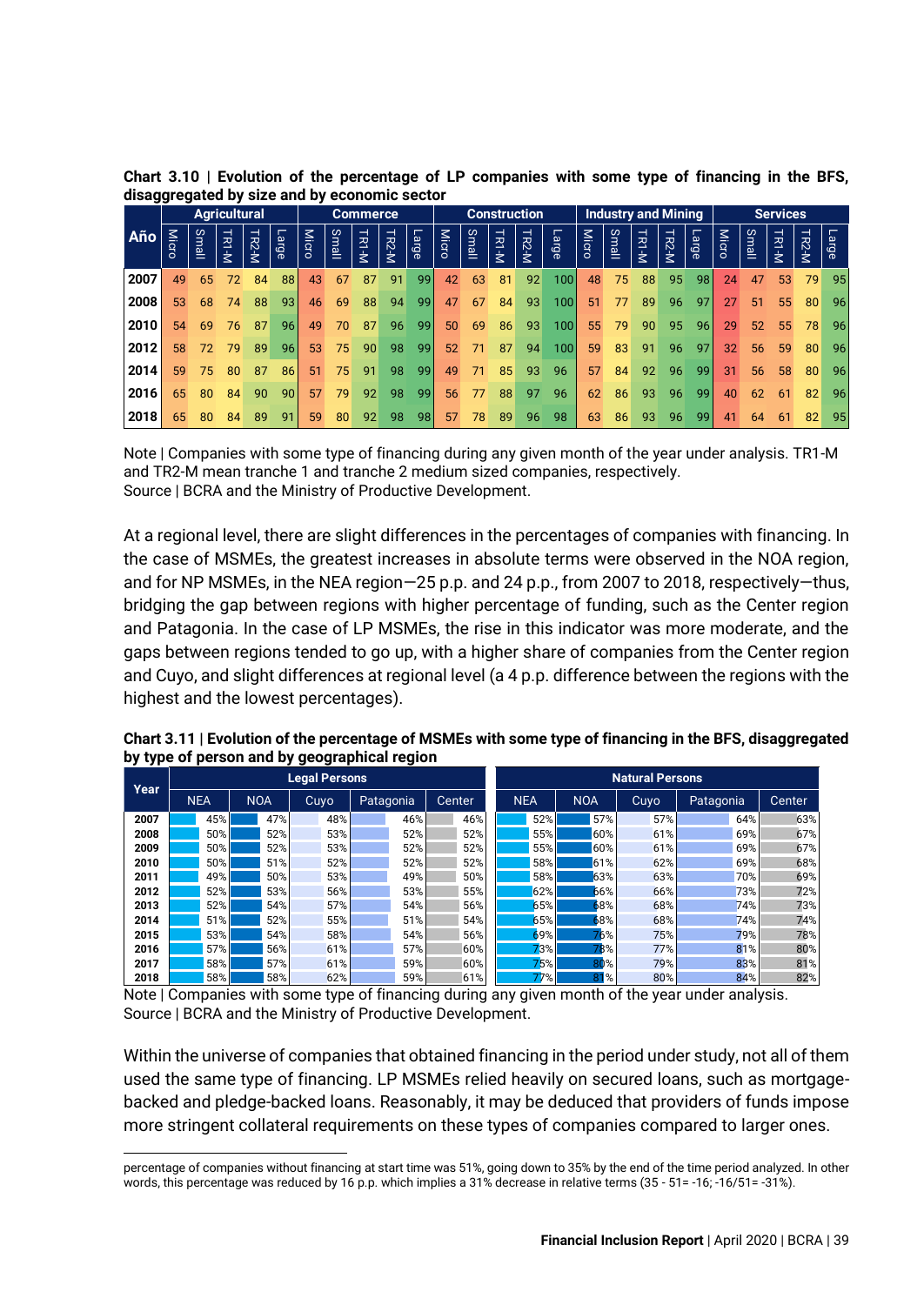On the other hand, LP MSMEs mainly resorted to discounting documents, whereas tranche 2 medium-sized companies and large companies relied relatively more on overdrafts. While both types of financing are usually short-term and working capital oriented, again, it can be inferred that LP MSMEs require some additional guarantees to obtain funds (a discounting document, such as a check).





In terms of evolution, the pre-financing of exports has grown significantly since 2016, becoming the main type of financing chosen by larger companies. This growth was in line with the increase in foreign currency deposits in financial institutions,<sup>57</sup> which allowed to expand credit to exporting companies. Even though larger companies made the most out of this context, the impact on LP MSMEs was also significant, reaching 12% of financings in 2018.

Companies' financial inclusion can be measured by assessing the extent to which they can cope with credit repayment and how many of them may actually access financing. In this case, the indicator used is the percentage of companies—both NP and LP companies—that had some kind of non-performing financing<sup>58</sup> (in terms of the total number of companies with financing). According to this indicator, evolution varied distinctly by company size.

On the one hand, micro companies had the smallest concentration of non-performing financing in 2007 (2.5%), while larger companies (tranche 2 medium-sized companies and large

<sup>57</sup> Private sector deposits in dollars in financial institutions amounted to about USD 9,300 million as of December 2015, reaching USD 21,500 million a year later, and USD 28,500 million as of December 2018 [\(Daily Monetary Report\)](http://www.bcra.gov.ar/PublicacionesEstadisticas/Informe_monetario_diario.asp).

<sup>58</sup> Non-performing loans are those rated 3 or higher, according to the Consolidated Text o[n Debtor Classification.](http://www.bcra.gov.ar/Pdfs/Texord/t-cladeu.pdf)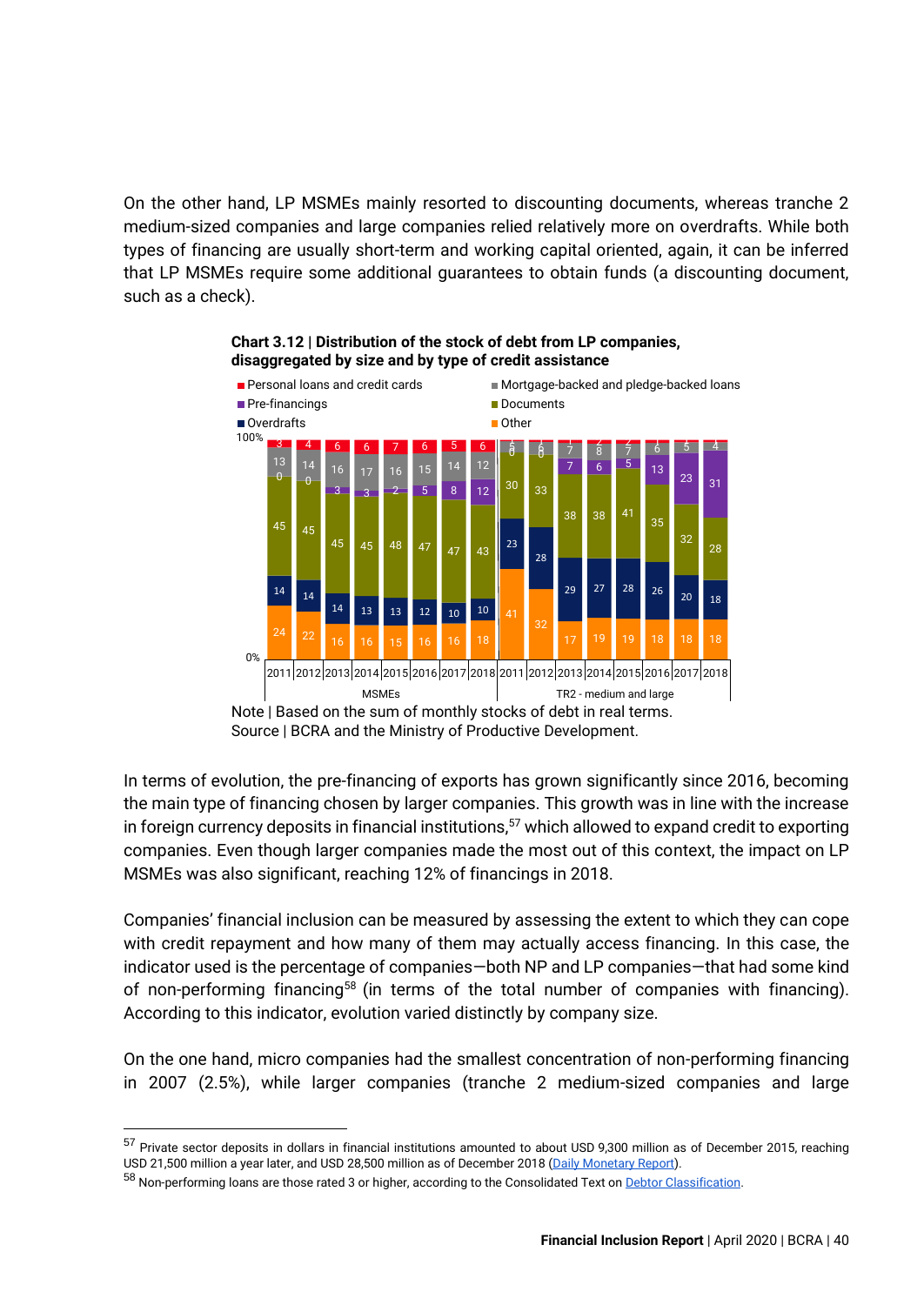companies) had the highest share, outperforming micro companies by 4 p.p. Up to 2013, the larger the company, the higher the non-performing rate, a trend that reversed the following year.



![](_page_41_Figure_2.jpeg)

Source | BCRA and the Ministry of Productive Development.

Since 2016, micro companies' performance deteriorated sharply, the indicator reaching<sup>59</sup> a peak of 6.9% out of the total stock of non-performing debt in 2019. As from 2018, there has been a marked increase in this indicator across companies of all sizes—the gap widening, however, to the detriment of small companies—and the non-performing financing profile existing at the beginning of the period proved to reverse.

The above analyses add a dynamic dimension to the static outlook introduced in the first Financial Inclusion Report regarding financial inclusion of MSMEs in the country. The indicators of credit coverage improved (to a greater or lesser extent, depending on the sector, size or region), although at a slightly slower pace in the last 2 years of study.

This process together with the increase in the amount of MSMEs with non-performing financing show that the situation posed important challenges for their financial inclusion. Not only does this mean to keep on giving access to financing to more MSMEs, but also to ensure that financing does not become too burdensome. The macroeconomic context plays a key role in the

<sup>59</sup> Data for 2019 is included here for updating this indicator. It should be highlighted that it involves preliminary figures based on information obtained from companies as of 2017. It can be estimated from historical data that the ensemble of companies used correlates, at least 90%, with that existing as of 2019. In turn, it is worth noting that the evolution for this indicator (increase in the percentage of companies with non-performing financing) is consistent across companies regardless of their size, and that larger companies have a more stable base, which supports the results shown.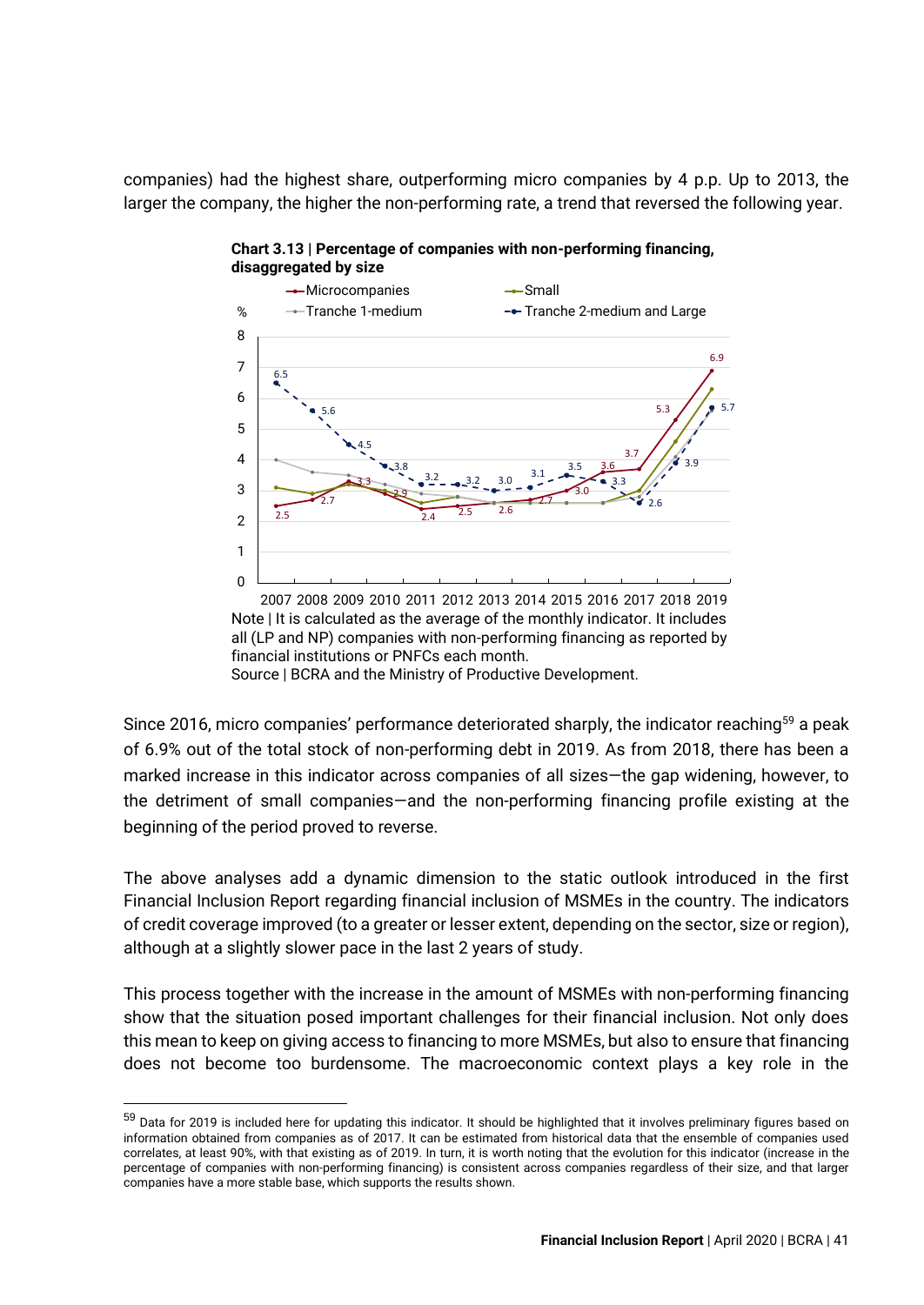development of these processes and its improvement is essential for deepening financial inclusion. No less important are regulatory actions aimed at overcoming the barriers to financing for MSMEs.

### <span id="page-42-0"></span>**3.3. Credit to Natural Persons Doing Business**

As for productive units (*or companies*), a deeper analysis is performed on the subset of natural persons carrying out production and/or commercial activities, despite they are neither corporations nor legal persons (NP companies).<sup>60</sup> Access to financing for this subset of companies facilitates the development of business activities and their potential transformation into larger productive units.

Since the productive unit is directly managed by a natural person, this subgroup may be analyzed by geographical location, and by gender and age group of owners in addition to the size of the unit and its relation to financing. Again, it is worth noting that the analyses below may be affected by the impossibility to easily distinguish between financing for productive purposes and credit lines for consumption.

In 2017, this subset of NP companies embraced more than 326,000 productive units, representing 59% of the total company base used as reference.<sup>61</sup> Out of this amount, 94% were micro companies $62$  against 68% of LP companies. $63$ 

In line with the smaller relative size of NP companies, their stock of debt represented only 10% of the average stock for companies registered with the CENDEU during 2018, including financing granted both by financial institutions and PNFCs. In terms of credit access, 82% of NP companies had financing during 2018 (base period for the sake of debts), the average stock of debt being around ARS 400.000. In the case of LP companies, the percentage of credit access amounted to 61%, while the average stock of debt was 20 times higher than that recorded by NP companies.

The analysis of NP companies' owners by gender shows that 68% were men (220,454) and 32% women (105,693).<sup>64</sup> Although the scale tips in favor of men, there is a slight difference in access to financing by NP companies with financing at some time in 2018 (82% for male owners and 81% for female owners). Both low disparities and high levels of access to financing persist across all company sizes. As it was already mentioned, this could be explained by the fact that it is impossible to distinguish between financing for productive purposes and credit lines for consumption, such as occurs with financing on credit cards.

 $^{60}$  This means that thev register employees with the AFIP directly under their own name. These types of undertakings can range from an independent professional hiring an assistant or secretary to a larger company, such as an agricultural production business or a manufacturing company.

 $61$  It involves all non-financial private sector companies with, at least, one employee registered during a given month of 2017.

 $62$  Micro companies, according to the legal definition, may have 5 to 15 employees as a maximum, depending on the industry sector (on average, up to 9 employees). Se[e Resolution 220/2019.](http://servicios.infoleg.gob.ar/infolegInternet/anexos/320000-324999/322102/norma.htm)

 $63$  The universe of active NP companies in 2017 is taken into account, and financing data for 2018 are shown.

 $64$  Large NP companies are excluded from the analysis.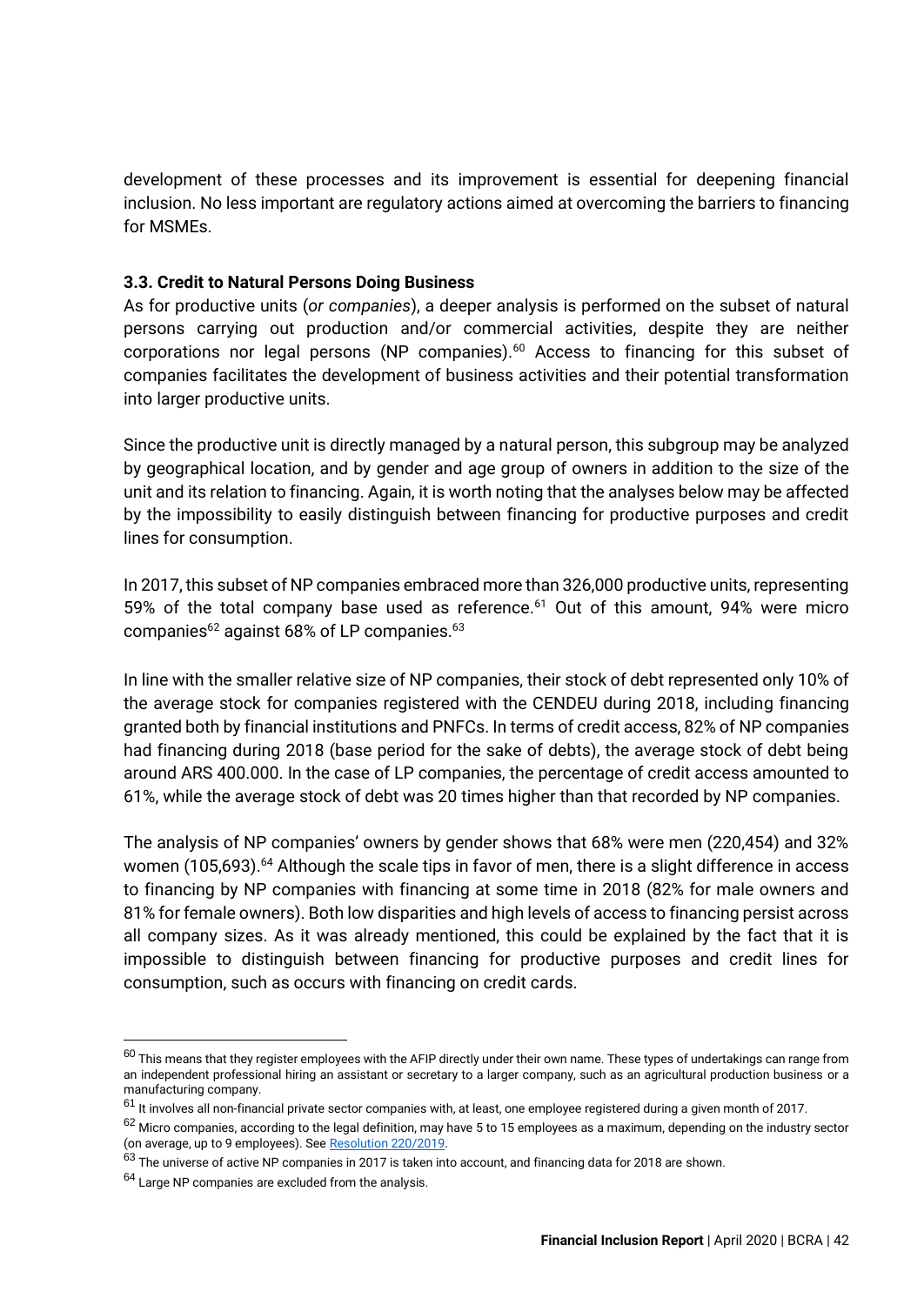However, there is a significant gap in the stock of debt, since NP companies belonging to male owners more than double the stock of debt of NP companies belonging to female owners. While NP companies of male owners are, on average, larger, it is by no means an explanation of these differences, because if we analyze only micro companies, the stock of debt of NP companies belonging to male owners more than doubles that of female owners. Actually, NP companies may be sorted out by activity sector, or by billing, among other subgroups, to find out whether gap gender may be explained otherwise.

| Owner's<br>gender | <b>Size</b>        | Number of<br>companies | Distribution | <b>Companies with</b><br>at least one<br>credit product | <b>Average debt</b><br>(thousand ARS,<br>2018) |
|-------------------|--------------------|------------------------|--------------|---------------------------------------------------------|------------------------------------------------|
| Men               | Microcompany       | 207,436                | 94.1%        | 82%                                                     | 379                                            |
|                   | Small              | 11,020                 | 5.0%         | 87%                                                     | 1,326                                          |
|                   | Tranche 1 - Medium | 1.898                  | 0.9%         | 84%                                                     | 4,640                                          |
|                   | Tranche 2 - Medium | 100                    | 0.05%        | 93%                                                     | 5,938                                          |
|                   | <b>SUBTOTAL</b>    | 220,454                | 100%         | 82%                                                     | 487                                            |
| Women             | Microempresa       | 101,090                | 95.6%        | 81%                                                     | 181                                            |
|                   | Pequeña            | 3,988                  | 3.8%         | 87%                                                     | 594                                            |
|                   | Mediana tramo 1    | 589                    | 0.6%         | 82%                                                     | 1,185                                          |
|                   | Mediana tramo 2    | 26                     | 0.02%        | 85%                                                     | 8,383                                          |
|                   | <b>SUBTOTAL</b>    | 105,693                | 100%         | 81%                                                     | 206                                            |
|                   | <b>TOTAL</b>       | 326,147                |              | 82%                                                     | 396                                            |

**Chart 3.14 | NP companies' financing, disaggregated by size and by owner's gender**

Note | Companies with some type of financing during any given month of 2018. The "average debt" is calculated on the basis of the average of the stock of debt of 2018. Source | BCRA and the Ministry of Productive Development.

At a regional level, these types of companies and their stock of debt are markedly concentrated regardless of the owner's gender—in the Center region. Similarly, this concentration is strongly linked to the adult population, something that replicates in Patagonia.

In spite of these differences, the percentage of NP companies owned by men with financing in 2018 exceeded the 75% threshold in all geographical regions, while the companies owned by women had a floor of 80%, which shows that there would be no significant geographical bias at the level of access. However, the same cannot be said for intensity of business activity and its financing.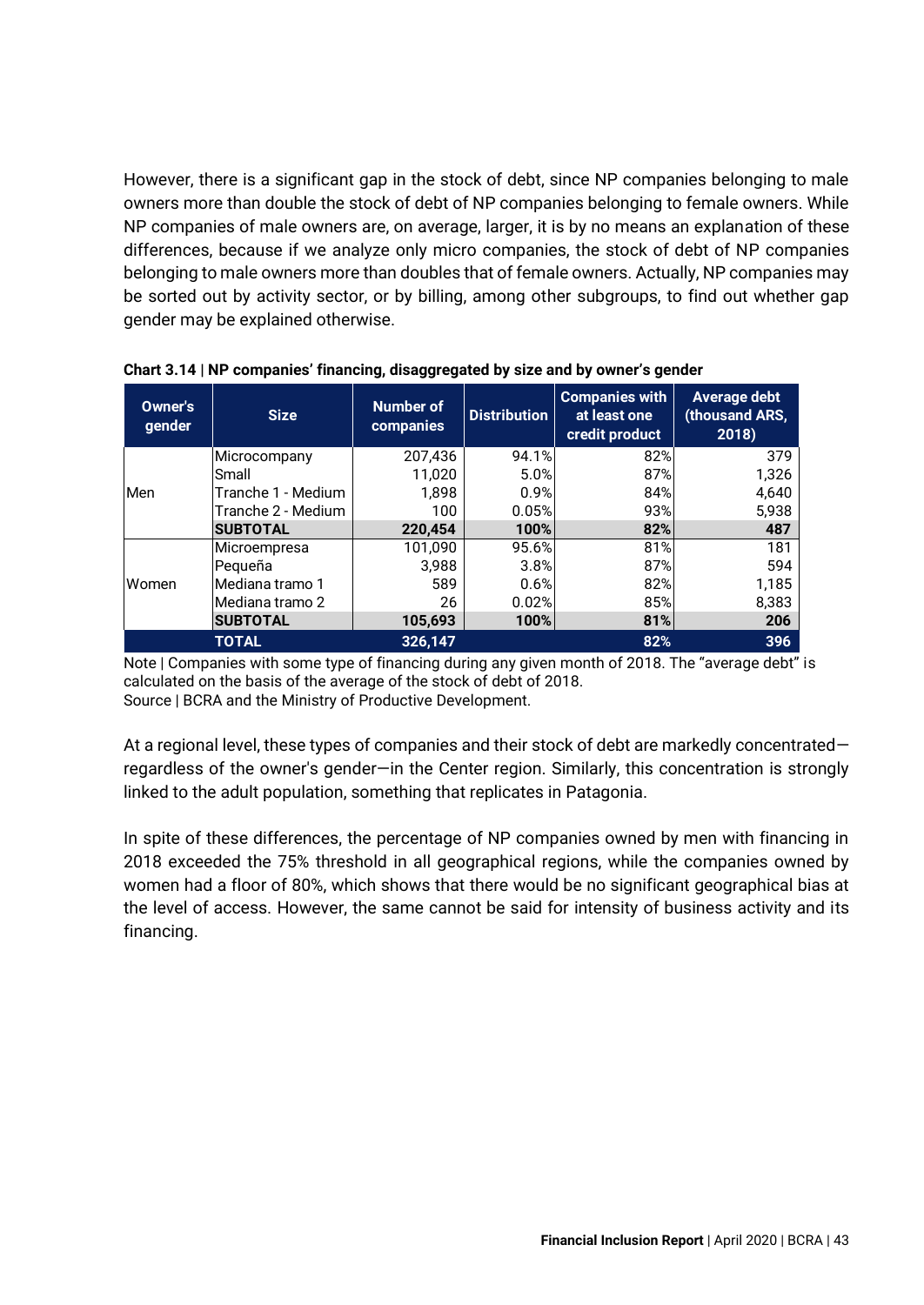|                   | Geographical<br>region |                        | <b>Companies with</b>   |                         |                                |
|-------------------|------------------------|------------------------|-------------------------|-------------------------|--------------------------------|
| Owner's<br>qender |                        | Number of<br>companies | Stock of debt<br>(2018) | <b>Adult population</b> | at least one<br>credit product |
| Men               | Center                 | 72%                    | 74%                     | 64%                     | 82%                            |
|                   | <b>NEA</b>             | 6%                     | 8%                      | 9%                      | 75%                            |
|                   | <b>NOA</b>             | 7%                     | 7%                      | 12%                     | 81%                            |
|                   | Cuyo                   | 7%                     | 4%                      | 8%                      | 79%                            |
|                   | Patagonia              | 8%                     | 7%                      | 7%                      | 84%                            |
| Women             | Center                 | 71%                    | 68%                     | 65%                     | 80%                            |
|                   | <b>NEA</b>             | 6%                     | 8%                      | 9%                      | 80%                            |
|                   | <b>NOA</b>             | 8%                     | 7%                      | 11%                     | 82%                            |
|                   | Cuyo                   | 7%                     | 5%                      | 8%                      | 80%                            |
|                   | Patagonia              | 9%                     | 12%                     | 6%                      | 84%                            |
| TOTAL             | Center                 | 71%                    | 73%                     | 66%                     | 82%                            |
|                   | <b>NEA</b>             | 6%                     | 8%                      | 9%                      | 76%                            |
|                   | <b>NOA</b>             | 7%                     | 7%                      | 11%                     | 81%                            |
|                   | Cuyo                   | 7%                     | 4%                      | 8%                      | 80%                            |
|                   | Patagonia              | 8%                     | 8%                      | 6%                      | 84%                            |

**Chart 3.15 | NP companies' financing, disaggregated by geographical region and by owner's gender**

Note | The "Stock of debt" is calculated on the basis of the average of the monthly stock of debt of 2018. Source | BCRA and the Ministry of Productive Development.

Based on NP company owners sorted out by age, a greater concentration is observed in the 40- 69 group, i.e., those undergoing a mature stage of adulthood. Although this group only accounted for 39% of the country's total adult population, it comprised 69% of NP companies which, in turn, had a 74% share in the total financing for NP companies registered with the CENDEU in 2018.

**Chart 3.16 | Distribution by age group of NP companies, by stock of debt and by adult population** 

![](_page_44_Figure_5.jpeg)

The age group that weighs the least in terms of ownership of NP companies in the total share of adult population are young people up to 34 years old. By contrast, the number of NP companies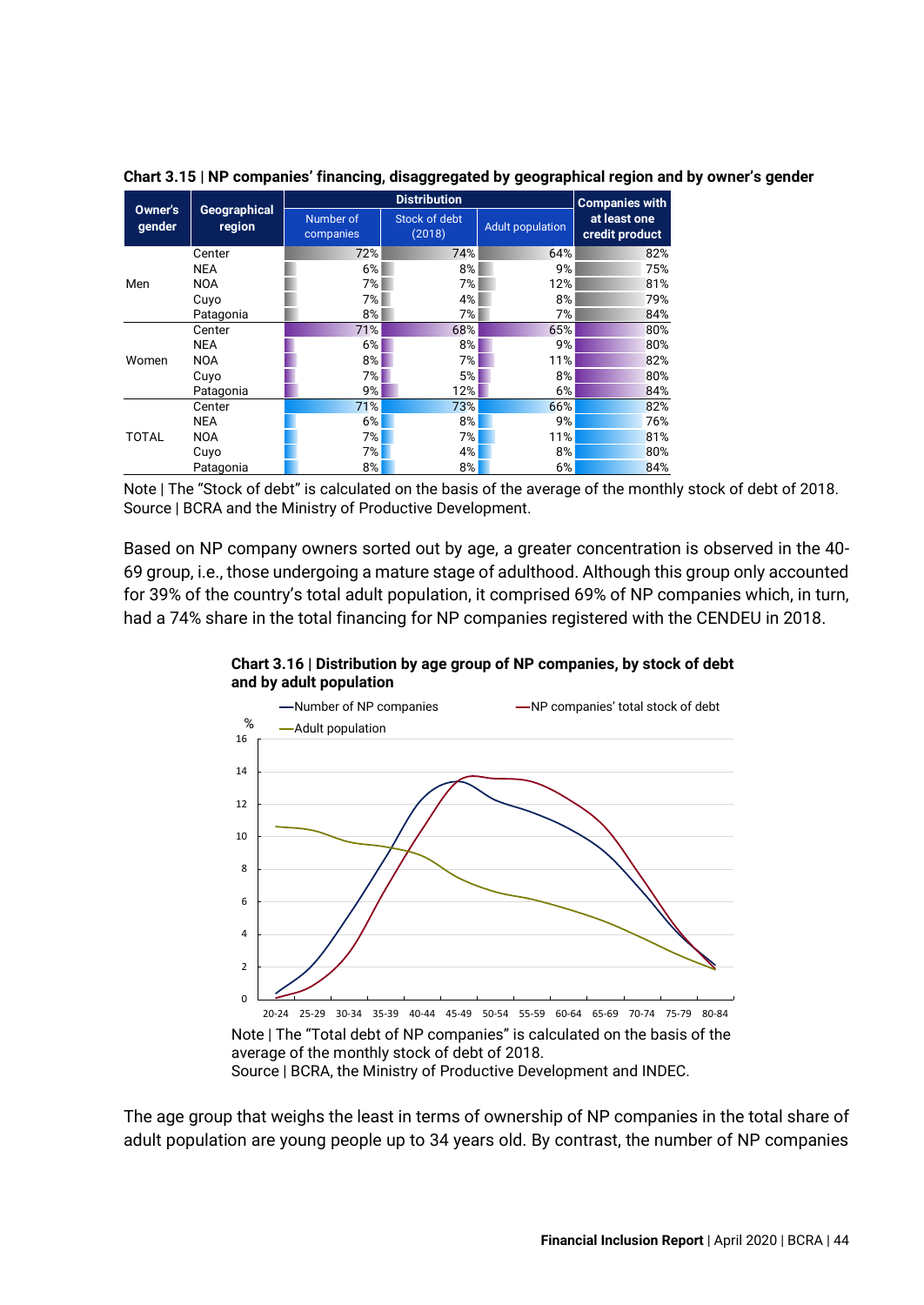whose owners are older has largely concentrated financing in 2018, their share in the stock of debt being more than proportional to their weight in total NP companies.

This distribution of financing could be associated with the fact that such economic activities are developed by mature companies. This would also reveal that the youngster's segment from 20 to 39 years old—which concentrates 40% of the adult population—has only contributed 16% to the number of productive units and concentrated 11% of the stock of debt, raising the question as to whether access to financing would be a limiting factor in the creation of NP companies in younger age groups.

A first analysis suggests that these metrics pose certain challenges in the geographic and age expansion of financing granted to this subset of productive units and, in particular, to micro companies that concentrate the largest number of units. This business format could become relevant for the development and growth of the country's economic activity.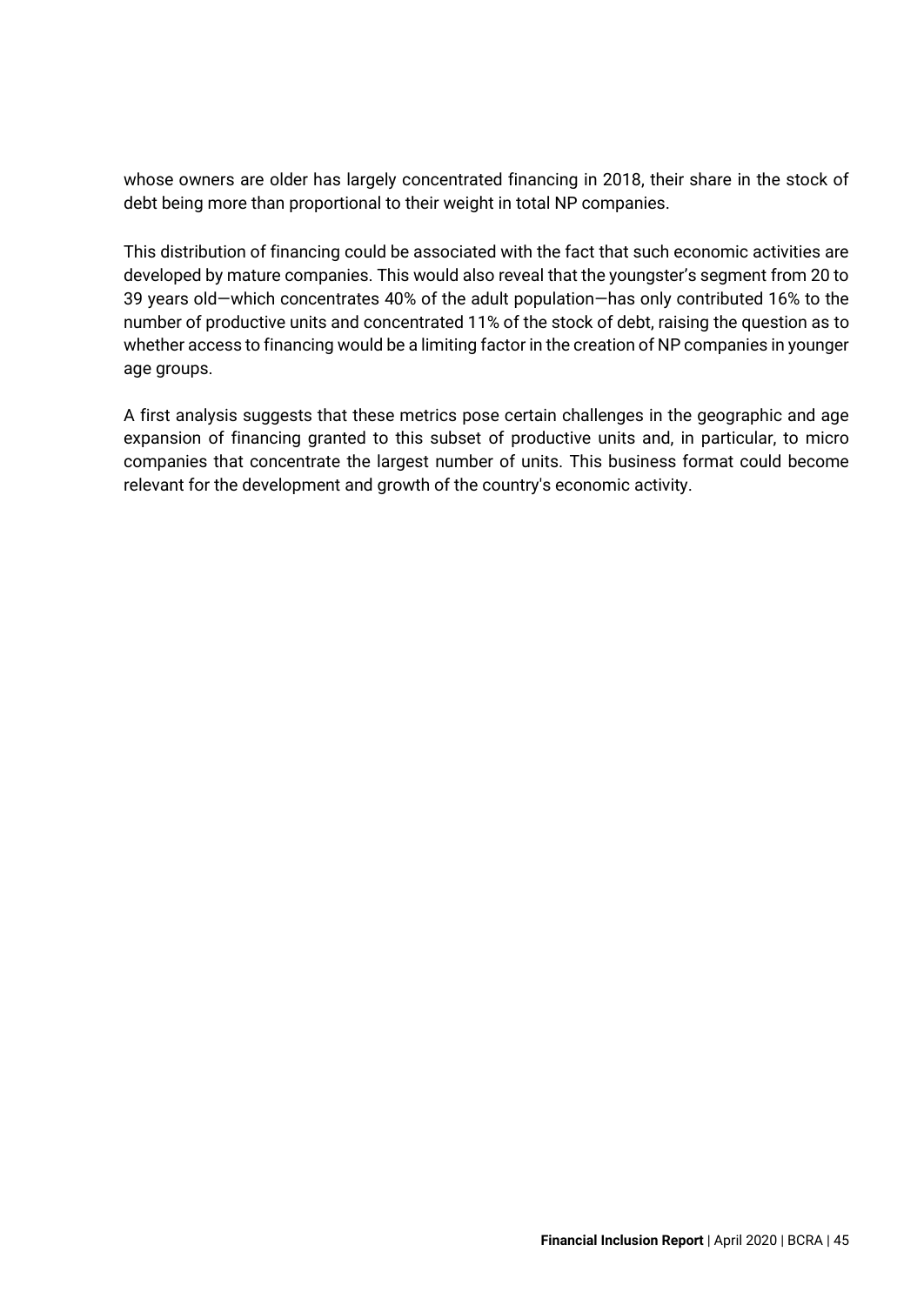### <span id="page-46-0"></span>Exhibit 1 / Microcredit Market in Argentina

The small market of bank lending in Argentina compared to other countries in Latin America and the Caribbean is linked to different factors.<sup>65</sup> In this context, access to financing by the most vulnerable sectors of the population is key to the promotion of economic and social development.<sup>66</sup> *Microcredit* contributes to the fulfillment of this objective by bringing financing closer to small entrepreneurs with low resources, usually excluded from the financial system (hereinafter *microentrepreneurs<sup>67</sup>*). This allows them to maintain (and eventually increase) their productive and/or commercial activities that are the basis of their economic support (selfemployment) and a tool for fighting against poverty.<sup>68</sup>

The process of managing and granting *microcredits* has characteristics of its own that differ from those of regular credits. The most traditional model of microcredit involves small amounts of money, with repayment periods in line with borrowers' productive activity and lenient requirements—unlike the usual requirements, such as guarantees or collateral. Moreover, microcredits are mainly offered by microcredit institutions, whose working method differs considerably from that of financial institutions; in general, they carry out credit assessment and financing monitoring based on field visits and meetings held between credit consultants and microentrepreneurs. In many cases, these institutions offer technical assistance to microentrepreneurs so that they may improve the financial management of their business.

In this exhibit, the sector's statistics are analyzed with a special focus on four aspects:

- 1. Financing offered by financial institutions to microcredit institutions (*instituciones de microcréditos*, IMCs).
- 2. Interest held in the capital stock of IMCs.
- 3. Granting of financing by the IMCs.
- 4. Granting of microcredits directly by financial institutions.

In Argentina, the Ministry of Social Development is working with the Argentine Network of Microcredit Institutions (*[Red Argentina de Instituciones de Microcrédito](http://www.reddemicrocredito.org/)*, RADIM) and the Equity Trust Fund (*[Fondo Fiduciario de Capital Social](https://www.foncap.com.ar/)*, FONCAP) in a survey of institutions offering microcredits. It aims to make their activity and main performance indicators known, as well as to provide updated information for the sector's statistics and reports.<sup>69</sup> Based on the latest survey information as of September 2019, there were 51 IMCs in the country, $70$  out of which 70% were in CABA, Buenos Aires and Santa Fe.<sup>71</sup>

<sup>65</sup> Exhibit 3 / The Challenge of Promoting Credit[, Monetary Policy Report \(IPOM\) February 2020,](https://www.bcra.gob.ar/Pdfs/PoliticaMonetaria/IPOM0220.pdf) BCRA.

<sup>66</sup> [Microfinance and the Challenge of Financial Inclusion for Development,](http://www.bcra.gov.ar/pdfs/investigaciones/67_Ghosh.pdf) Ensayos Económicos Journal No. 67, Dec-2012, BCRA. <sup>67</sup> Part 1.1.3.4. Consolidated Text on Credit Management.

<sup>68</sup> Idem footnote 2.

<sup>69</sup> [Mapping,](http://www.reddemicrocredito.org/images/Mapeo_de_Instituciones_de_Microfinanzas_de_Argentina_Septiembre_2019_l.pdf) September 2019.

<sup>&</sup>lt;sup>70</sup> Annex 1, [Mapping.](http://www.reddemicrocredito.org/images/Mapeo_de_Instituciones_de_Microfinanzas_de_Argentina_Septiembre_2019_l.pdf) For the purposes of this paragraph, the social inclusion microcredit programs of the National Microcredit Commission (Comisión Nacional de Microcrédito, CONAMI) are excluded.

 $71$  Provinces were classified according to the institution's domicile for tax-related purposes or the information gathered from the institution's own website.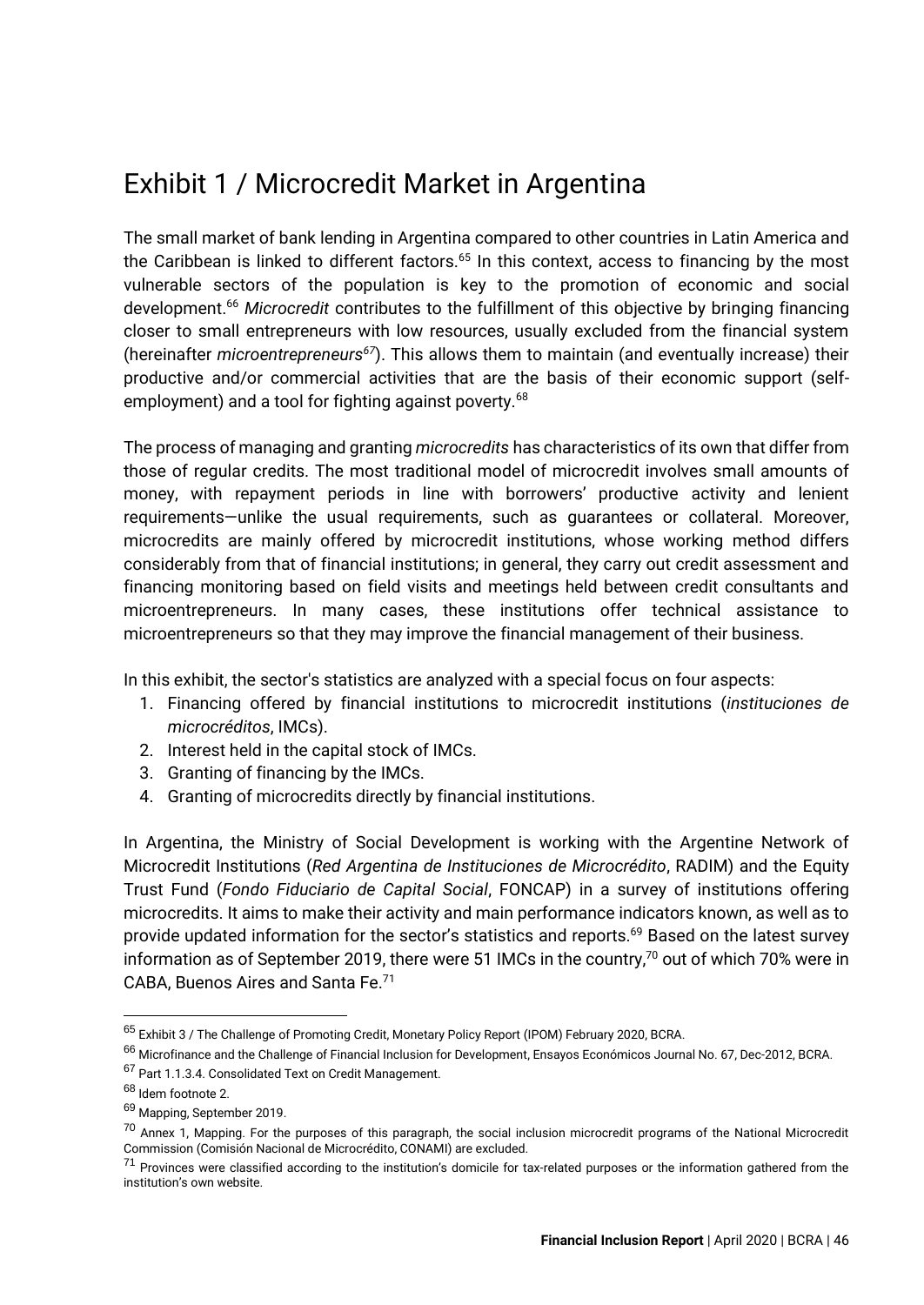The analysis of the scope and size of microcredit is pivotal to financial inclusion, given that its target population is commonly excluded from the financial system. By combining the information available in the survey with data from the CENDEU, microcredit market may be analyzed in depth by geographical dimension and debtors' gender, among others.

BCRA's regulatory framework allows financial institutions to offer financing to microcredit institutions through channels<sup>72</sup> specifically designed for this sector. However, according to data available at CENDEU, financial institutions did not register having granted financing to IMCs through such channels during 2019. This does not imply that microcredit institutions did not have access to financing; actually they did, but through the normal channels laid down by the regulations.

In this regard, it is worth noting that almost one third (*16 out of 51*) of the institutions having participated in the survey had at least one credit product from the financial system last year, the total stock of debt amounting to ARS 30 million as of September 2019. This amount shrank, in real terms,<sup>73</sup> by 57% and 76% in relation to the stock as of December 2017 and December 2018, respectively. Moreover, the stock of loans granted by these institutions as of September 2019 reveals that clients obtained 1% of financing from the financial system. Thus, it can be said that the use of the financial system as a funding source was extremely low; instead, other sources came to the fore, such as financing from foreign government bodies, own funds or donations.

As to financing characteristics, 90% was short-term credit mainly associated with working capital and was likely to be channeled to microcredit. Another important aspect is the concentration of credit in a few institutions, given that only 3 institutions accounted for 90% of the stock. In turn, the institutions based in Buenos Aires and CABA had an 83% share in the total stock of financing.

In addition, BCRA's regulatory framework allows financial institutions—as part of their supplementary activities—to hold equity in institutions that grant financing to microentrepreneurs. In the mapping conducted, the survey shows that two of the IMCs are financial institutions.

With regard to the identification of microcredit demand, some of the IMCs report their debtors to the CENDEU.<sup>74</sup> As of September 2019, the financing granted to microentrepreneurs by reporting IMCs totaled ARS 3,000 million, reaching 56,113 debtors. Upon comparing these values with the client base of 51 institutions as reported in the above survey, the stock of debt represented 88% of the total portfolio and the number of debtors stood at 69% of the total debtors reported in the mapping.

<sup>72</sup> [Consolidated Text on Credit Management. Part 1.1.3.4.b.](https://www.bcra.gob.ar/Pdfs/Texord/t-gescre.pdf)

<sup>73</sup> Calculated using the Consumer Price Index (CPI). Baseline 100=January 2019.

 $^{74}$  It is worth noting that the IMCs are not required to report their debtors to the BCRA, except for those that have been classified as "other non-financial credit providers". Four IMCs are currently reporting their debtors to the CENDEU.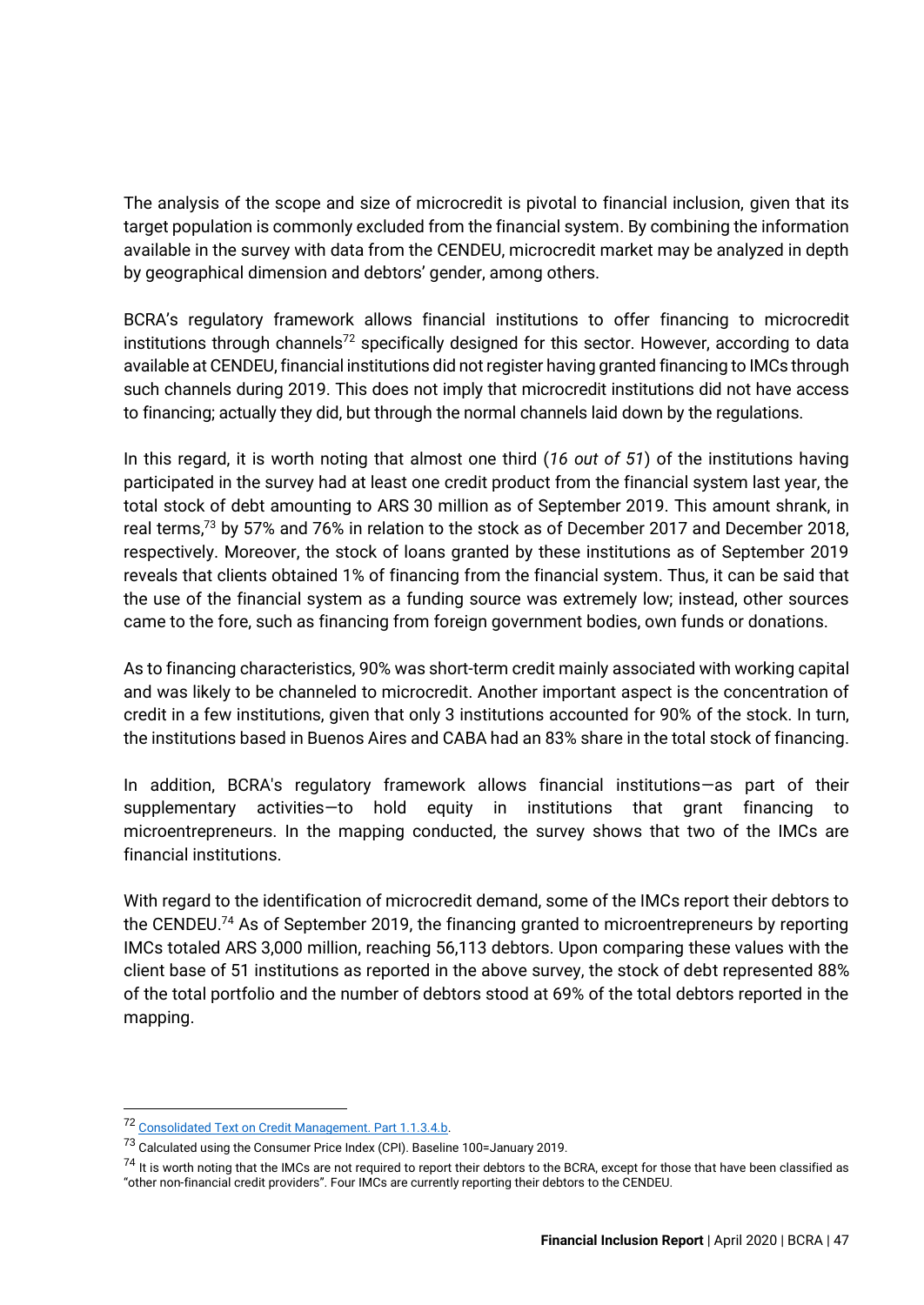| <b>Variables</b>                         | <b>Dec-17</b> | <b>Dec-18</b> | <b>Sep-19</b> |
|------------------------------------------|---------------|---------------|---------------|
| Number of debtors                        | 53,704        | 57,044        | 56,113        |
| <b>Total stock</b>                       | 1,832,768     | 2,506,754     | 2,937,869     |
| Average stock by debtor                  | 34,012        | 43,944        | 52,356        |
| Unemployment insurance /<br>minimum wage | 3.9           | 3.1           | 3.11          |

### **Chart A.1.1 | Microcredits. Number of debtors and stock of debt**

Note | Total stock in thousand ARS. Source | BCRA.

These values vis-a-vis the whole financial system show that microcredits are not widely used, standing for 0.2% of the total stock of debt, and 0.3% of the universe of natural persons who are debtors of the financial system (0.7% if only personal loans are considered). In addition, the average stock per debtor was ARS 52,000, i.e., 3.1 times the minimum wage in the same period.

Disaggregation by gender shows sustained growth in the stock of debt and the number of debtors of both genders, but a gradual decline in both indicators was recorded as of December 2018. However, in all the months analyzed, there was a greater number of female debtors (54%) than men (46%), unlike other credit products in the financial system, in which women's participation was lower. But the stock of debt remained higher for men in line with the rest of credit products.

![](_page_48_Figure_5.jpeg)

![](_page_48_Figure_6.jpeg)

Geographically wise, the largest number of debtors was recorded in the province of Buenos Aires, followed by CABA and Salta. In this sense, there is no spatial overlap of IMCs, since each microcredit institution is limited to grant loans in a given area. The largest concentration of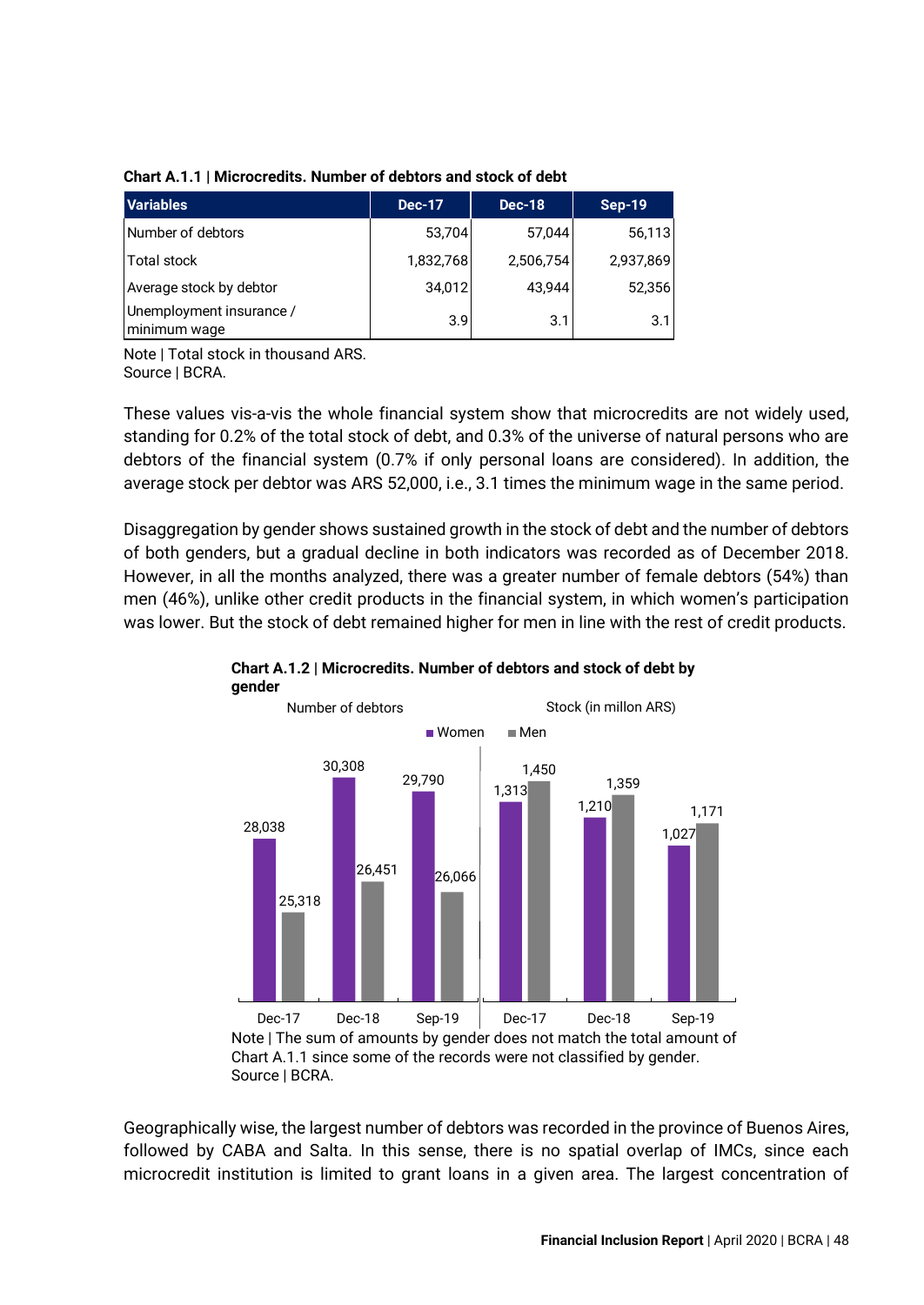debtors in Buenos Aires and CABA agrees with the information presented in the credit chapter of this Financial Inclusion Report, which reveals that the largest share of debtors was recorded in the Center region (which includes CABA).

Financial institutions can also grant loans to microentrepreneurs directly, with less requirements—compared to traditional loans— and terms according to their business.<sup>75</sup> Last year, only two financial institutions granted loans under this regulation, reaching a total of 450 debtors with a stock of debt of \$16.4 million as of September 2019.

As a financing instrument, most of microcredit stock and amounts are concentrated in a few institutions, and in just a few provinces. Microcredit, as part of the financial system, is mostly associated to financial institutions' equity holdings in IMCs, and to a lesser extent, to its use as a source of financing. In terms of financial inclusion, microcredit is a credit instrument that supplements the traditional financial system, but with *prima facie* similar challenges, such as including more credit holders, improving geographical coverage, and reducing the gender gap in resource allocation.

<sup>75</sup> [Communication A 5998:](https://www.bcra.gob.ar/Pdfs/comytexord/A5998.pdf) This type of financing has a limit of 50 minimum wages, which, as of December 2019, amounted to ARS 844,000.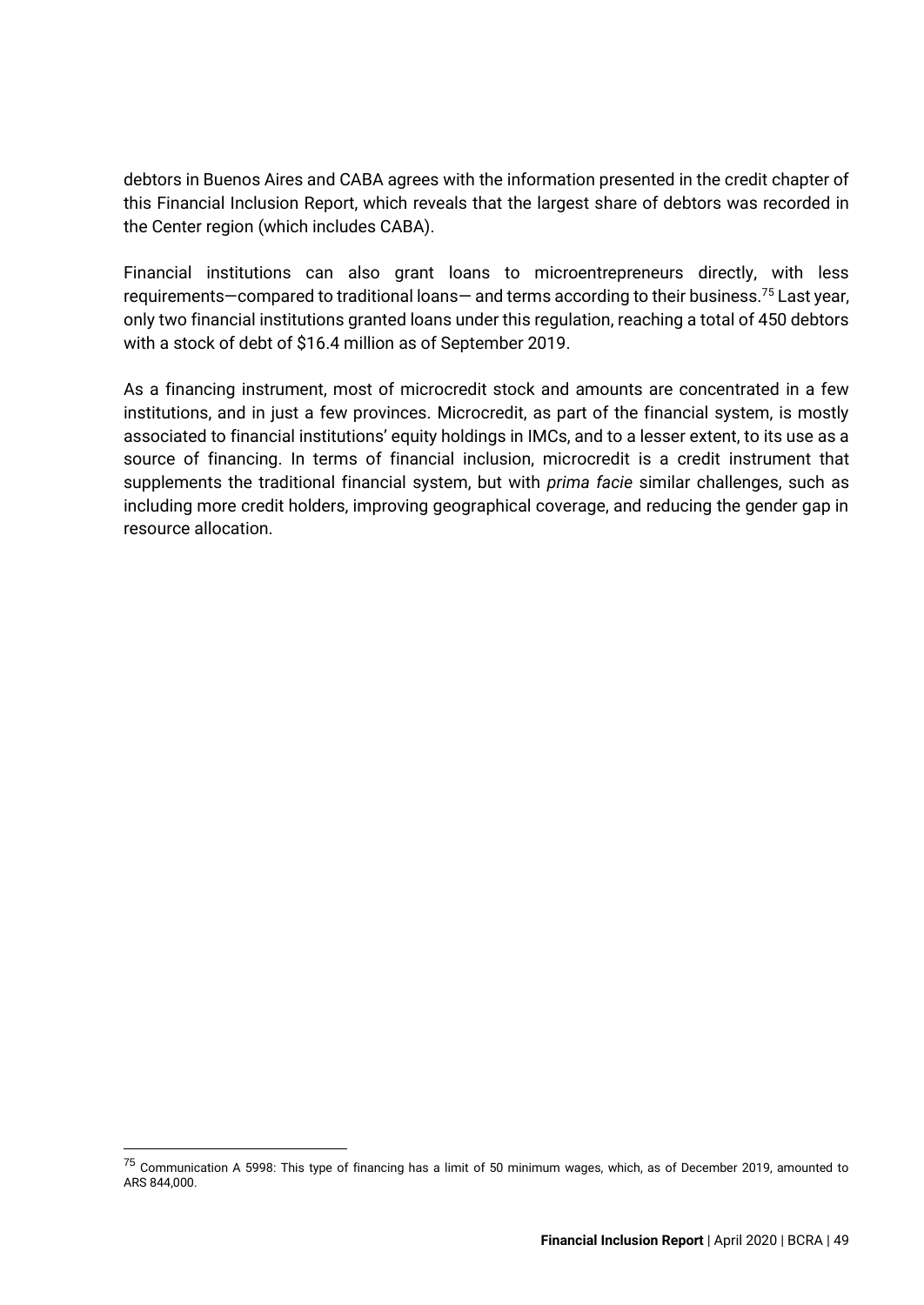### <span id="page-50-0"></span>Exhibit 2 / Fintech and Financial Inclusion: An Analysis of their Debtors' Profiles

With the advent of technological applications in the world of financial services, a variety of new products and related companies have emerged in recent years commonly known as *fintech*. One of these innovative financial services consists in granting loans remotely (i.e., *online*), either through a mobile phone or computer. Its distinctive feature is the use of technology to avoid faceto-face exchange.

In general, the contract's signature is replaced by an electronic signature, using biometrics for remote validation of identity and alternative credit scoring mechanisms to assess the client's profile. Collections and disbursements are made through the banking infrastructure and the nonbanking collection networks.<sup>76</sup> In Argentina, this scheme grew significantly in recent years, with a total of 46 active online loan companies as of December 2019, based on our own data.

In order to better assess the impact of this new method and its relation to financial inclusion of the population, below there is a detailed analysis of the credit portfolio of a set of fintech companies. To this end, we consulted the databases of the CENDEU, to which some of these companies are required to report their debtors on a monthly basis because they are registered as other PNFCs. It is important to note that not all companies carrying out this type of activity are bound by registration.<sup>77</sup>

In August 2019, $78$  141,725 individuals had outstanding debts with one of these companies, totaling ARS 2,809 million, i.e., an average debt of ARS 19,820. Out of that universe of debtors, almost 23% were individuals who did not collect their wages through a salary account in the previous 12 months.<sup>79</sup> In other words, more than *three quarters* of fintech debtors were formal workers who already operated in the financial system through bank accounts on which they collected their wages. This subset of debtors shares 82% of the stock of debt, with an average per debtor of almost ARS 21,000—33% higher than the average debt of debtors without a salary account (ARS 15,783).

As regards the payment status of these credits, non-performing debt $80$  amounted to 37% of the total stock—a figure much higher than that recorded in the financial system  $(5.4%)^{81}$  mainly explained by the non-performing portfolio of debtors with a salary account (40%). The lowest level was observed in the group that did not collect their wages through a bank account, and in the absence of any additional information on their economic activity, it is really hard to draw any

 $^{76}$  For more information on the legal aspects of fintech credits, click here:  $link$ .</u>

<sup>77</sup> See footnote 44 for PNFC enrollment guidelines.

<sup>&</sup>lt;sup>78</sup> This month is used on grounds of available information.

<sup>&</sup>lt;sup>79</sup> Data submitted by financial institutions to the BCRA, including the payroll of employees who collect their wages through a salary account are used.

 $80$  Loans overdue for 90 days or more are considered non-performing loans.

 $81$  Non-performance data of the household consumption portfolio as at August 2019 [\(Source\)](http://www.bcra.gob.ar/PublicacionesEstadisticas/Informe_mensual_sobre_bancos.asp).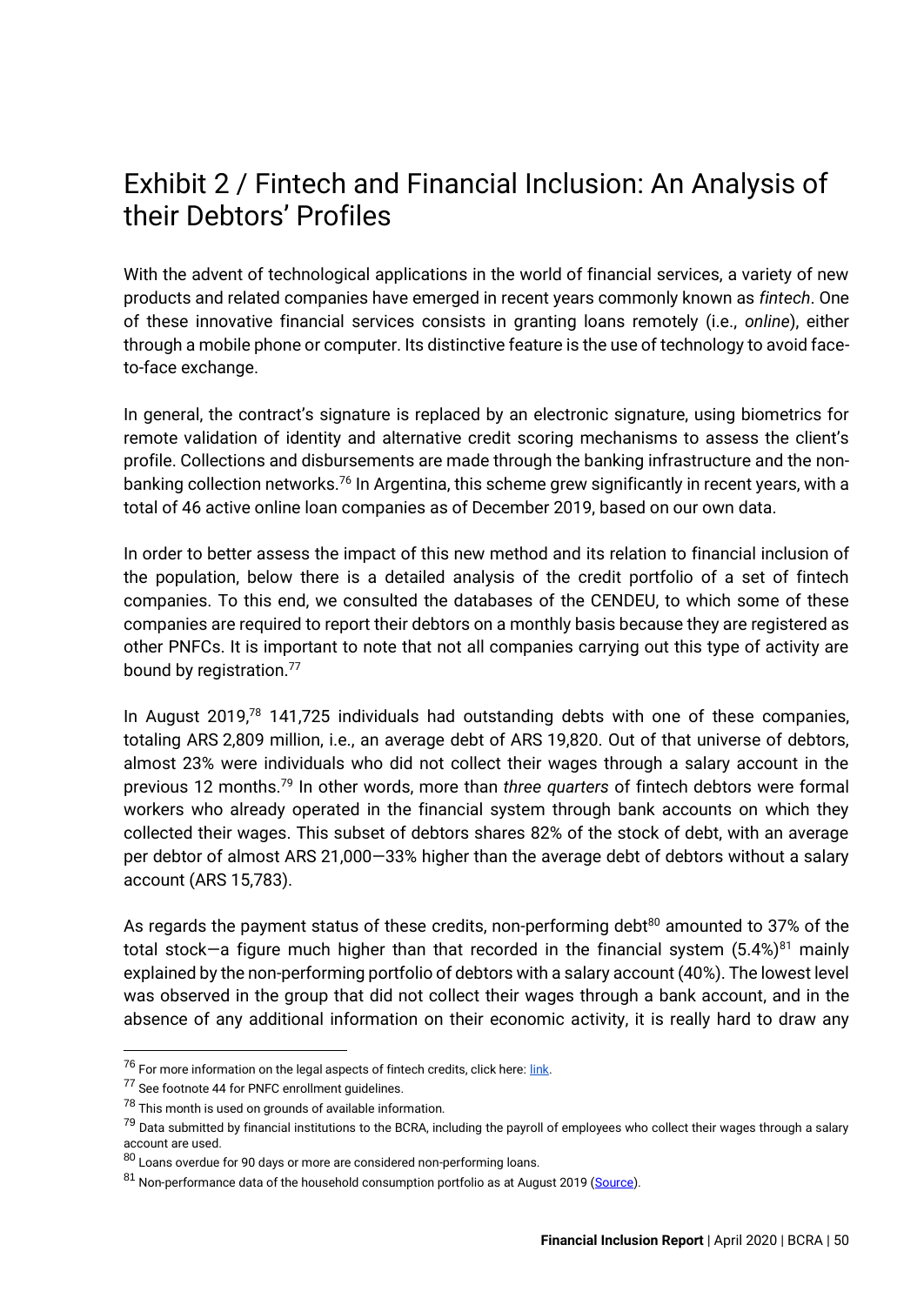conclusion. They could well be informal workers, microentrepreneurs or self-employed professionals with a significant disparity in income levels.

| <b>Variable</b>                   | <b>Without a</b><br>salary<br>account | With a<br>salary<br>account | <b>Sample total</b> |
|-----------------------------------|---------------------------------------|-----------------------------|---------------------|
| <b>Number of debtors</b>          | 31,996                                | 109,729                     | 141,725             |
| Distribution                      | 23%                                   | 77%                         | 100%                |
| Stock of debt<br>-in million ARS- | 505                                   | 2.304                       | 2,809               |
| Distribution                      | 18%                                   | 82%                         | 100%                |
| Average debt                      | 15,783                                | 20,997                      | 19,820              |
| Non-performing debt               | 22%                                   | 40%                         | 37%                 |

**Chart A.2.1 | Number and stock by salary account ownership**

Source | BCRA.

To further analyze the behavior of fintech debtors, their credit situation was assessed and contrasted to that of the rest of the BFS.<sup>82</sup> On the one hand, only 7.5% of fintech debtors had no outstanding debt recorded with the BFS. Out of the remaining debtors who did hold other debts in the system, 71% accumulated an average debt of more than ARS 50,000, while 31% averaged ARS 200,000. As reference, debts to financial institutions averaged ARS 100,000 (August 2019), while only 10% of debtors exceeded ARS 200.000.

By assessing the sample of debtors provided by fintech companies recorded as PNFC (hereinafter, historical debtors), it was observed that non-performing debt with other providers and financial institutions reporting to the CENDEU remained high throughout the period under analysis.<sup>83</sup> In addition, the number of debtors with at least one non-performing credit line showed an upward trend since 2017, gaining momentum as from June 2018 (from 50% to 64% between that month and August 2019).

In demographic terms, it is worth to highlight that historical debtors<sup>84</sup> are spread across the 24 provinces of the national territory. They were mainly located in the province of Buenos Aires (44%), CABA (10%), Córdoba (9%) and Santa Fe (7%), in line with the number observed for the adult population.<sup>85</sup> This shows that the electronic channel allowed fintechs to spread across a wider geographical range without the need to make physical infrastructure available where their debtors were located.

<sup>82</sup> This report deals with a "broad" financial system (including non-bank card issuers and other non-financial credit providers covered by the CENDEU) for this analysis.

<sup>83</sup> January 2015 to August 2019.

<sup>84</sup> The data used was that recorded in the Federal Administration of Public Revenue (AFIP), i.e., year of birth, gender and the province of the domicile for tax-related purposes.

<sup>85</sup> According to INDEC data, the adult population (15 years of age or older) was similarly distributed: 39% in the province of Buenos Aires, 8% both in Córdoba and Santa Fe, and 7% in CABA.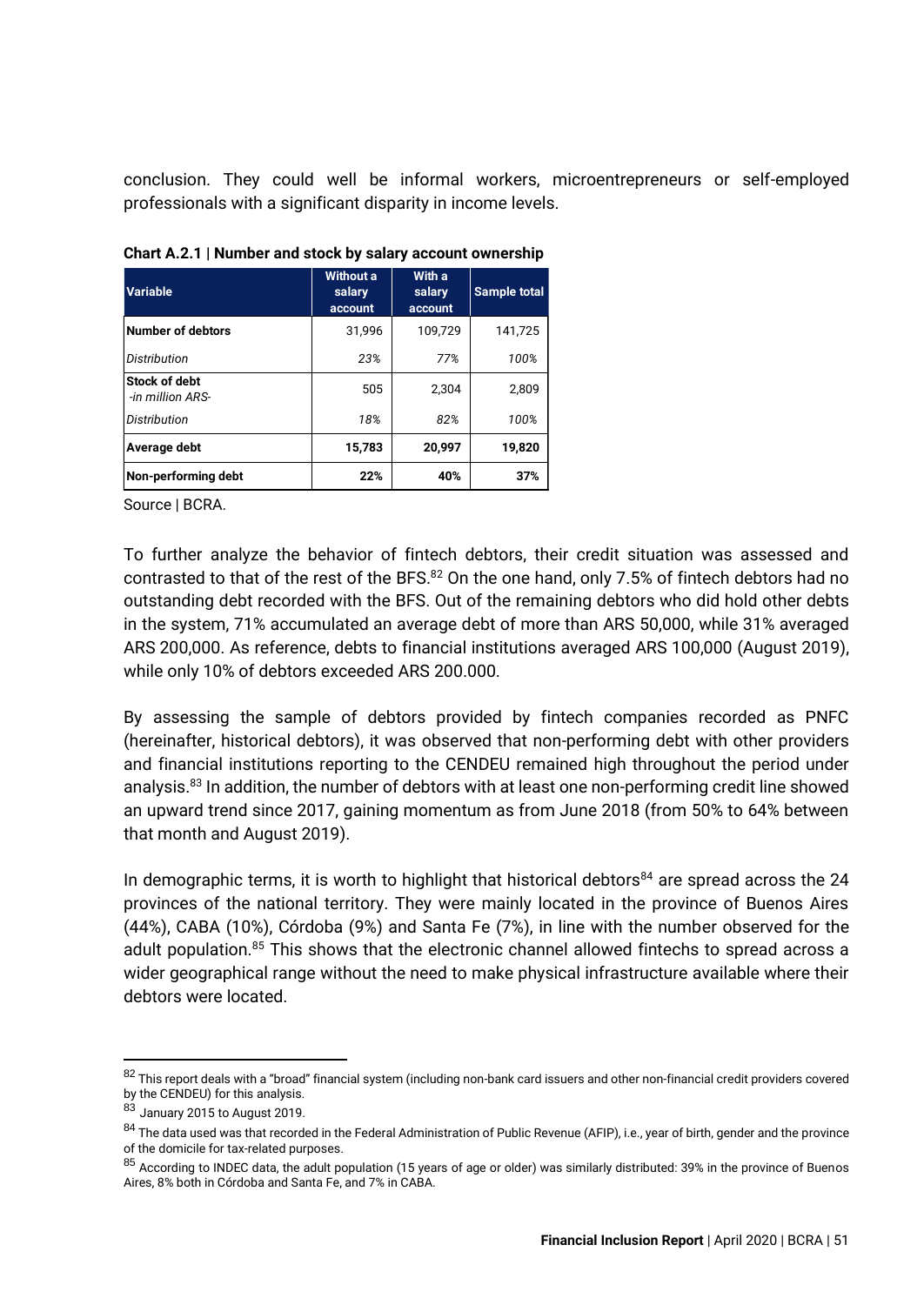![](_page_52_Figure_0.jpeg)

**Chart A.2.2 | Age distribution of fintech debtors against the BFS**

Note | Outer ring: total debtors / inner ring: fintech debtors. Source | BCRA.

In terms of age, younger people had a heavier weight on total debtors. Older adults<sup>86</sup> barely accounted for 2% of debtors, while *millennials<sup>87</sup>* stood at 22% of the total, and young adults<sup>88</sup> 37%. These figures are significantly higher than those arising from the total credits registered at the CENDEU.

The study of this sample of fintech debtors reveals that a small portion was outside the financial system—23% held no salary account, and 7.5% had no financing from financial institutions or other credit providers. This shows a narrow expansion of access by traditionally excluded sectors to financing; and, therefore, a low impact on the financial inclusion of the population.

These figures raise the question about the reasons lying behind the decision of these debtors (in many cases with salary accounts and credit extended by financial institutions) to draw on fintech companies to gain, in many cases once again, access to financing. Competing hypotheses can be formulated on more flexible requirements, more dynamic and agile operation through new technologies and/or the inability to obtain credit again from the traditional financial system, among other factors.

 $^{86}$  Individuals over 65 years are considered older adults.

<sup>87</sup> Individuals under 30 years are considered *millennials*.

<sup>88</sup> Individuals between 30 and 39 years are considered young adults.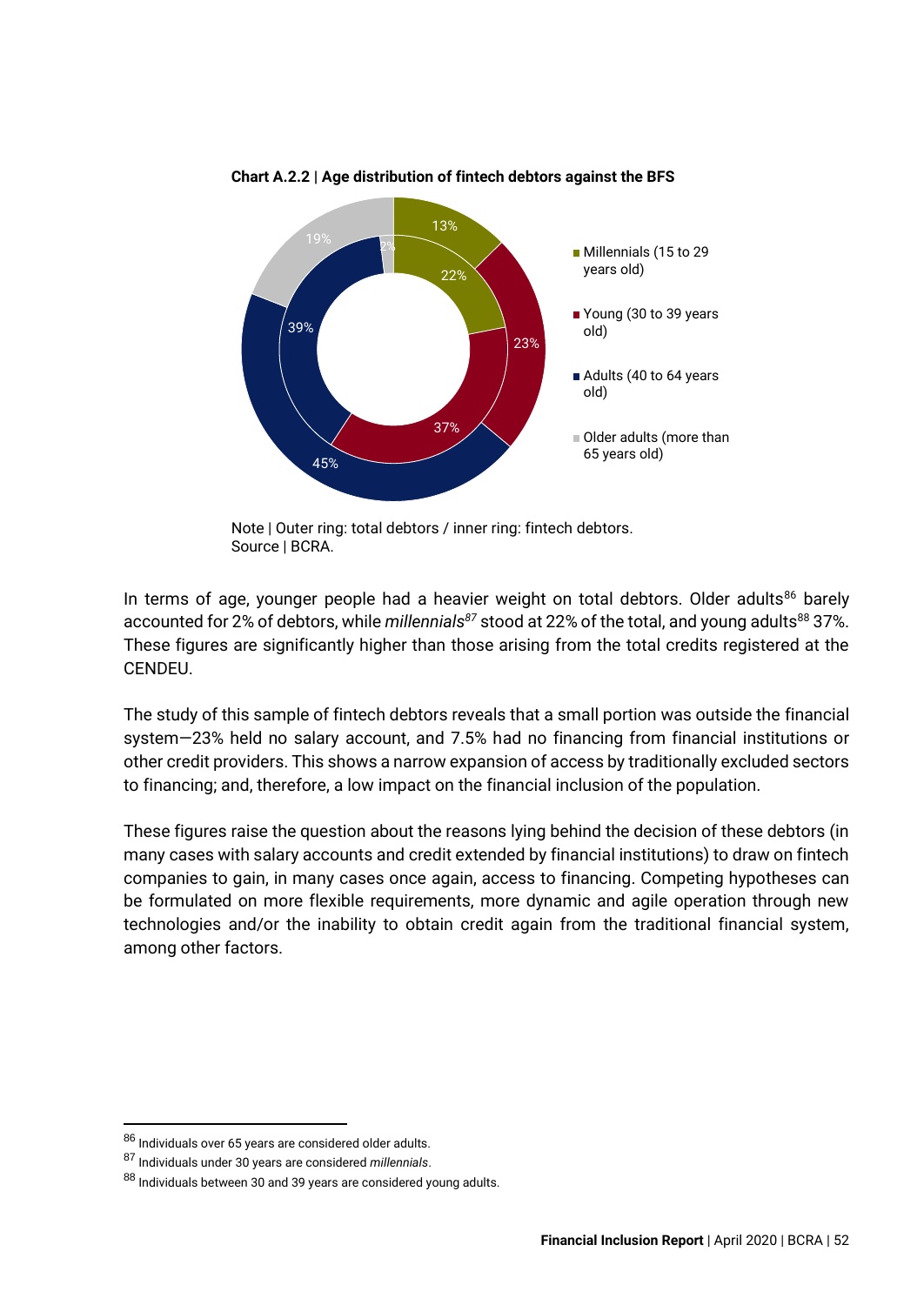### <span id="page-53-0"></span>Note on Methodology

### **Data on Population**

This Financial Inclusion Report presents indicators that are disaggregated by demographic and geographic variables. These indicators were calculated on population projection data handled by the INDEC of Argentina. Given that the INDEC does not release a series that simultaneously contains all the disaggregations used in this Report of Financial Inclusion (gender, age group, and geographical location for each province, district and municipality), different series were used according to the definition of each indicator.

In the case of national and provincial indicators, the series known as "Population by Sex and 5- Year Age Groups across the Country and Provinces. Years 2010-2040" was used. District-level indicators were based on the series known as "Population Estimated as of July 1 of each Calendar Year by Sex". Finally, as the INDEC does not publish a projection on the number of inhabitants of each municipality over time, it was necessary to build the series for the indicator based on the results of the 2010 National Census.

In this Financial Inclusion Report, an "adult" is any person aged 15 and over, following the standard used by the World Bank for its financial inclusion indicators.

### **Regionalization**

This Financial Inclusion Report follows the [regionalization criterion proposed by the Ministry of](https://www.economia.gob.ar/peconomica/dnper/reg_nota_meto.pdf)  [Economy and Public Finance](https://www.economia.gob.ar/peconomica/dnper/reg_nota_meto.pdf) (today Ministry of the Treasury) that sets out five regions, namely:

- NOA region: Salta, Jujuy, Tucumán, Catamarca and Santiago del Estero.
- NEA region: Formosa, Chaco, Misiones and Corrientes.
- New Cuyo: Mendoza, San Juan, San Luis and La Rioja.
- Patagonia: La Pampa, Neuquén, Río Negro, Chubut, Santa Cruz and Tierra del Fuego.
- Center and Buenos Aires: Córdoba, Santa Fe, Entre Ríos, Buenos Aires and the Autonomous City of Buenos Aires.

In this Report, New Cuyo is referred to as Cuyo, and Center and Buenos Aires as Center.

### **Non-Bank Withdrawal Points**

A survey was conducted on shops that render cash withdrawal services in order to analyze their behavior. Once data was collected and consolidated, the address reported by each withdrawal point was used to identify the shops operating through more than one brand of debit card simultaneously, and to make a list of shops, thus avoiding duplications.

Where possible to identify, withdrawal points of non-bank collection companies were grouped according to their main activities (e.g., a grocery store), while the rest were classified as "payment centers". This classification by store may differ from the previous survey carried out in March 2019.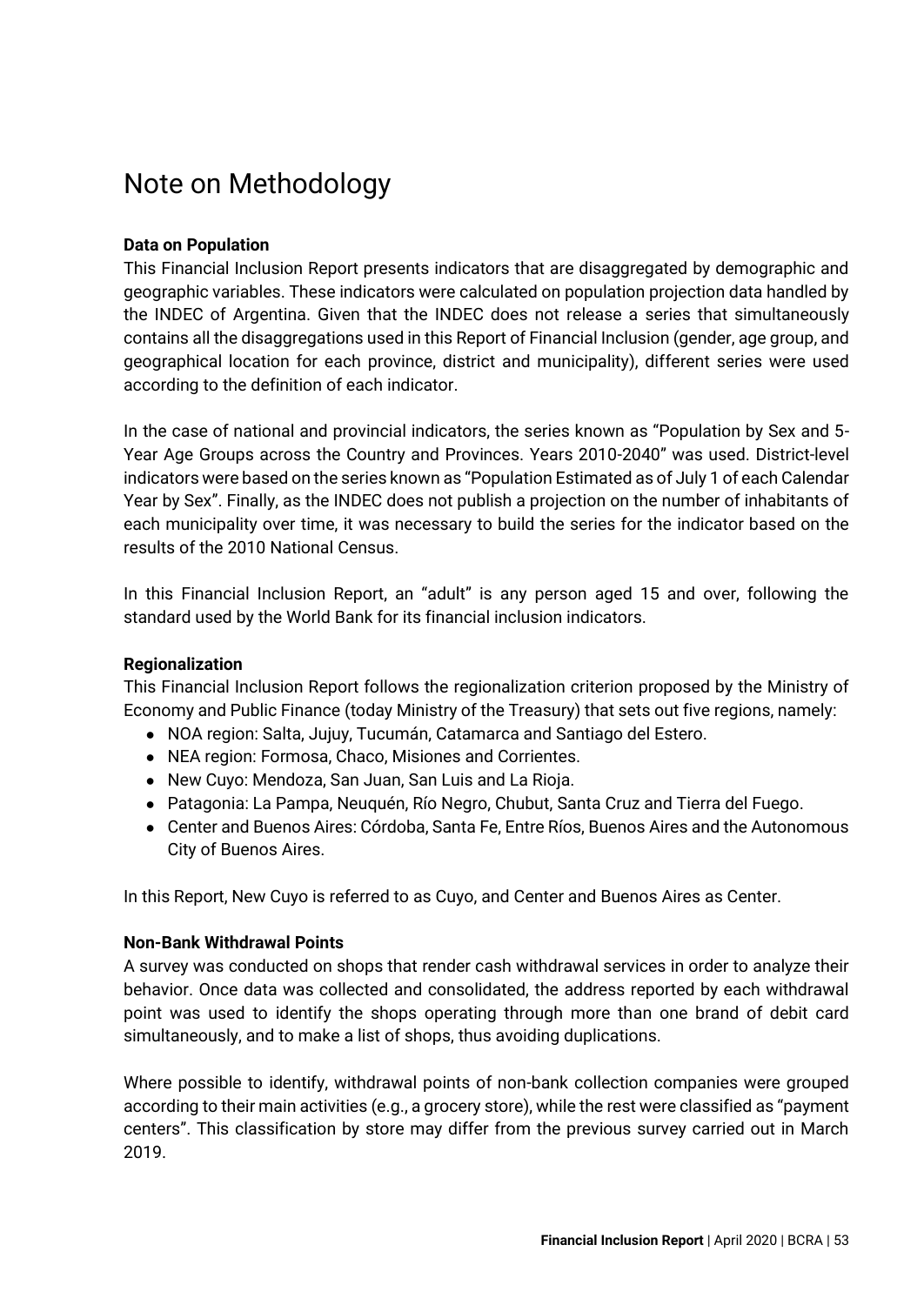#### **Credit to Productive Units**

The study is based on the productive units of the non-financial private sector that recorded at least one employee in each of the years under analysis. This information was provided by the Ministry of Productive Development, and includes data up to 2017. The analysis of 2018 and 2019 was made on 2017 data, which includes companies that may have ceased to exist, but excludes those that have been created afterwards. For this reason, the indicators for those years should be regarded as preliminary estimates.

The classification by size was carried out based on the legal limits set out by the Ministry of Productive Development, though considering only the number of employees, and disregarding turnover for lack of information at company level. Finally, the classification by sector is based on the core business of each company as registered with the AFIP. The province where they are domiciled for tax-related purposes is also obtained from this record.

As for the size and composition of the companies used, it is worth noting that no significant changes have been recorded in the period under analysis. The total number of companies was around 567,000 at the beginning (2007), reaching 600,000 three years later and then revolving around that figure, reaching a peak of 612,000 in 2013. The composition by type of person changed slightly in favor of the LPs, which increased their participation year by year since 2008, from 36.5% to 40.7% in 2017. According to size, distribution remained virtually unchanged over the period, around 84% were micro companies, 11.5% small companies, 3.8% tranche 1 mediumsized companies, 0.5% tranche 2 medium-sized companies, and 0.2% large companies.